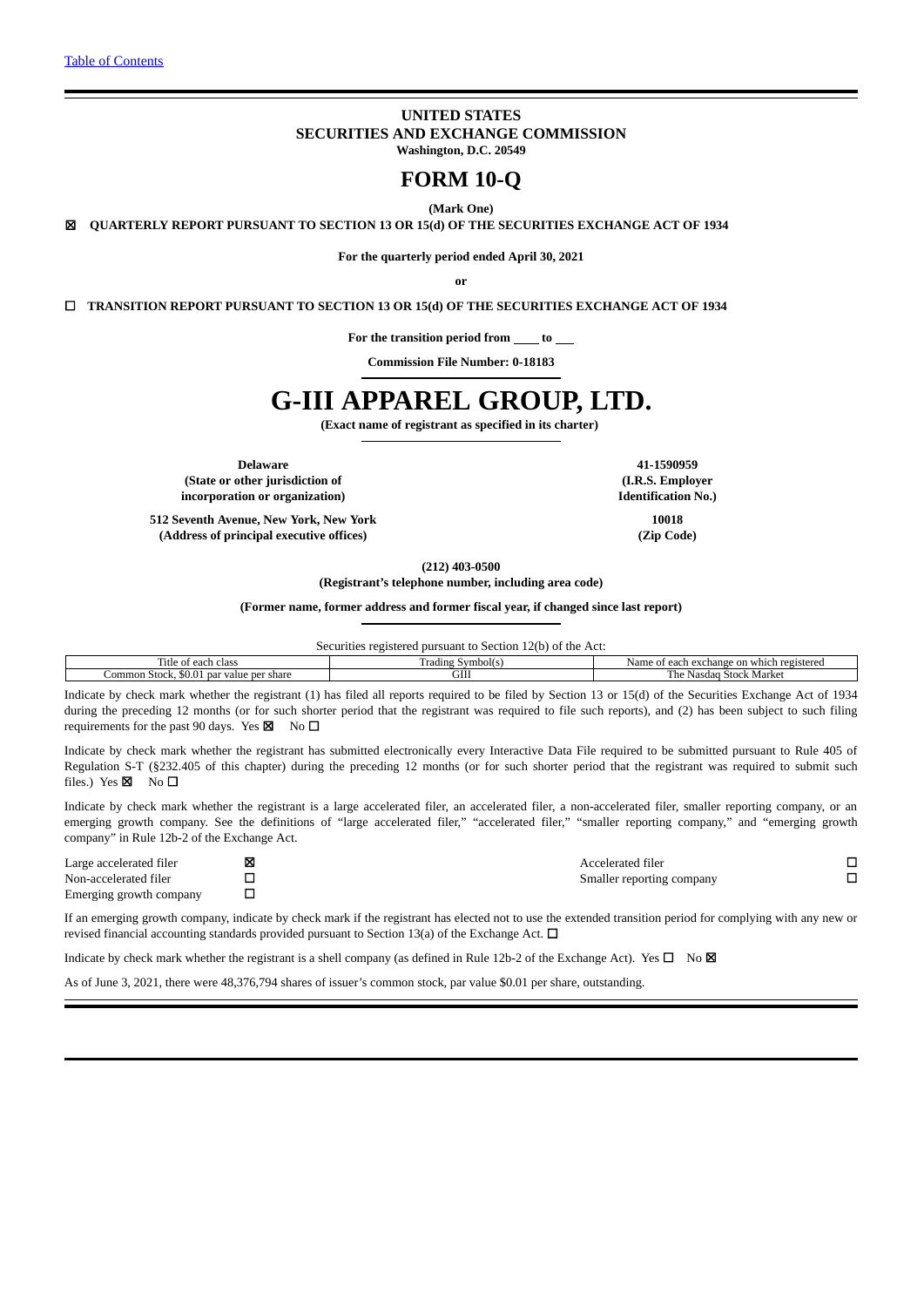## **TABLE OF CONTENTS**

<span id="page-1-0"></span>

|         |                                                                                                           | Page No.       |
|---------|-----------------------------------------------------------------------------------------------------------|----------------|
| Part I  | <b>FINANCIAL INFORMATION</b>                                                                              |                |
| Item 1. | <b>Financial Statements</b>                                                                               |                |
|         | Condensed Consolidated Balance Sheets - April 30, 2021, April 30, 2020 and January 31, 2021               | 3              |
|         | Condensed Consolidated Statements of Operations and Comprehensive Income - For the                        |                |
|         | Three Months Ended April 30, 2021 and 2020 (Unaudited)                                                    | 4              |
|         | Condensed Consolidated Statements of Stockholders' Equity - April 30, 2021 and April 30, 2020             |                |
|         | (Unaudited)                                                                                               | 5              |
|         | <u><b>Condensed Consolidated Statements of Cash Flows - For the Three Months Ended April 30, 2021</b></u> |                |
|         | and 2020 (Unaudited)                                                                                      | 6              |
|         | <b>Notes to Condensed Consolidated Financial Statements</b>                                               | $\overline{7}$ |
| Item 2. | Management's Discussion and Analysis of Financial Condition and Results of Operations                     | 19             |
| Item 3. | <b>Quantitative and Qualitative Disclosures About Market Risk</b>                                         | 29             |
| Item 4. | <b>Controls and Procedures</b>                                                                            | 29             |
|         |                                                                                                           |                |
| Part II | <b>OTHER INFORMATION</b>                                                                                  |                |
|         | <b>Item 1A.Risk Factors</b>                                                                               | 30             |
|         | Item 6. Exhibits                                                                                          | 30             |
|         |                                                                                                           |                |
|         |                                                                                                           |                |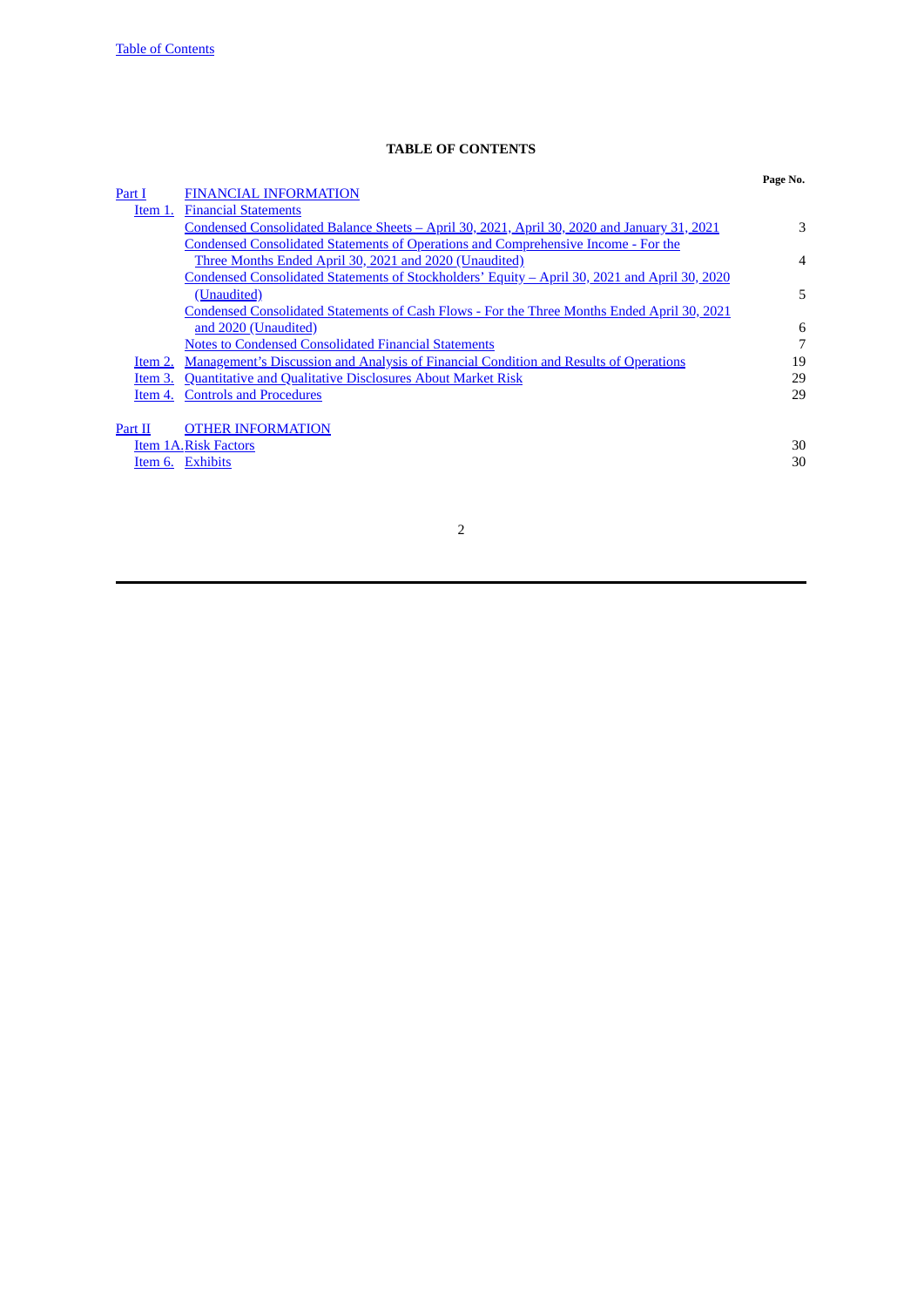## **PART I – FINANCIAL INFORMATION**

## <span id="page-2-1"></span><span id="page-2-0"></span>**Item 1. Financial Statements.**

## **G-III APPAREL GROUP, LTD. AND SUBSIDIARIES CONDENSED CONSOLIDATED BALANCE SHEETS**

<span id="page-2-2"></span>

| (In thousands, except per share amounts)<br><b>ASSETS</b><br>Current assets<br>\$<br>396,311<br>\$<br>\$<br>Cash and cash equivalents<br>616,183<br>351,934<br>Accounts receivable, net of allowance for doubtful accounts of \$17.5 million,<br>\$10.4 million and \$17.5 million, respectively<br>509,430<br>421,143<br>492,698<br>Inventories<br>346,668<br>500,410<br>416,503<br>Prepaid income taxes<br>15,768<br>9,724<br>26,102<br>55,945<br>66,594<br>56,803<br>Prepaid expenses and other current assets<br>1,324,122<br>1,344,040<br>1,614,054<br>Total current assets<br>Investments in unconsolidated affiliates<br>60,850<br>58,299<br>63,523<br>53,298<br>72,918<br>57,064<br>Property and equipment, net<br><b>Operating lease assets</b><br>180,715<br>251,565<br>186,070<br>Other assets, net<br>37,232<br>32,691<br>38,785<br>34,141<br>Other intangibles, net<br>37,321<br>35,059<br>Deferred income tax assets, net<br>5,222<br>34,548<br>5,098<br><b>Trademarks</b><br>441,075<br>437,643<br>443,612<br>Goodwill<br>262,065<br>259,922<br>263,135<br>2,398,720<br>\$<br>2,798,961<br>\$<br>2,436,386<br>\$<br><b>Total assets</b><br><b>LIABILITIES AND STOCKHOLDERS' EQUITY</b><br><b>Current liabilities</b><br>\$<br>\$<br>Current portion of notes payable<br>5,105<br>\$<br>512<br>4.402<br>Accounts payable<br>114,124<br>114,750<br>139,183<br>Accrued expenses<br>82,592<br>60,523<br>102,787<br>Customer refund liabilities<br>88,943<br>157,886<br>99,355<br>Current operating lease liabilities<br>43,656<br>63,632<br>43,560<br>Income tax payable<br>11,853<br>11,547<br>9,115<br>Other current liabilities<br>1,790<br>116<br>862<br>347,757<br>406,534<br>402,002<br>Total current liabilities<br>Notes payable, net of discount and unamortized issuance costs<br>507,950<br>509,784<br>900,682<br>20,353<br>Deferred income tax liabilities, net<br>20,051<br>7,797<br>Noncurrent operating lease liabilities<br>155,218<br>231,323<br>161,668<br>Other noncurrent liabilities<br>7,012<br>6,391<br>7,208<br><b>Total liabilities</b><br>1,039,822<br>1,552,727<br>1,099,181<br>1,022<br>964<br>Redeemable noncontrolling interests<br>Stockholders' Equity<br>Preferred stock; 1,000 shares authorized; no shares issued<br>Common stock - \$0.01 par value; 120,000 shares authorized; 49,396, 48,052<br>and, 49,396 shares issued, respectively<br>264<br>264<br>264<br>450,961<br>449,840<br>448,417<br>Additional paid-in capital<br>Accumulated other comprehensive loss<br>(9,057)<br>(22,034)<br>(2,094)<br>942,733<br>853,843<br>916,683<br>Retained earnings<br>Common stock held in treasury, at cost - 1,019, 1,344 and 1,019 shares,<br>respectively<br>(27, 025)<br>(27, 029)<br>(35,679)<br>Total stockholders' equity<br>1,357,876<br>1,246,234<br>1,336,241 |                                                                                 | April 30,<br>2021 |             | April 30,<br>2020<br>(Unaudited) |           | January 31,<br>2021 |           |  |
|--------------------------------------------------------------------------------------------------------------------------------------------------------------------------------------------------------------------------------------------------------------------------------------------------------------------------------------------------------------------------------------------------------------------------------------------------------------------------------------------------------------------------------------------------------------------------------------------------------------------------------------------------------------------------------------------------------------------------------------------------------------------------------------------------------------------------------------------------------------------------------------------------------------------------------------------------------------------------------------------------------------------------------------------------------------------------------------------------------------------------------------------------------------------------------------------------------------------------------------------------------------------------------------------------------------------------------------------------------------------------------------------------------------------------------------------------------------------------------------------------------------------------------------------------------------------------------------------------------------------------------------------------------------------------------------------------------------------------------------------------------------------------------------------------------------------------------------------------------------------------------------------------------------------------------------------------------------------------------------------------------------------------------------------------------------------------------------------------------------------------------------------------------------------------------------------------------------------------------------------------------------------------------------------------------------------------------------------------------------------------------------------------------------------------------------------------------------------------------------------------------------------------------------------------------------------------------------------------------------------------------------------------------------------------------------------------------------------------------------------------------------------------------------------------------------------|---------------------------------------------------------------------------------|-------------------|-------------|----------------------------------|-----------|---------------------|-----------|--|
|                                                                                                                                                                                                                                                                                                                                                                                                                                                                                                                                                                                                                                                                                                                                                                                                                                                                                                                                                                                                                                                                                                                                                                                                                                                                                                                                                                                                                                                                                                                                                                                                                                                                                                                                                                                                                                                                                                                                                                                                                                                                                                                                                                                                                                                                                                                                                                                                                                                                                                                                                                                                                                                                                                                                                                                                                    |                                                                                 |                   | (Unaudited) |                                  |           |                     |           |  |
|                                                                                                                                                                                                                                                                                                                                                                                                                                                                                                                                                                                                                                                                                                                                                                                                                                                                                                                                                                                                                                                                                                                                                                                                                                                                                                                                                                                                                                                                                                                                                                                                                                                                                                                                                                                                                                                                                                                                                                                                                                                                                                                                                                                                                                                                                                                                                                                                                                                                                                                                                                                                                                                                                                                                                                                                                    |                                                                                 |                   |             |                                  |           |                     |           |  |
|                                                                                                                                                                                                                                                                                                                                                                                                                                                                                                                                                                                                                                                                                                                                                                                                                                                                                                                                                                                                                                                                                                                                                                                                                                                                                                                                                                                                                                                                                                                                                                                                                                                                                                                                                                                                                                                                                                                                                                                                                                                                                                                                                                                                                                                                                                                                                                                                                                                                                                                                                                                                                                                                                                                                                                                                                    |                                                                                 |                   |             |                                  |           |                     |           |  |
|                                                                                                                                                                                                                                                                                                                                                                                                                                                                                                                                                                                                                                                                                                                                                                                                                                                                                                                                                                                                                                                                                                                                                                                                                                                                                                                                                                                                                                                                                                                                                                                                                                                                                                                                                                                                                                                                                                                                                                                                                                                                                                                                                                                                                                                                                                                                                                                                                                                                                                                                                                                                                                                                                                                                                                                                                    |                                                                                 |                   |             |                                  |           |                     |           |  |
|                                                                                                                                                                                                                                                                                                                                                                                                                                                                                                                                                                                                                                                                                                                                                                                                                                                                                                                                                                                                                                                                                                                                                                                                                                                                                                                                                                                                                                                                                                                                                                                                                                                                                                                                                                                                                                                                                                                                                                                                                                                                                                                                                                                                                                                                                                                                                                                                                                                                                                                                                                                                                                                                                                                                                                                                                    |                                                                                 |                   |             |                                  |           |                     |           |  |
|                                                                                                                                                                                                                                                                                                                                                                                                                                                                                                                                                                                                                                                                                                                                                                                                                                                                                                                                                                                                                                                                                                                                                                                                                                                                                                                                                                                                                                                                                                                                                                                                                                                                                                                                                                                                                                                                                                                                                                                                                                                                                                                                                                                                                                                                                                                                                                                                                                                                                                                                                                                                                                                                                                                                                                                                                    |                                                                                 |                   |             |                                  |           |                     |           |  |
|                                                                                                                                                                                                                                                                                                                                                                                                                                                                                                                                                                                                                                                                                                                                                                                                                                                                                                                                                                                                                                                                                                                                                                                                                                                                                                                                                                                                                                                                                                                                                                                                                                                                                                                                                                                                                                                                                                                                                                                                                                                                                                                                                                                                                                                                                                                                                                                                                                                                                                                                                                                                                                                                                                                                                                                                                    |                                                                                 |                   |             |                                  |           |                     |           |  |
|                                                                                                                                                                                                                                                                                                                                                                                                                                                                                                                                                                                                                                                                                                                                                                                                                                                                                                                                                                                                                                                                                                                                                                                                                                                                                                                                                                                                                                                                                                                                                                                                                                                                                                                                                                                                                                                                                                                                                                                                                                                                                                                                                                                                                                                                                                                                                                                                                                                                                                                                                                                                                                                                                                                                                                                                                    |                                                                                 |                   |             |                                  |           |                     |           |  |
|                                                                                                                                                                                                                                                                                                                                                                                                                                                                                                                                                                                                                                                                                                                                                                                                                                                                                                                                                                                                                                                                                                                                                                                                                                                                                                                                                                                                                                                                                                                                                                                                                                                                                                                                                                                                                                                                                                                                                                                                                                                                                                                                                                                                                                                                                                                                                                                                                                                                                                                                                                                                                                                                                                                                                                                                                    |                                                                                 |                   |             |                                  |           |                     |           |  |
|                                                                                                                                                                                                                                                                                                                                                                                                                                                                                                                                                                                                                                                                                                                                                                                                                                                                                                                                                                                                                                                                                                                                                                                                                                                                                                                                                                                                                                                                                                                                                                                                                                                                                                                                                                                                                                                                                                                                                                                                                                                                                                                                                                                                                                                                                                                                                                                                                                                                                                                                                                                                                                                                                                                                                                                                                    |                                                                                 |                   |             |                                  |           |                     |           |  |
|                                                                                                                                                                                                                                                                                                                                                                                                                                                                                                                                                                                                                                                                                                                                                                                                                                                                                                                                                                                                                                                                                                                                                                                                                                                                                                                                                                                                                                                                                                                                                                                                                                                                                                                                                                                                                                                                                                                                                                                                                                                                                                                                                                                                                                                                                                                                                                                                                                                                                                                                                                                                                                                                                                                                                                                                                    |                                                                                 |                   |             |                                  |           |                     |           |  |
|                                                                                                                                                                                                                                                                                                                                                                                                                                                                                                                                                                                                                                                                                                                                                                                                                                                                                                                                                                                                                                                                                                                                                                                                                                                                                                                                                                                                                                                                                                                                                                                                                                                                                                                                                                                                                                                                                                                                                                                                                                                                                                                                                                                                                                                                                                                                                                                                                                                                                                                                                                                                                                                                                                                                                                                                                    |                                                                                 |                   |             |                                  |           |                     |           |  |
|                                                                                                                                                                                                                                                                                                                                                                                                                                                                                                                                                                                                                                                                                                                                                                                                                                                                                                                                                                                                                                                                                                                                                                                                                                                                                                                                                                                                                                                                                                                                                                                                                                                                                                                                                                                                                                                                                                                                                                                                                                                                                                                                                                                                                                                                                                                                                                                                                                                                                                                                                                                                                                                                                                                                                                                                                    |                                                                                 |                   |             |                                  |           |                     |           |  |
|                                                                                                                                                                                                                                                                                                                                                                                                                                                                                                                                                                                                                                                                                                                                                                                                                                                                                                                                                                                                                                                                                                                                                                                                                                                                                                                                                                                                                                                                                                                                                                                                                                                                                                                                                                                                                                                                                                                                                                                                                                                                                                                                                                                                                                                                                                                                                                                                                                                                                                                                                                                                                                                                                                                                                                                                                    |                                                                                 |                   |             |                                  |           |                     |           |  |
|                                                                                                                                                                                                                                                                                                                                                                                                                                                                                                                                                                                                                                                                                                                                                                                                                                                                                                                                                                                                                                                                                                                                                                                                                                                                                                                                                                                                                                                                                                                                                                                                                                                                                                                                                                                                                                                                                                                                                                                                                                                                                                                                                                                                                                                                                                                                                                                                                                                                                                                                                                                                                                                                                                                                                                                                                    |                                                                                 |                   |             |                                  |           |                     |           |  |
|                                                                                                                                                                                                                                                                                                                                                                                                                                                                                                                                                                                                                                                                                                                                                                                                                                                                                                                                                                                                                                                                                                                                                                                                                                                                                                                                                                                                                                                                                                                                                                                                                                                                                                                                                                                                                                                                                                                                                                                                                                                                                                                                                                                                                                                                                                                                                                                                                                                                                                                                                                                                                                                                                                                                                                                                                    |                                                                                 |                   |             |                                  |           |                     |           |  |
|                                                                                                                                                                                                                                                                                                                                                                                                                                                                                                                                                                                                                                                                                                                                                                                                                                                                                                                                                                                                                                                                                                                                                                                                                                                                                                                                                                                                                                                                                                                                                                                                                                                                                                                                                                                                                                                                                                                                                                                                                                                                                                                                                                                                                                                                                                                                                                                                                                                                                                                                                                                                                                                                                                                                                                                                                    |                                                                                 |                   |             |                                  |           |                     |           |  |
|                                                                                                                                                                                                                                                                                                                                                                                                                                                                                                                                                                                                                                                                                                                                                                                                                                                                                                                                                                                                                                                                                                                                                                                                                                                                                                                                                                                                                                                                                                                                                                                                                                                                                                                                                                                                                                                                                                                                                                                                                                                                                                                                                                                                                                                                                                                                                                                                                                                                                                                                                                                                                                                                                                                                                                                                                    |                                                                                 |                   |             |                                  |           |                     |           |  |
|                                                                                                                                                                                                                                                                                                                                                                                                                                                                                                                                                                                                                                                                                                                                                                                                                                                                                                                                                                                                                                                                                                                                                                                                                                                                                                                                                                                                                                                                                                                                                                                                                                                                                                                                                                                                                                                                                                                                                                                                                                                                                                                                                                                                                                                                                                                                                                                                                                                                                                                                                                                                                                                                                                                                                                                                                    |                                                                                 |                   |             |                                  |           |                     |           |  |
|                                                                                                                                                                                                                                                                                                                                                                                                                                                                                                                                                                                                                                                                                                                                                                                                                                                                                                                                                                                                                                                                                                                                                                                                                                                                                                                                                                                                                                                                                                                                                                                                                                                                                                                                                                                                                                                                                                                                                                                                                                                                                                                                                                                                                                                                                                                                                                                                                                                                                                                                                                                                                                                                                                                                                                                                                    |                                                                                 |                   |             |                                  |           |                     |           |  |
|                                                                                                                                                                                                                                                                                                                                                                                                                                                                                                                                                                                                                                                                                                                                                                                                                                                                                                                                                                                                                                                                                                                                                                                                                                                                                                                                                                                                                                                                                                                                                                                                                                                                                                                                                                                                                                                                                                                                                                                                                                                                                                                                                                                                                                                                                                                                                                                                                                                                                                                                                                                                                                                                                                                                                                                                                    |                                                                                 |                   |             |                                  |           |                     |           |  |
|                                                                                                                                                                                                                                                                                                                                                                                                                                                                                                                                                                                                                                                                                                                                                                                                                                                                                                                                                                                                                                                                                                                                                                                                                                                                                                                                                                                                                                                                                                                                                                                                                                                                                                                                                                                                                                                                                                                                                                                                                                                                                                                                                                                                                                                                                                                                                                                                                                                                                                                                                                                                                                                                                                                                                                                                                    |                                                                                 |                   |             |                                  |           |                     |           |  |
|                                                                                                                                                                                                                                                                                                                                                                                                                                                                                                                                                                                                                                                                                                                                                                                                                                                                                                                                                                                                                                                                                                                                                                                                                                                                                                                                                                                                                                                                                                                                                                                                                                                                                                                                                                                                                                                                                                                                                                                                                                                                                                                                                                                                                                                                                                                                                                                                                                                                                                                                                                                                                                                                                                                                                                                                                    |                                                                                 |                   |             |                                  |           |                     |           |  |
|                                                                                                                                                                                                                                                                                                                                                                                                                                                                                                                                                                                                                                                                                                                                                                                                                                                                                                                                                                                                                                                                                                                                                                                                                                                                                                                                                                                                                                                                                                                                                                                                                                                                                                                                                                                                                                                                                                                                                                                                                                                                                                                                                                                                                                                                                                                                                                                                                                                                                                                                                                                                                                                                                                                                                                                                                    |                                                                                 |                   |             |                                  |           |                     |           |  |
|                                                                                                                                                                                                                                                                                                                                                                                                                                                                                                                                                                                                                                                                                                                                                                                                                                                                                                                                                                                                                                                                                                                                                                                                                                                                                                                                                                                                                                                                                                                                                                                                                                                                                                                                                                                                                                                                                                                                                                                                                                                                                                                                                                                                                                                                                                                                                                                                                                                                                                                                                                                                                                                                                                                                                                                                                    |                                                                                 |                   |             |                                  |           |                     |           |  |
|                                                                                                                                                                                                                                                                                                                                                                                                                                                                                                                                                                                                                                                                                                                                                                                                                                                                                                                                                                                                                                                                                                                                                                                                                                                                                                                                                                                                                                                                                                                                                                                                                                                                                                                                                                                                                                                                                                                                                                                                                                                                                                                                                                                                                                                                                                                                                                                                                                                                                                                                                                                                                                                                                                                                                                                                                    |                                                                                 |                   |             |                                  |           |                     |           |  |
|                                                                                                                                                                                                                                                                                                                                                                                                                                                                                                                                                                                                                                                                                                                                                                                                                                                                                                                                                                                                                                                                                                                                                                                                                                                                                                                                                                                                                                                                                                                                                                                                                                                                                                                                                                                                                                                                                                                                                                                                                                                                                                                                                                                                                                                                                                                                                                                                                                                                                                                                                                                                                                                                                                                                                                                                                    |                                                                                 |                   |             |                                  |           |                     |           |  |
|                                                                                                                                                                                                                                                                                                                                                                                                                                                                                                                                                                                                                                                                                                                                                                                                                                                                                                                                                                                                                                                                                                                                                                                                                                                                                                                                                                                                                                                                                                                                                                                                                                                                                                                                                                                                                                                                                                                                                                                                                                                                                                                                                                                                                                                                                                                                                                                                                                                                                                                                                                                                                                                                                                                                                                                                                    |                                                                                 |                   |             |                                  |           |                     |           |  |
|                                                                                                                                                                                                                                                                                                                                                                                                                                                                                                                                                                                                                                                                                                                                                                                                                                                                                                                                                                                                                                                                                                                                                                                                                                                                                                                                                                                                                                                                                                                                                                                                                                                                                                                                                                                                                                                                                                                                                                                                                                                                                                                                                                                                                                                                                                                                                                                                                                                                                                                                                                                                                                                                                                                                                                                                                    |                                                                                 |                   |             |                                  |           |                     |           |  |
|                                                                                                                                                                                                                                                                                                                                                                                                                                                                                                                                                                                                                                                                                                                                                                                                                                                                                                                                                                                                                                                                                                                                                                                                                                                                                                                                                                                                                                                                                                                                                                                                                                                                                                                                                                                                                                                                                                                                                                                                                                                                                                                                                                                                                                                                                                                                                                                                                                                                                                                                                                                                                                                                                                                                                                                                                    |                                                                                 |                   |             |                                  |           |                     |           |  |
|                                                                                                                                                                                                                                                                                                                                                                                                                                                                                                                                                                                                                                                                                                                                                                                                                                                                                                                                                                                                                                                                                                                                                                                                                                                                                                                                                                                                                                                                                                                                                                                                                                                                                                                                                                                                                                                                                                                                                                                                                                                                                                                                                                                                                                                                                                                                                                                                                                                                                                                                                                                                                                                                                                                                                                                                                    |                                                                                 |                   |             |                                  |           |                     |           |  |
|                                                                                                                                                                                                                                                                                                                                                                                                                                                                                                                                                                                                                                                                                                                                                                                                                                                                                                                                                                                                                                                                                                                                                                                                                                                                                                                                                                                                                                                                                                                                                                                                                                                                                                                                                                                                                                                                                                                                                                                                                                                                                                                                                                                                                                                                                                                                                                                                                                                                                                                                                                                                                                                                                                                                                                                                                    |                                                                                 |                   |             |                                  |           |                     |           |  |
|                                                                                                                                                                                                                                                                                                                                                                                                                                                                                                                                                                                                                                                                                                                                                                                                                                                                                                                                                                                                                                                                                                                                                                                                                                                                                                                                                                                                                                                                                                                                                                                                                                                                                                                                                                                                                                                                                                                                                                                                                                                                                                                                                                                                                                                                                                                                                                                                                                                                                                                                                                                                                                                                                                                                                                                                                    |                                                                                 |                   |             |                                  |           |                     |           |  |
|                                                                                                                                                                                                                                                                                                                                                                                                                                                                                                                                                                                                                                                                                                                                                                                                                                                                                                                                                                                                                                                                                                                                                                                                                                                                                                                                                                                                                                                                                                                                                                                                                                                                                                                                                                                                                                                                                                                                                                                                                                                                                                                                                                                                                                                                                                                                                                                                                                                                                                                                                                                                                                                                                                                                                                                                                    |                                                                                 |                   |             |                                  |           |                     |           |  |
|                                                                                                                                                                                                                                                                                                                                                                                                                                                                                                                                                                                                                                                                                                                                                                                                                                                                                                                                                                                                                                                                                                                                                                                                                                                                                                                                                                                                                                                                                                                                                                                                                                                                                                                                                                                                                                                                                                                                                                                                                                                                                                                                                                                                                                                                                                                                                                                                                                                                                                                                                                                                                                                                                                                                                                                                                    |                                                                                 |                   |             |                                  |           |                     |           |  |
|                                                                                                                                                                                                                                                                                                                                                                                                                                                                                                                                                                                                                                                                                                                                                                                                                                                                                                                                                                                                                                                                                                                                                                                                                                                                                                                                                                                                                                                                                                                                                                                                                                                                                                                                                                                                                                                                                                                                                                                                                                                                                                                                                                                                                                                                                                                                                                                                                                                                                                                                                                                                                                                                                                                                                                                                                    |                                                                                 |                   |             |                                  |           |                     |           |  |
|                                                                                                                                                                                                                                                                                                                                                                                                                                                                                                                                                                                                                                                                                                                                                                                                                                                                                                                                                                                                                                                                                                                                                                                                                                                                                                                                                                                                                                                                                                                                                                                                                                                                                                                                                                                                                                                                                                                                                                                                                                                                                                                                                                                                                                                                                                                                                                                                                                                                                                                                                                                                                                                                                                                                                                                                                    |                                                                                 |                   |             |                                  |           |                     |           |  |
|                                                                                                                                                                                                                                                                                                                                                                                                                                                                                                                                                                                                                                                                                                                                                                                                                                                                                                                                                                                                                                                                                                                                                                                                                                                                                                                                                                                                                                                                                                                                                                                                                                                                                                                                                                                                                                                                                                                                                                                                                                                                                                                                                                                                                                                                                                                                                                                                                                                                                                                                                                                                                                                                                                                                                                                                                    |                                                                                 |                   |             |                                  |           |                     |           |  |
|                                                                                                                                                                                                                                                                                                                                                                                                                                                                                                                                                                                                                                                                                                                                                                                                                                                                                                                                                                                                                                                                                                                                                                                                                                                                                                                                                                                                                                                                                                                                                                                                                                                                                                                                                                                                                                                                                                                                                                                                                                                                                                                                                                                                                                                                                                                                                                                                                                                                                                                                                                                                                                                                                                                                                                                                                    |                                                                                 |                   |             |                                  |           |                     |           |  |
|                                                                                                                                                                                                                                                                                                                                                                                                                                                                                                                                                                                                                                                                                                                                                                                                                                                                                                                                                                                                                                                                                                                                                                                                                                                                                                                                                                                                                                                                                                                                                                                                                                                                                                                                                                                                                                                                                                                                                                                                                                                                                                                                                                                                                                                                                                                                                                                                                                                                                                                                                                                                                                                                                                                                                                                                                    |                                                                                 |                   |             |                                  |           |                     |           |  |
|                                                                                                                                                                                                                                                                                                                                                                                                                                                                                                                                                                                                                                                                                                                                                                                                                                                                                                                                                                                                                                                                                                                                                                                                                                                                                                                                                                                                                                                                                                                                                                                                                                                                                                                                                                                                                                                                                                                                                                                                                                                                                                                                                                                                                                                                                                                                                                                                                                                                                                                                                                                                                                                                                                                                                                                                                    |                                                                                 |                   |             |                                  |           |                     |           |  |
|                                                                                                                                                                                                                                                                                                                                                                                                                                                                                                                                                                                                                                                                                                                                                                                                                                                                                                                                                                                                                                                                                                                                                                                                                                                                                                                                                                                                                                                                                                                                                                                                                                                                                                                                                                                                                                                                                                                                                                                                                                                                                                                                                                                                                                                                                                                                                                                                                                                                                                                                                                                                                                                                                                                                                                                                                    |                                                                                 |                   |             |                                  |           |                     |           |  |
|                                                                                                                                                                                                                                                                                                                                                                                                                                                                                                                                                                                                                                                                                                                                                                                                                                                                                                                                                                                                                                                                                                                                                                                                                                                                                                                                                                                                                                                                                                                                                                                                                                                                                                                                                                                                                                                                                                                                                                                                                                                                                                                                                                                                                                                                                                                                                                                                                                                                                                                                                                                                                                                                                                                                                                                                                    |                                                                                 |                   |             |                                  |           |                     |           |  |
|                                                                                                                                                                                                                                                                                                                                                                                                                                                                                                                                                                                                                                                                                                                                                                                                                                                                                                                                                                                                                                                                                                                                                                                                                                                                                                                                                                                                                                                                                                                                                                                                                                                                                                                                                                                                                                                                                                                                                                                                                                                                                                                                                                                                                                                                                                                                                                                                                                                                                                                                                                                                                                                                                                                                                                                                                    |                                                                                 |                   |             |                                  |           |                     |           |  |
|                                                                                                                                                                                                                                                                                                                                                                                                                                                                                                                                                                                                                                                                                                                                                                                                                                                                                                                                                                                                                                                                                                                                                                                                                                                                                                                                                                                                                                                                                                                                                                                                                                                                                                                                                                                                                                                                                                                                                                                                                                                                                                                                                                                                                                                                                                                                                                                                                                                                                                                                                                                                                                                                                                                                                                                                                    |                                                                                 |                   |             |                                  |           |                     |           |  |
|                                                                                                                                                                                                                                                                                                                                                                                                                                                                                                                                                                                                                                                                                                                                                                                                                                                                                                                                                                                                                                                                                                                                                                                                                                                                                                                                                                                                                                                                                                                                                                                                                                                                                                                                                                                                                                                                                                                                                                                                                                                                                                                                                                                                                                                                                                                                                                                                                                                                                                                                                                                                                                                                                                                                                                                                                    |                                                                                 |                   |             |                                  |           |                     |           |  |
|                                                                                                                                                                                                                                                                                                                                                                                                                                                                                                                                                                                                                                                                                                                                                                                                                                                                                                                                                                                                                                                                                                                                                                                                                                                                                                                                                                                                                                                                                                                                                                                                                                                                                                                                                                                                                                                                                                                                                                                                                                                                                                                                                                                                                                                                                                                                                                                                                                                                                                                                                                                                                                                                                                                                                                                                                    |                                                                                 |                   |             |                                  |           |                     |           |  |
|                                                                                                                                                                                                                                                                                                                                                                                                                                                                                                                                                                                                                                                                                                                                                                                                                                                                                                                                                                                                                                                                                                                                                                                                                                                                                                                                                                                                                                                                                                                                                                                                                                                                                                                                                                                                                                                                                                                                                                                                                                                                                                                                                                                                                                                                                                                                                                                                                                                                                                                                                                                                                                                                                                                                                                                                                    | Total liabilities, redeemable noncontrolling interests and stockholders' equity | \$                | 2,398,720   | \$                               | 2,798,961 | \$                  | 2,436,386 |  |

*The accompanying notes are an integral part of these statements.*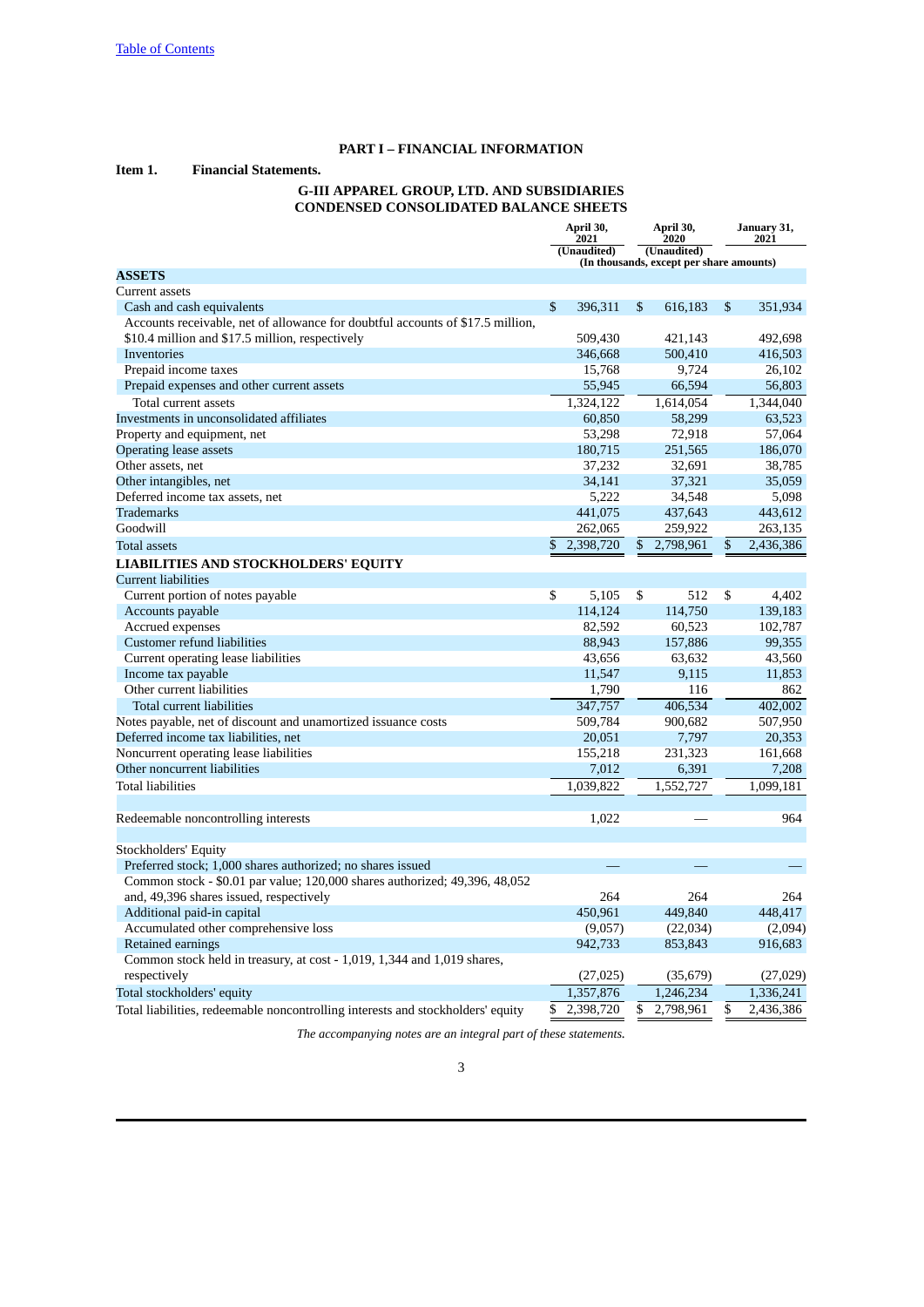## <span id="page-3-0"></span>**CONDENSED CONSOLIDATED STATEMENTS OF OPERATIONS AND COMPREHENSIVE INCOME**

|                                                             | Three Months Ended April 30, |                                          |  |  |
|-------------------------------------------------------------|------------------------------|------------------------------------------|--|--|
|                                                             | 2021                         | 2020                                     |  |  |
|                                                             |                              | (Unaudited)                              |  |  |
|                                                             |                              | (In thousands, except per share amounts) |  |  |
| Net sales                                                   | \$<br>519,910                | 405,131<br>-\$                           |  |  |
| Cost of goods sold                                          | 324,441                      | 280,730                                  |  |  |
| Gross profit                                                | 195,469                      | 124,401                                  |  |  |
| Selling, general and administrative expenses                | 141,603                      | 154,620                                  |  |  |
| Depreciation and amortization                               | 7,044                        | 9,867                                    |  |  |
| Loss on lease modifications                                 |                              | 3,187                                    |  |  |
| Operating profit (loss)                                     | 46,822                       | (43, 273)                                |  |  |
| Other income (loss)                                         | 1,820                        | (2,056)                                  |  |  |
| Interest and financing charges, net                         | (12,004)                     | (10, 379)                                |  |  |
| Income (loss) before income taxes                           | 36,638                       | (55,708)                                 |  |  |
| Income tax expense (benefit)                                | 10,259                       | (16, 413)                                |  |  |
| Net income (loss)                                           | 26,379                       | (39, 295)                                |  |  |
| Less: Income attributable to noncontrolling interests       | 58                           |                                          |  |  |
| Net income (loss) attributable to G-III Apparel Group, Ltd. | 26,321                       | \$<br>(39, 295)                          |  |  |

## **NET INCOME (LOSS) PER COMMON SHARE ATTRIBUTABLE TO G-III APPAREL GROUP, LTD.:**

| Basic:                                                                |    |         |                 |
|-----------------------------------------------------------------------|----|---------|-----------------|
| Net income (loss) per common share                                    |    | 0.54    | \$<br>(0.82)    |
| Weighted average number of shares outstanding                         |    | 48,377  | 48,025          |
| Diluted:                                                              |    |         |                 |
|                                                                       | ፍ  |         |                 |
| Net income (loss) per common share                                    |    | 0.53    | \$<br>(0.82)    |
| Weighted average number of shares outstanding                         |    | 49,510  | 48,025          |
|                                                                       |    |         |                 |
| Net income (loss)                                                     | \$ | 26,379  | \$<br>(39, 295) |
| Other comprehensive loss:                                             |    |         |                 |
| Foreign currency translation adjustments                              |    | (6,959) | (4,026)         |
| Other comprehensive loss                                              |    | (6,959) | (4,026)         |
| Comprehensive income (loss)                                           |    | 19,420  | (43, 321)       |
| Comprehensive income attributable to noncontrolling interests:        |    |         |                 |
| Net Income                                                            |    | 58      |                 |
| Foreign currency translation adjustments                              |    | (4)     |                 |
| Comprehensive income attributable to noncontrolling interests         |    | 54      |                 |
| Comprehensive income (loss) attributable to G-III Apparel Group, Ltd. |    | 19,474  | (43, 321)       |

*The accompanying notes are an integral part of these statements.*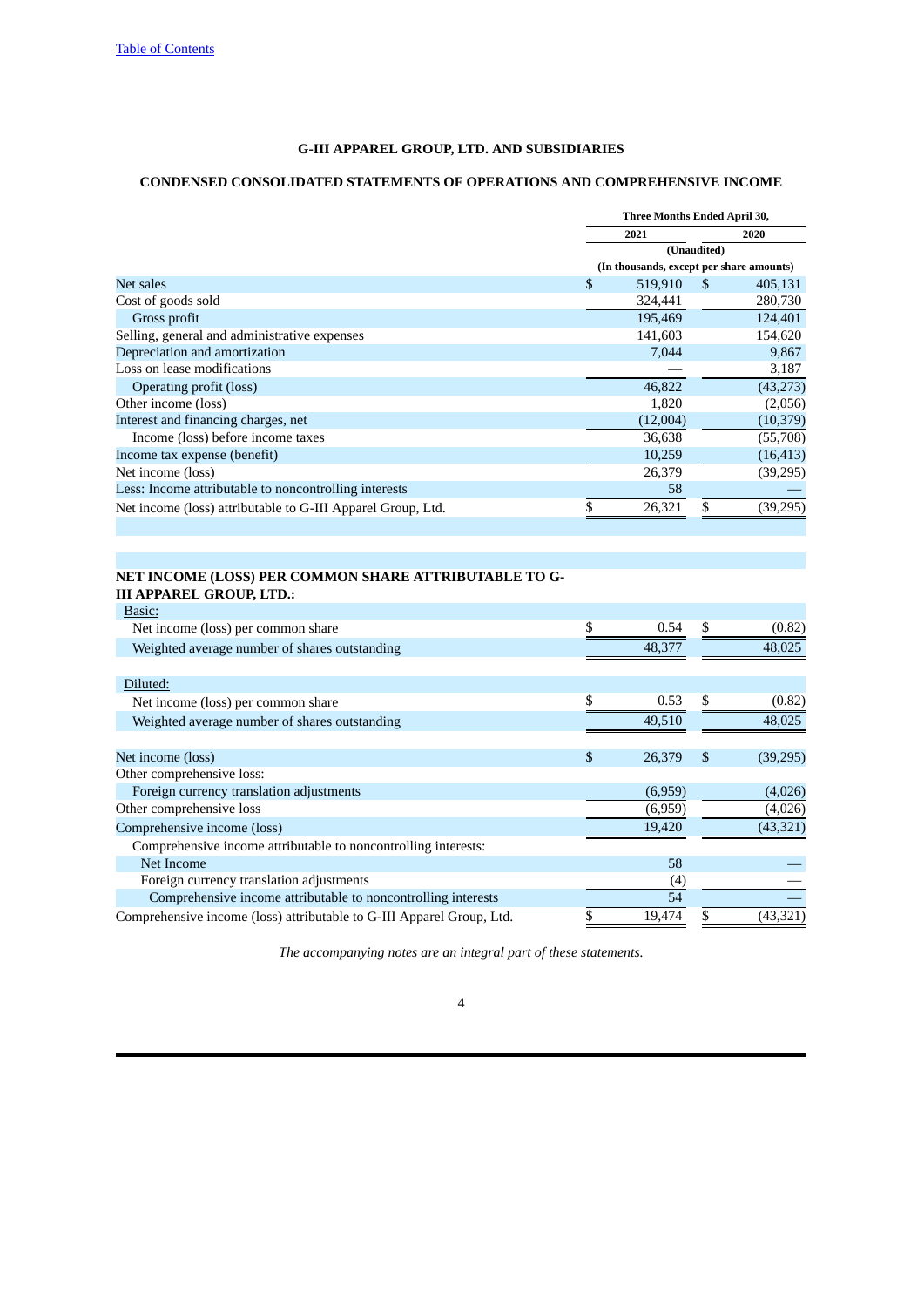<span id="page-4-0"></span>

|                                           |     | Common<br><b>Stock</b> | <b>Additional</b><br>Paid-In<br>Capital |     | <b>Accumulated</b><br>Other<br>Comprehensive<br>Loss | <b>Retained</b><br><b>Earnings</b> | Common<br><b>Stock</b><br><b>Held In</b><br><b>Treasury</b> | Total       |
|-------------------------------------------|-----|------------------------|-----------------------------------------|-----|------------------------------------------------------|------------------------------------|-------------------------------------------------------------|-------------|
|                                           |     |                        |                                         |     |                                                      | (Unaudited)<br>(In thousands)      |                                                             |             |
| Balance as of January 31, 2021            | \$  | 264                    | \$448,417                               | \$  | (2,094)                                              | \$916,683                          | \$(27,029)                                                  | \$1,336,241 |
| Equity awards exercised/vested, net       |     |                        | (4)                                     |     |                                                      |                                    | 4                                                           |             |
| Share-based compensation expense          |     |                        | 2,548                                   |     |                                                      |                                    |                                                             | 2,548       |
| Other comprehensive income, net           |     |                        |                                         |     | (6,963)                                              |                                    |                                                             | (6,963)     |
| Cumulative effect of change in accounting |     |                        |                                         |     |                                                      |                                    |                                                             |             |
| principle                                 |     |                        |                                         |     |                                                      | (271)                              |                                                             | (271)       |
| Net income attributable to G-III Apparel  |     |                        |                                         |     |                                                      |                                    |                                                             |             |
| Group, Ltd.                               |     |                        |                                         |     |                                                      | 26,321                             |                                                             | 26,321      |
| Balance as of April 30, 2021              |     | 264                    | \$450,961                               | \$  | (9,057)                                              | \$942,733                          | \$(27,025)                                                  | \$1,357,876 |
|                                           |     |                        |                                         |     |                                                      |                                    |                                                             |             |
| Balance as of January 31, 2020            | \$. | 264                    | \$452,142                               | \$. | (18,008)                                             | \$893,138                          | \$ (36,864)                                                 | \$1,290,672 |
| Equity awards exercised/vested, net       |     |                        | (1, 185)                                |     |                                                      |                                    | 1,185                                                       |             |
| Share-based compensation expense          |     |                        | (811)                                   |     |                                                      |                                    |                                                             | (811)       |
| Taxes paid for net share settlements      |     |                        | (306)                                   |     |                                                      |                                    |                                                             | (306)       |
| Other comprehensive income, net           |     |                        |                                         |     | (4,026)                                              |                                    |                                                             | (4,026)     |
| Net loss                                  |     |                        |                                         |     |                                                      | (39,295)                           |                                                             | (39, 295)   |
| Balance as of April 30, 2020              | \$  | 264                    | \$449,840                               | \$  | (22, 034)                                            | \$853,843                          | \$ (35,679)                                                 | \$1,246,234 |

## **CONDENSED CONSOLIDATED STATEMENTS OF STOCKHOLDERS' EQUITY**

*The accompanying notes are an integral part of these statements.*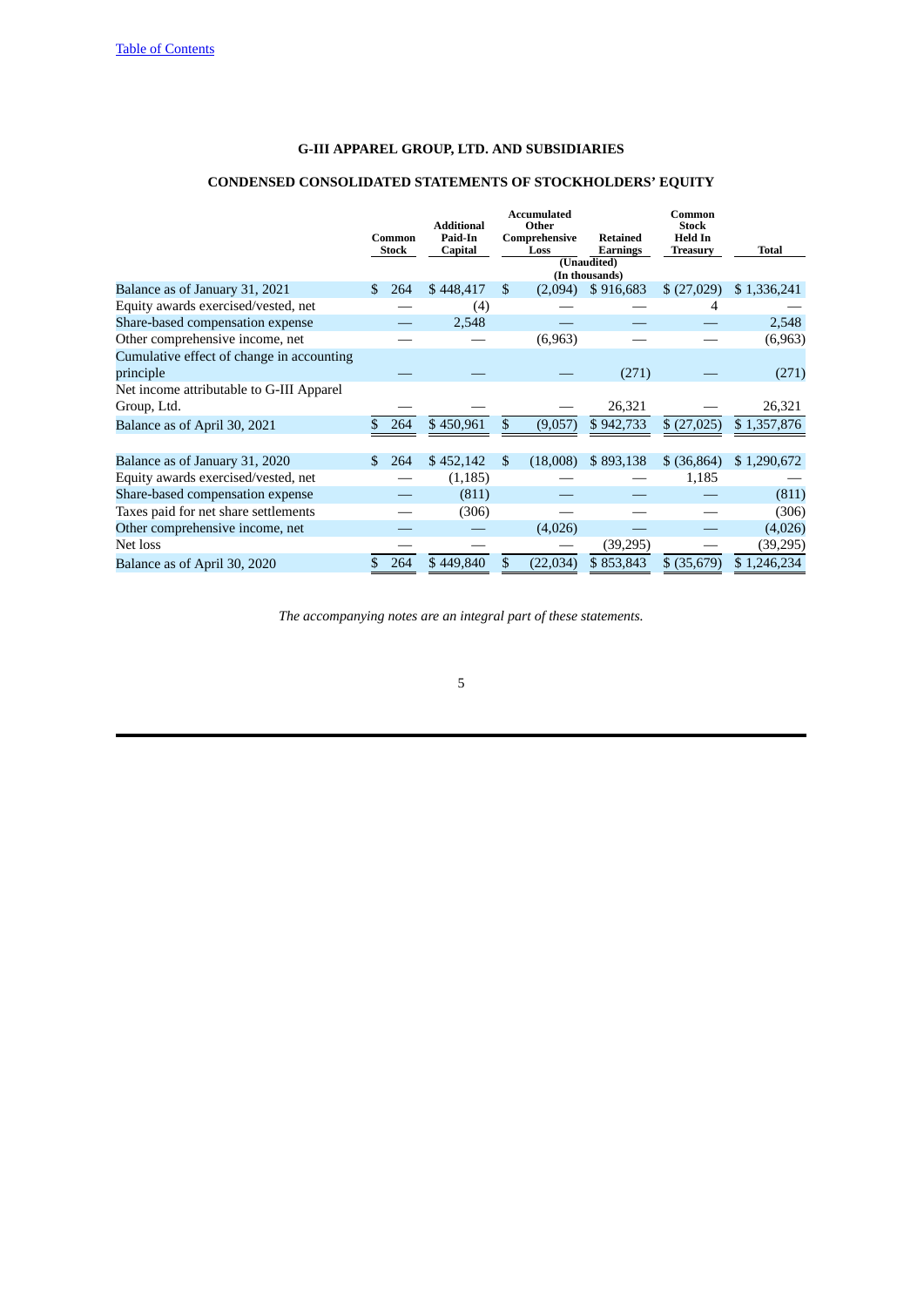## **CONDENSED CONSOLIDATED STATEMENTS OF CASH FLOWS**

<span id="page-5-0"></span>

|                                                                                                    | Three Months Ended April 30, |                |          |            |
|----------------------------------------------------------------------------------------------------|------------------------------|----------------|----------|------------|
|                                                                                                    | 2021<br>(Unaudited)          |                |          | 2020       |
|                                                                                                    |                              | (In thousands) |          |            |
| Cash flows from operating activities                                                               |                              |                |          |            |
| Net income (loss) attributable to G-III Apparel Group, Ltd.                                        | \$                           | 26,321         | \$       | (39, 295)  |
| Adjustments to reconcile net income (loss) to net cash provided by (used in) operating activities: |                              |                |          |            |
| Depreciation and amortization                                                                      |                              | 7,044          |          | 9,867      |
| Loss on disposal of fixed assets                                                                   |                              |                |          | 180        |
| Non-cash operating lease costs                                                                     |                              | 10,346         |          | 17,443     |
| Gain on lease modifications                                                                        |                              |                |          | 3,187      |
| Dividend received from unconsolidated affiliate                                                    |                              | 392            |          | 1,960      |
| Equity (gain)/loss in unconsolidated affiliates                                                    |                              | (493)          |          | 580        |
| Share-based compensation                                                                           |                              | 2,548          |          | (811)      |
| Deferred financing charges and debt discount amortization                                          |                              | 2,360          |          | 2,704      |
| Deferred income taxes                                                                              |                              | (144)          |          | (16, 415)  |
| Changes in operating assets and liabilities:                                                       |                              |                |          |            |
| Accounts receivable, net                                                                           |                              | (16, 731)      |          | 108,994    |
| Inventories                                                                                        |                              | 69,834         |          | 51,508     |
| Income taxes, net                                                                                  |                              | 10,024         |          | (422)      |
| Prepaid expenses and other current assets                                                          |                              | 713            |          | 13,900     |
| Other assets, net                                                                                  |                              | 538            |          | (1,046)    |
| Customer refund liabilities                                                                        |                              | (10, 412)      |          | (75, 532)  |
| Operating lease liabilities                                                                        |                              | (11, 491)      |          | (13, 129)  |
| Accounts payable, accrued expenses and other liabilities                                           |                              | (43,805)       |          | (136, 769) |
| Net cash provided by (used in) operating activities                                                |                              | 47,044         |          | (73,096)   |
|                                                                                                    |                              |                |          |            |
| Cash flows from investing activities                                                               |                              |                |          |            |
| Operating lease assets initial direct costs                                                        |                              |                |          | (1,918)    |
| Capital expenditures                                                                               |                              | (2,666)        |          | (6, 391)   |
| Net cash used in investing activities                                                              |                              | (2,666)        |          | (8,309)    |
|                                                                                                    |                              |                |          |            |
| Cash flows from financing activities                                                               |                              |                |          |            |
| Repayment of borrowings - revolving facility                                                       |                              | (418, 355)     |          | (355, 477) |
| Proceeds from borrowings - revolving facility                                                      |                              | 418,355        |          | 855,477    |
| Repayment of borrowings - foreign facilities                                                       |                              |                |          | (118)      |
| Proceeds from borrowings - foreign facilities                                                      |                              | 1.148          |          | 1,832      |
| Taxes paid for net share settlements                                                               |                              |                |          | (306)      |
| Net cash provided by financing activities                                                          |                              | 1,148          |          | 501,408    |
|                                                                                                    |                              |                |          |            |
| Foreign currency translation adjustments                                                           |                              | (1, 149)       |          | (1,192)    |
| Net increase in cash and cash equivalents                                                          |                              | 44,377         |          | 418,811    |
| Cash and cash equivalents at beginning of period                                                   |                              | 351,934        |          | 197,372    |
| Cash and cash equivalents at end of period                                                         | \$                           | 396,311        | \$       | 616,183    |
|                                                                                                    |                              |                |          |            |
|                                                                                                    |                              |                |          |            |
| Supplemental disclosures of cash flow information                                                  |                              |                |          |            |
| Cash payments:                                                                                     | \$                           | 17,903         |          | 6,839      |
| Interest, net                                                                                      | $\mathbf{\hat{S}}$           | 191            | \$<br>\$ | 653        |
| Income tax payments, net                                                                           |                              |                |          |            |

*The accompanying notes are an integral part of these statements.*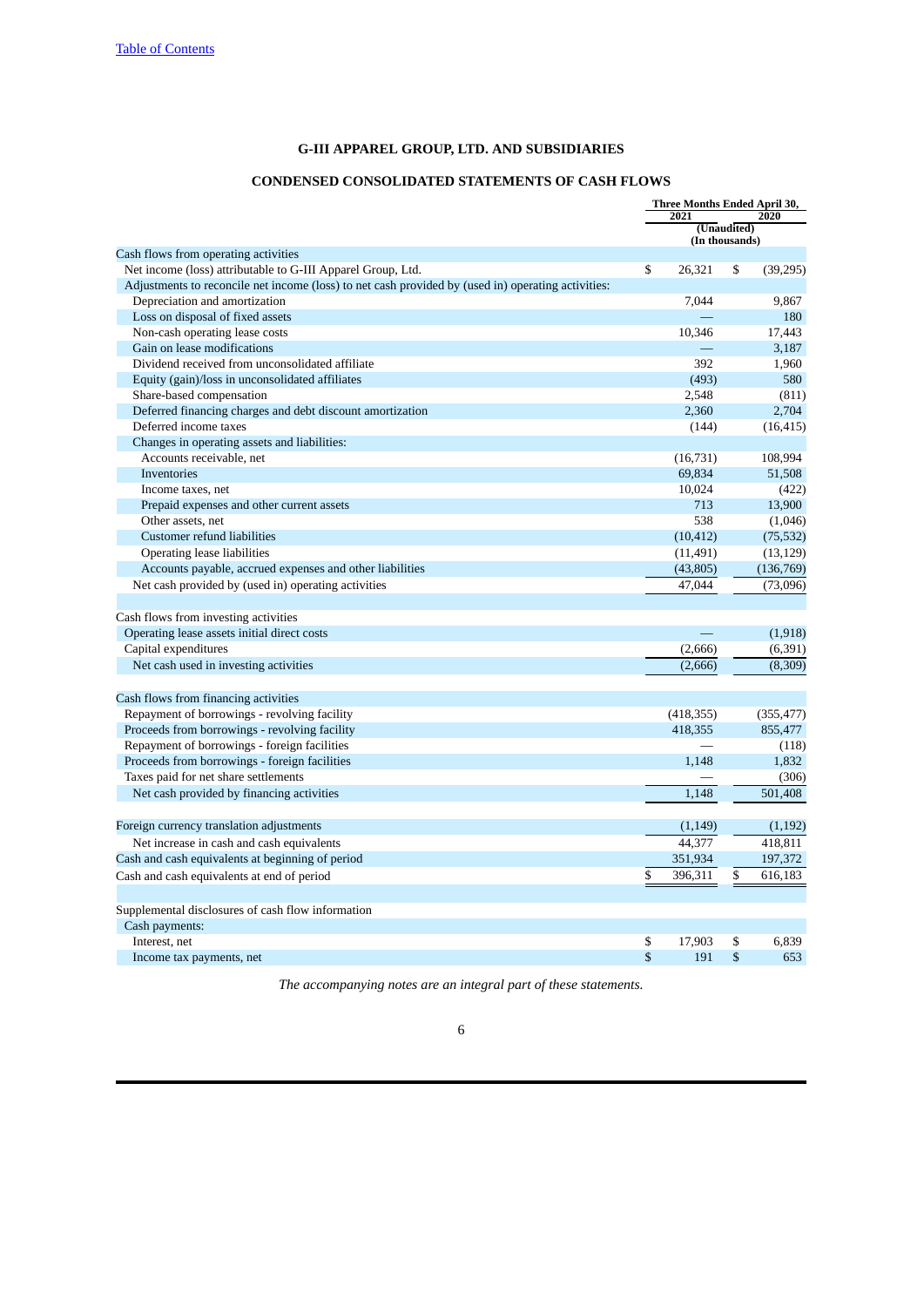## **NOTES TO CONDENSED CONSOLIDATED FINANCIAL STATEMENTS**

## <span id="page-6-0"></span>Note 1 – Basis of Presentation

As used in these financial statements, the term "Company" or "G-III" refers to G-III Apparel Group, Ltd. and its subsidiaries. The Company designs, sources and markets an extensive range of apparel, including outerwear, dresses, sportswear, swimwear, women's suits and women's performance wear, as well as women's handbags, footwear, small leather goods, cold weather accessories and luggage. The Company also operates retail stores and licenses its proprietary brands for several product categories.

The Company consolidates the accounts of its wholly-owned and majority-owned subsidiaries. Fabco Holding B.V ("Fabco") is a Dutch joint venture limited liability company that was 49% owned by the Company through November 30, 2020. Effective December 1, 2020, the Company increased its ownership interest in Fabco to 75% and Fabco is treated as a consolidated majority-owned subsidiary. KL North America B.V. ("KLNA") is a Dutch joint venture limited liability company that is 49% owned by the Company. Karl Lagerfeld Holding B.V. ("KLH") is a Dutch limited liability company that is 19% owned by the Company. The Company accounts for these two investments using the equity method of accounting. All material intercompany balances and transactions have been eliminated.

Vilebrequin International SA ("Vilebrequin"), a Swiss corporation that is wholly-owned by the Company, KLH, KLNA and Fabco report results on a calendar year basis rather than on the January 31 fiscal year basis used by the Company. Accordingly, the results of Vilebrequin, KLH, KLNA and Fabco are, and will be, included in the financial statements for the quarter ended or ending closest to the Company's fiscal quarter end. For example, with respect to the Company's results for the three-month period ended April 30, 2021, the results of Vilebrequin, KLH, KLNA and Fabco are included for the three-month period ended March 31, 2021. The Company's retail operations segment reports on a 52/53-week fiscal year. The Company's three -month periods ended April 30, 2021 and 2020 were each 13-week periods for the retail operations segment. For fiscal 2022 and 2021, the three-month periods for the retail operations segment ended on May 1, 2021 and May 2, 2020, respectively.

The results for the three months ended April 30, 2021 are not necessarily indicative of the results expected for the entire fiscal year, given the seasonal nature of the Company's business and the significant effects of the COVID-19 pandemic on the Company's business. The accompanying financial statements included herein are unaudited. All adjustments (consisting of only normal recurring adjustments) necessary for a fair presentation of the financial position, results of operations and cash flows for the interim period presented have been reflected.

The accompanying financial statements should be read in conjunction with the financial statements and notes included in the Company's Annual Report on Form 10-K for the fiscal year ended January 31, 2021 filed with the Securities and Exchange Commission (the "SEC").

Assets and liabilities of the Company's foreign operations, where the functional currency is not the U.S. dollar (reporting currency), are translated from foreign currency into U.S. dollars at period-end rates, while income and expenses are translated at the weighted-average exchange rates for the period. The related translation adjustments are reflected as a foreign currency translation adjustment in accumulated other comprehensive loss within stockholders' equity.

### *Change in Accounting Principle*

Effective February 1, 2021, the Company elected to change its method of accounting for retail inventories from the lower of cost or market as determined by the retail inventory method to the lower of cost or net realizable value using the weighted average cost method. The Company believes the new method is preferable as it provides better matching of cost of goods sold with revenue, improves the precision of inventory valuation at the balance sheet dates, and more closely aligns with the valuation methods used throughout the rest of the Company. In addition, the change in inventory valuation better aligns with the way the Company manages its business with a focus on the actual margin realized.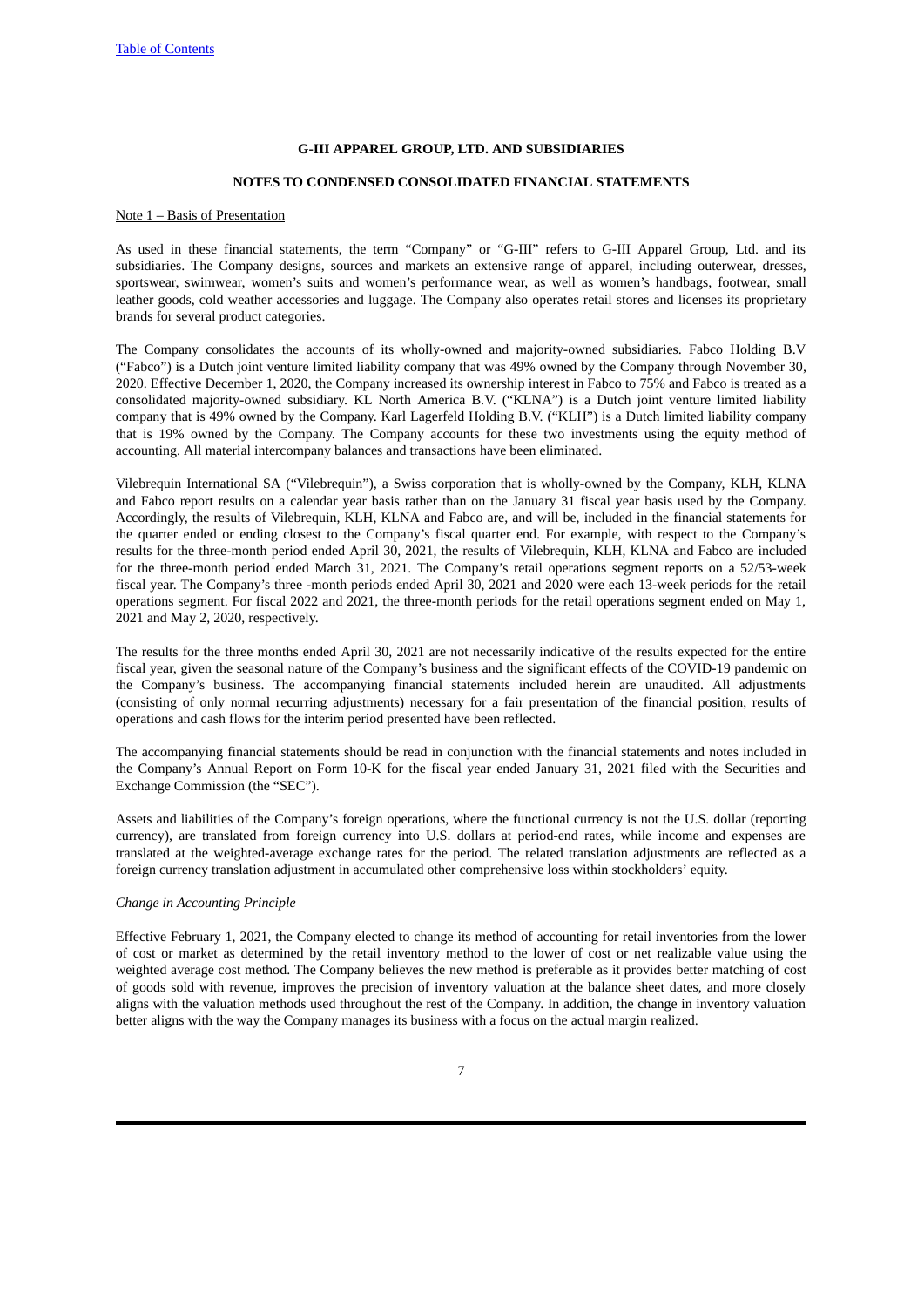The Company has determined that it is impractical to apply this change in accounting principle retrospectively due to a lack of available information. The Company has instead applied the change prospectively as of February 1, 2021. The cumulative adjustment as of February 1, 2021 was a decrease in both inventories and retained earnings of \$0.3 million. The change in accounting principle did not have a material effect on the Company's condensed consolidated financial statements as of and for the three-month period ended April 30, 2021.

## Note 2 – Retail Restructuring

In fiscal 2021, the Company restructured its retail operations segment, including the closing of the Wilsons Leather, G.H. Bass and Calvin Klein Performance stores. Restructuring charges are recorded within selling, general and administrative expenses in the Company's condensed consolidated statements of operations and comprehensive income. The following is a reconciliation of the accrual for the quarter ended April 30, 2021:

|                             | <b>Severance and Benefit</b><br>Costs | <b>Store Closing Costs</b><br>(In thousands) | <b>Total</b> |       |  |
|-----------------------------|---------------------------------------|----------------------------------------------|--------------|-------|--|
| Balance at January 31, 2021 | 154                                   | 681                                          |              | 835   |  |
| Amounts charged to expense  |                                       |                                              |              |       |  |
| Cash payments               | (141)                                 | (538)                                        |              | (679) |  |
| Balance at April 30, 2021   |                                       | 143                                          |              | 156   |  |

The remaining severance and benefit costs and store closing costs are expected to be paid during the second quarter of fiscal 2022.

### Note 3 – Allowance for Doubtful Accounts

The Company's financial instruments consist of trade receivables arising from revenue transactions in the ordinary course of business. The Company considers its trade receivables to consist of two portfolio segments: wholesale and retail trade receivables. Wholesale trade receivables result from credit the Company has extended to its wholesale customers based on pre-defined criteria and are generally due within 30 to 60 days. Retail trade receivables primarily relate to amounts due from third-party credit card processors for the settlement of debit and credit card transactions and are typically collected within 3 to 5 days.

The Company's accounts receivable and allowance for doubtful accounts as of April 30, 2021, April 30, 2020 and January 31, 2021 were:

|                                 |           |  | April 30, 2021 |  |           |
|---------------------------------|-----------|--|----------------|--|-----------|
|                                 | Wholesale |  | Retail         |  | Total     |
|                                 |           |  | (In thousands) |  |           |
| Accounts receivable, gross      | 525,568   |  | 1.328          |  | 526,896   |
| Allowance for doubtful accounts | (17.414)  |  | (52)           |  | (17, 466) |
| Accounts receivable, net        | 508.154   |  | 1.276          |  | 509,430   |
|                                 |           |  |                |  |           |

|                                 | <b>April 30, 2020</b> |   |                |  |          |  |
|---------------------------------|-----------------------|---|----------------|--|----------|--|
|                                 | Wholesale             |   | Retail         |  | Total    |  |
|                                 |                       |   | (In thousands) |  |          |  |
| Accounts receivable, gross      | 428,762               |   | 2.828          |  | 431,590  |  |
| Allowance for doubtful accounts | (10,419)              |   | (28)           |  | (10.447) |  |
| Accounts receivable, net        | 418.343               | Φ | 2,800          |  | 421.143  |  |

|                                 |           | <b>January 31, 2021</b> |    |                |  |           |  |
|---------------------------------|-----------|-------------------------|----|----------------|--|-----------|--|
|                                 | Wholesale |                         |    | Retail         |  | Total     |  |
|                                 |           |                         |    | (In thousands) |  |           |  |
| Accounts receivable, gross      |           | 509,010                 |    | 1.147          |  | 510,157   |  |
| Allowance for doubtful accounts |           | (17.429)                |    | (30)           |  | (17, 459) |  |
| Accounts receivable, net        |           | 491.581                 | ۰D | 1,117          |  | 492,698   |  |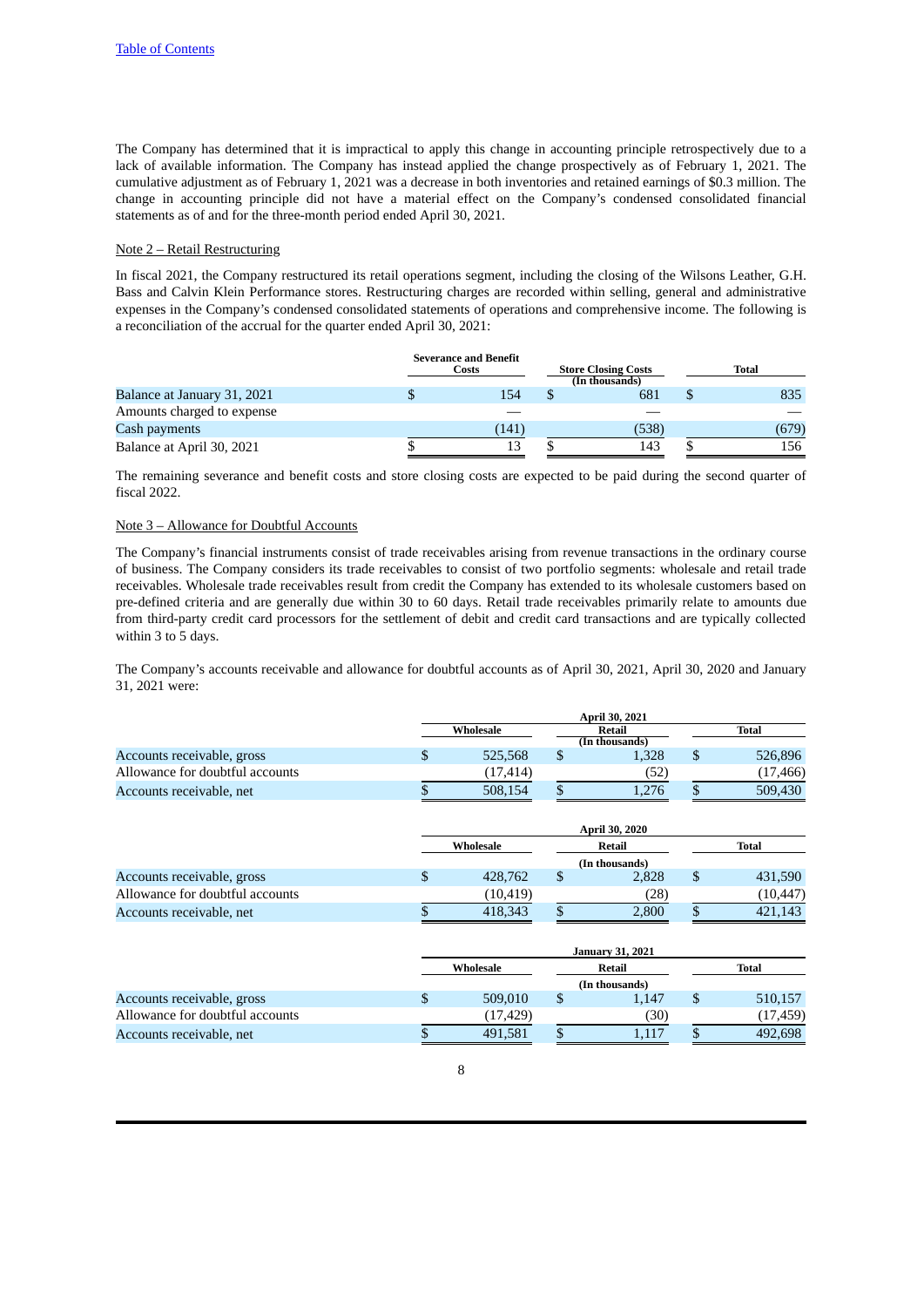The allowance for doubtful accounts for wholesale trade receivables is estimated based on several factors. In circumstances where the Company is aware of a specific customer's inability to meet its financial obligations (such as in the case of bankruptcy filings (including potential bankruptcy filings), extensive delay in payment or substantial downgrading by credit rating agencies), a specific reserve for bad debts is recorded against amounts due from that customer to reduce the net recognized receivable to the amount reasonably expected to be collected. For all other wholesale customers, an allowance for doubtful accounts is determined through analysis of the aging of accounts receivable at the end of the reporting period for financial statements, assessments of collectability based on historical trends and an evaluation of the impact of economic conditions. The Company considers both current and forecasted future economic conditions in determining the adequacy of its allowance for doubtful accounts.

The allowance for doubtful accounts for retail trade receivables is estimated at the credit card chargeback rate applied to the previous 90 days of credit card sales. In addition, the Company considers both current and forecasted future economic conditions in determining the adequacy of its allowance for doubtful accounts.

The Company had the following activity in its allowance for credit losses:

|                                       | Wholesale       |    | Retail<br>$(\overline{\ln}$ thousands) | <b>Total</b> |           |  |
|---------------------------------------|-----------------|----|----------------------------------------|--------------|-----------|--|
| Balance as of January 31, 2021        | \$<br>(17, 429) | \$ | (30)                                   | \$           | (17, 459) |  |
| Provision for credit losses           | (54)            |    | (22)                                   |              | (76)      |  |
| Accounts written off as uncollectible | 69              |    |                                        |              | 69        |  |
| Balance as of April 30, 2021          | (17, 414)       | \$ | (52)                                   | \$           | (17, 466) |  |
|                                       |                 |    |                                        |              |           |  |
| Balance as of January 31, 2020        | \$<br>(628)     | \$ | (82)                                   | \$           | (710)     |  |
| Provision for credit losses           | (9,791)         |    | 54                                     |              | (9,737)   |  |
| Balance as of April 30, 2020          | (10, 419)       | \$ | (28)                                   | \$.          | (10, 447) |  |
|                                       |                 |    |                                        |              |           |  |
| Balance as of January 31, 2020        | \$<br>(628)     | \$ | (82)                                   | \$           | (710)     |  |
| Provision for credit losses           | (16, 934)       |    | 52                                     |              | (16, 882) |  |
| Accounts written off as uncollectible | 133             |    |                                        |              | 133       |  |
| Balance as of January 31, 2021        | (17,429)        | \$ | (30)                                   |              | (17, 459) |  |

### Note 4 – Inventories

Wholesale inventories, which comprise a significant portion of the Company's inventory, are stated at the lower of cost (determined by the first-in, first-out method) or net realizable value. Prior to February 1, 2021, retail inventories were valued at the lower of cost or market as determined by the retail inventory method. Effective February 1, 2021, the Company elected to change its method of accounting for retail inventories to the lower of cost (determined by the weighted average method) or net realizable value. See Note 1 – Basis of Presentation for more details on the preferability and application of this change in accounting principle. Vilebrequin inventories are stated at the lower of cost (determined by the weighted average method) or net realizable value. Substantially all of the Company's inventories consist of finished goods.

The inventory return asset, which consists of the amount of goods that are anticipated to be returned by customers, represented \$16.9 million, \$21.3 million and \$22.5 million as of April 30, 2021, April 30, 2020 and January 31, 2021, respectively. The inventory return asset is recorded within prepaid expenses and other current assets on the condensed consolidated balance sheets.

Inventory held on consignment by the Company's customers totaled \$4.6 million, \$6.6 million and \$3.5 million at April 30, 2021, April 30, 2020 and January 31, 2021, respectively. Consignment inventory is stored at the facilities of the Company's customers. The Company reflects this inventory on its condensed consolidated balance sheets.

<sup>9</sup>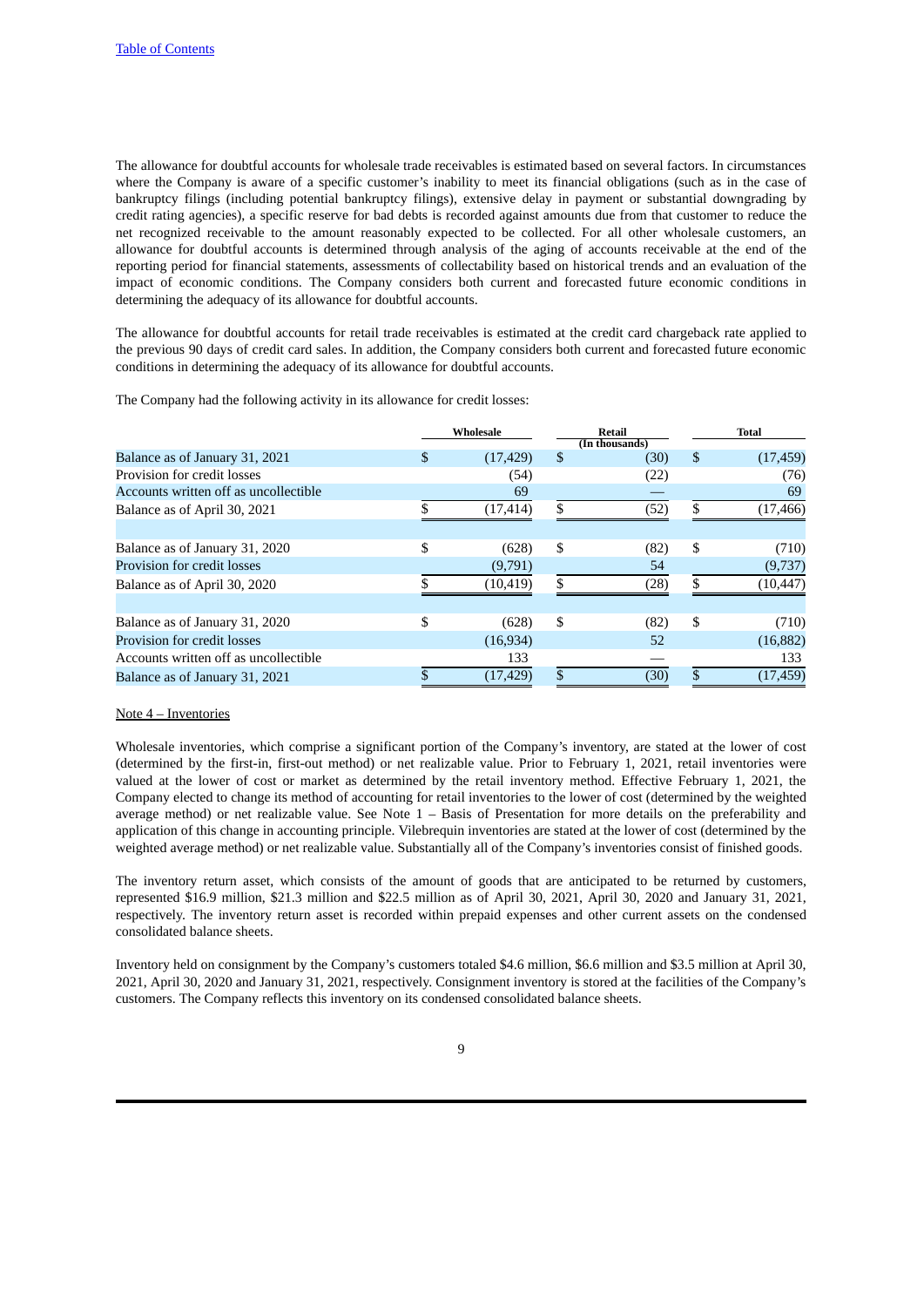## Note 5 – Fair Value of Financial Instruments

Generally Accepted Accounting Principles establish a three-level valuation hierarchy for disclosure of fair value measurements. The determination of the applicable level within the hierarchy for a particular asset or liability depends on the inputs used in its valuation as of the measurement date, notably the extent to which the inputs are market-based (observable) or internally-derived (unobservable). A financial instrument's categorization within the valuation hierarchy is based upon the lowest level of input that is significant to the fair value measurement. The three levels are defined as follows:

- Level 1 inputs to the valuation methodology based on quoted prices (unadjusted) for identical assets or liabilities in active markets.
- Level 2 inputs to the valuation methodology based on quoted prices for similar assets or liabilities in active markets for substantially the full term of the financial instrument; quoted prices for identical or similar instruments in markets that are not active for substantially the full term of the financial instrument; and modelderived valuations whose inputs or significant value drivers are observable.
- Level  $3$  inputs to the valuation methodology based on unobservable prices or valuation techniques that are significant to the fair value measurement.

|                             |               |                   | <b>Carrying Value</b> |                          | <b>Fair Value</b> |                   |                     |  |  |  |  |
|-----------------------------|---------------|-------------------|-----------------------|--------------------------|-------------------|-------------------|---------------------|--|--|--|--|
| <b>Financial Instrument</b> | Level         | April 30,<br>2021 | April 30.<br>2020     | January 31,<br>2021      | April 30,<br>2021 | April 30,<br>2020 | January 31,<br>2021 |  |  |  |  |
|                             |               | (In thousands)    |                       |                          |                   |                   |                     |  |  |  |  |
| Secured notes               |               | $400,000$ \$      |                       | 400,000<br><sup>\$</sup> | \$<br>400,000 \$  |                   | 400,000<br>\$       |  |  |  |  |
| Term loan                   | $\mathcal{D}$ |                   | 300,000               |                          |                   | 300,000           |                     |  |  |  |  |
| Revolving credit facility   |               |                   | 500,000               |                          |                   | 500,000           |                     |  |  |  |  |
| Note issued to LVMH         | 3             | 109.406           | 103.438               | 107,869                  | 103.828           | 109.910           | 101,810             |  |  |  |  |
| Unsecured loans             |               | 8,816             | 4.504                 | 9,119                    | 8.816             | 4.504             | 9,119               |  |  |  |  |
| Overdraft facilities        |               | 3,885             |                       | 3.007                    | 3,885             |                   | 3,007               |  |  |  |  |

The following table summarizes the carrying values and the estimated fair values of the Company's debt instruments:

The Company's debt instruments are recorded at their carrying values in its condensed consolidated balance sheets, which may differ from their respective fair values. The carrying amount of the Company's variable rate debt approximates the fair value, as interest rates change with the market rates. Furthermore, the carrying value of all other financial instruments potentially subject to valuation risk (principally consisting of cash, accounts receivable and accounts payable) also approximates fair value due to the short-term nature of these accounts.

The 2% note in the principal amount of \$125 million (the "LVMH Note") issued to LVMH Moet Hennessy Louis Vuitton Inc. ("LVMH") in connection with the acquisition of Donna Karan International ("DKI") was recorded on the balance sheet at a discount of \$40.0 million in accordance with ASC 820 – *Fair Value Measurements*. For purposes of this fair value disclosure, the Company based its fair value estimate for the LVMH Note on the initial fair value as determined at the date of the acquisition of DKI and records the amortization using the effective interest method over the term of the LVMH Note.

The fair value of the LVMH Note was considered a Level 3 valuation in the fair value hierarchy.

### *Non-Financial Assets and Liabilities*

The Company's non-financial assets that are measured at fair value on a nonrecurring basis include long-lived assets, which consist primarily of property and equipment and operating lease assets. The Company reviews these assets for impairment whenever events or changes in circumstances indicate that their carrying value may not be fully recoverable. For impaired assets, an impairment loss is recognized equal to the difference between the carrying amount of the asset or asset group and its estimated fair value. For operating lease assets, the Company determines the fair value of the assets by discounting the estimated market rental rates over the remaining term of the lease. These fair value measurements are considered level 3 measurements in the fair value hierarchy.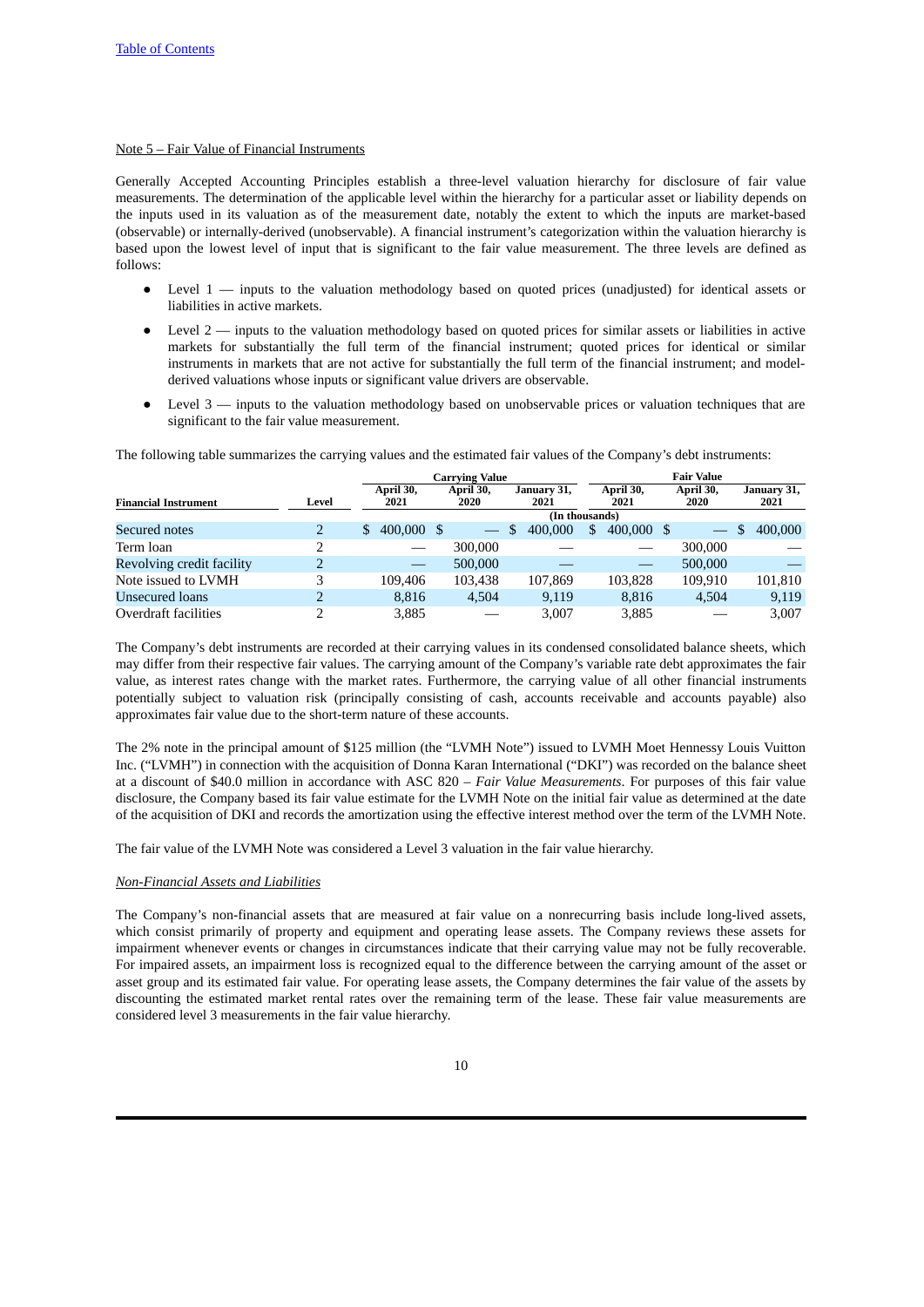## Note 6 – Leases

The Company leases retail stores, warehouses, distribution centers, office space and certain equipment. Leases with an initial term of 12 months or less are not recorded on the balance sheet. The Company recognizes lease expense for these leases on a straight-line basis over the lease term.

Most leases are for a term of one to ten years. Some leases include one or more options to renew, with renewal terms that can extend the lease term from one to ten years. Several of the Company's retail store leases include an option to terminate the lease based on failure to achieve a specified sales volume. The exercise of lease renewal options is generally at the Company's sole discretion. The exercise of lease termination options is generally by mutual agreement between the Company and the lessor.

Certain of the Company's lease agreements include rental payments based on a percentage of retail sales over contractual levels and others include rental payments adjusted periodically for inflation. The Company's leases do not contain any material residual value guarantees or material restrictive covenants.

The Company's lease assets and liabilities as of April 30, 2021, April 30, 2020 and January 31, 2021 consist of the following:

| Leases                  | Classification                         | <b>April 30, 2021</b> |         |     | April 30, 2020 | <b>January 31, 2021</b> |         |  |
|-------------------------|----------------------------------------|-----------------------|---------|-----|----------------|-------------------------|---------|--|
|                         |                                        |                       |         |     | (In thousands) |                         |         |  |
| <b>Assets</b>           |                                        |                       |         |     |                |                         |         |  |
| <b>Operating</b>        | Operating lease assets                 | \$                    | 180,715 | S   | 251,565        | \$                      | 186,070 |  |
| Total lease assets      |                                        |                       | 180.715 | \$. | 251,565        | \$.                     | 186,070 |  |
|                         |                                        |                       |         |     |                |                         |         |  |
| Liabilities             |                                        |                       |         |     |                |                         |         |  |
| Current operating       | Current operating lease liabilities    |                       | 43.656  | S   | 63,632         | S                       | 43,560  |  |
| Noncurrent operating    | Noncurrent operating lease liabilities |                       | 155,218 |     | 231,323        |                         | 161,668 |  |
| Total lease liabilities |                                        |                       | 198.874 |     | 294.955        | S                       | 205.228 |  |

The Company's operating lease assets and operating lease liabilities significantly declined during fiscal 2021 due to the restructuring of the retail operations segment, partially offset by other leasing activity. As a result of this restructuring, the Company closed its Wilsons Leather, G.H. Bass and Calvin Klein Performance stores during fiscal 2021.

The Company recorded lease costs of \$13.6 million and \$22.4 million during the three months ended April 30, 2021 and 2020, respectively. Lease costs are recorded within selling, general and administrative expenses in the Company's condensed consolidated statements of operations and comprehensive income. The Company recorded variable lease costs and short-term lease costs of \$1.5 million and \$3.4 million for the three months ended April 30, 2021 and 2020, respectively. Short-term lease costs are immaterial. As of April 30, 2021, the Company has \$2.3 million of deferred lease payments recorded within accounts payable on its condensed consolidated balance sheets.

As of April 30, 2021, the Company's maturity of operating lease liabilities in the years ending up to January 31, 2026 and thereafter are as follows:

| <b>Year Ending January 31,</b>     | <b>Amount</b> |                |  |  |  |  |
|------------------------------------|---------------|----------------|--|--|--|--|
|                                    |               | (In thousands) |  |  |  |  |
| 2022                               | \$            | 43,363         |  |  |  |  |
| 2023                               |               | 52,321         |  |  |  |  |
| 2024                               |               | 39,337         |  |  |  |  |
| 2025                               |               | 32,171         |  |  |  |  |
| 2026                               |               | 25,626         |  |  |  |  |
| <b>After 2026</b>                  |               | 58,124         |  |  |  |  |
| Total lease payments               | S             | 250,942        |  |  |  |  |
| Less: Interest                     |               | 52,068         |  |  |  |  |
| Present value of lease liabilities |               | 198,874        |  |  |  |  |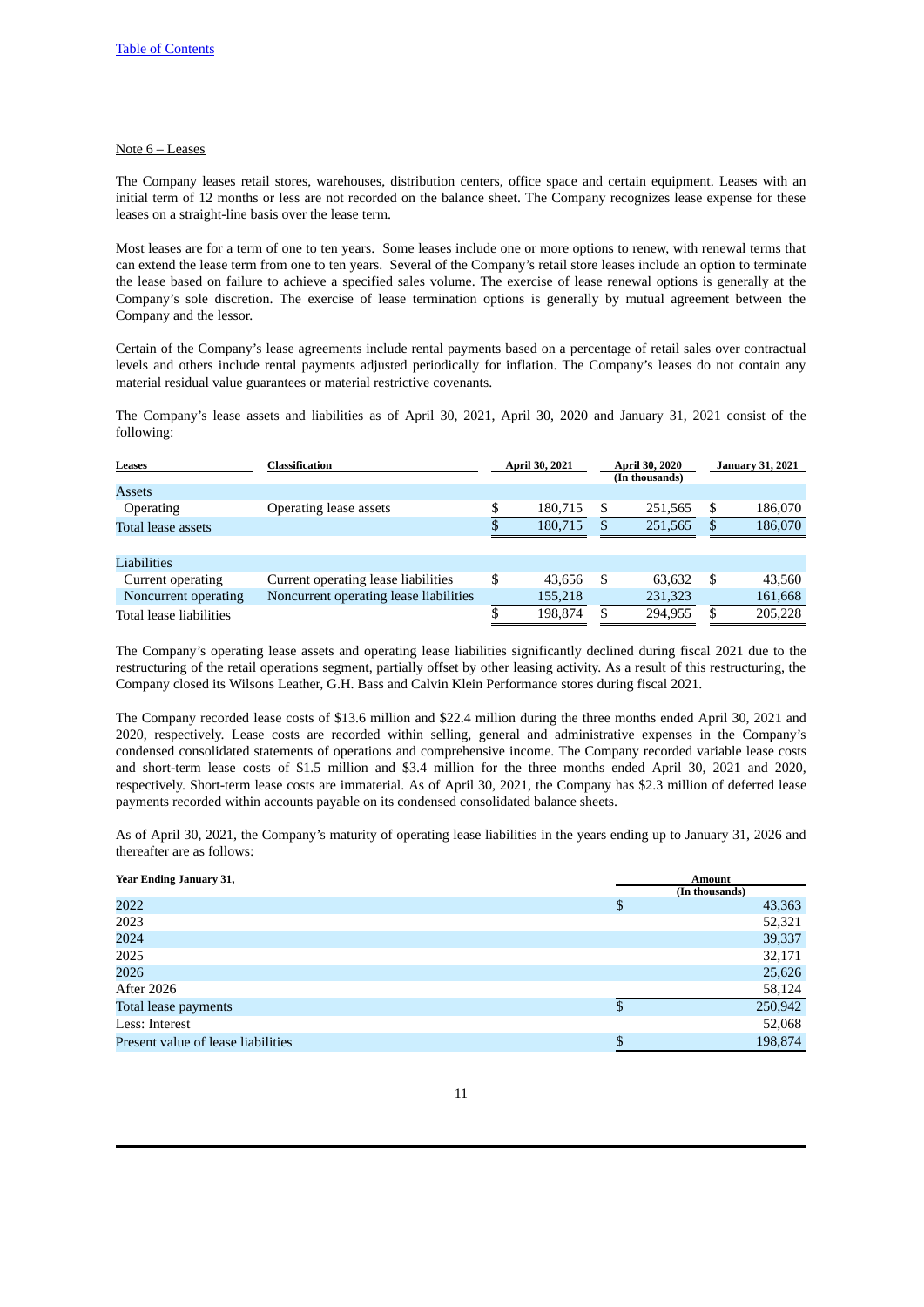As of April 30, 2021, there are no material leases that are legally binding but have not yet commenced.

As of April 30, 2021, the weighted average remaining lease term related to operating leases is 5.6 years. The weighted average discount rate related to operating leases is 8.3%.

Cash paid for amounts included in the measurement of operating lease liabilities is \$14.8 million and \$23.4 million during the three months ended April 30, 2021 and April 30, 2020, respectively. Right-of-use assets obtained in exchange for lease obligations were \$6.5 million and \$4.6 million as of April 30, 2021 and April 30, 2020, respectively.

#### Note 7 – Net Income (Loss) per Common Share

Basic net income (loss) per common share has been computed using the weighted average number of common shares outstanding during each period. Diluted net income per share, when applicable, is computed using the weighted average number of common shares and potential dilutive common shares, consisting of unvested restricted stock unit awards and stock options outstanding during the period. Approximately 238,500 shares of common stock have been excluded from the diluted net income per share calculation for the three months ended April 30, 2021. All share-based payments outstanding that vest based on the achievement of performance conditions, and for which the respective performance conditions have not been achieved, have been excluded from the diluted per share calculation.

The following table reconciles the numerators and denominators used in the calculation of basic and diluted net income (loss) per share:

|                                                             |    | <b>Three Months Ended April 30.</b>      |      |          |  |  |  |  |  |
|-------------------------------------------------------------|----|------------------------------------------|------|----------|--|--|--|--|--|
|                                                             |    | 2021                                     | 2020 |          |  |  |  |  |  |
|                                                             |    | (In thousands, except per share amounts) |      |          |  |  |  |  |  |
| Net income (loss) attributable to G-III Apparel Group, Ltd. | \$ | 26,321                                   | -S   | (39,295) |  |  |  |  |  |
| Basic net income (loss) per share:                          |    |                                          |      |          |  |  |  |  |  |
| Basic common shares                                         |    | 48,377                                   |      | 48,025   |  |  |  |  |  |
| Basic net income (loss) per share                           |    | 0.54                                     | ß.   | (0.82)   |  |  |  |  |  |
|                                                             |    |                                          |      |          |  |  |  |  |  |
| Diluted net income (loss) per share:                        |    |                                          |      |          |  |  |  |  |  |
| Basic common shares                                         |    | 48,377                                   |      | 48,025   |  |  |  |  |  |
| Dilutive restricted stock unit awards and stock options     |    | 1,133                                    |      |          |  |  |  |  |  |
| Diluted common shares                                       |    | 49,510                                   |      | 48,025   |  |  |  |  |  |
| Diluted net income (loss) per share                         |    | 0.53                                     | ß.   | (0.82)   |  |  |  |  |  |
|                                                             |    |                                          |      |          |  |  |  |  |  |

### Note 8 – Notes Payable

Long-term debt consists of the following:

|                                     | April 30, 2021 |    | <b>April 30, 2020</b> | <b>January 31, 2021</b> |
|-------------------------------------|----------------|----|-----------------------|-------------------------|
|                                     |                |    | (In thousands)        |                         |
| <b>Secured Notes</b>                | \$<br>400,000  | \$ |                       | \$<br>400,000           |
| Term Loan                           |                |    | 300,000               |                         |
| Revolving credit facility           |                |    | 500,000               |                         |
| <b>LVMH</b> Note                    | 125,000        |    | 125,000               | 125,000                 |
| Unsecured loans                     | 8,816          |    | 4,504                 | 9,119                   |
| Overdraft facilities                | 3,885          |    |                       | 3,007                   |
| Subtotal                            | 537,701        |    | 929,504               | 537,126                 |
| Less: Net debt issuance costs $(1)$ | (7,218)        |    | (6,748)               | (7,643)                 |
| Debt discount                       | (15,594)       |    | (21, 562)             | (17, 131)               |
| Current portion of long-term debt   | (5, 105)       |    | (512)                 | (4, 402)                |
| Total                               | \$<br>509.784  | \$ | 900.682               | \$<br>507.950           |

(1) Does not include debt issuance costs, net of amortization, totaling \$6.8 million, \$3.9 million and \$7.2 million as of April 30, 2021, April 30, 2020 and January 31, 2021, respectively, related to the revolving credit facility. These debt issuance costs have been deferred and are classified in assets in the accompanying condensed consolidated balance sheets in accordance with ASC 835.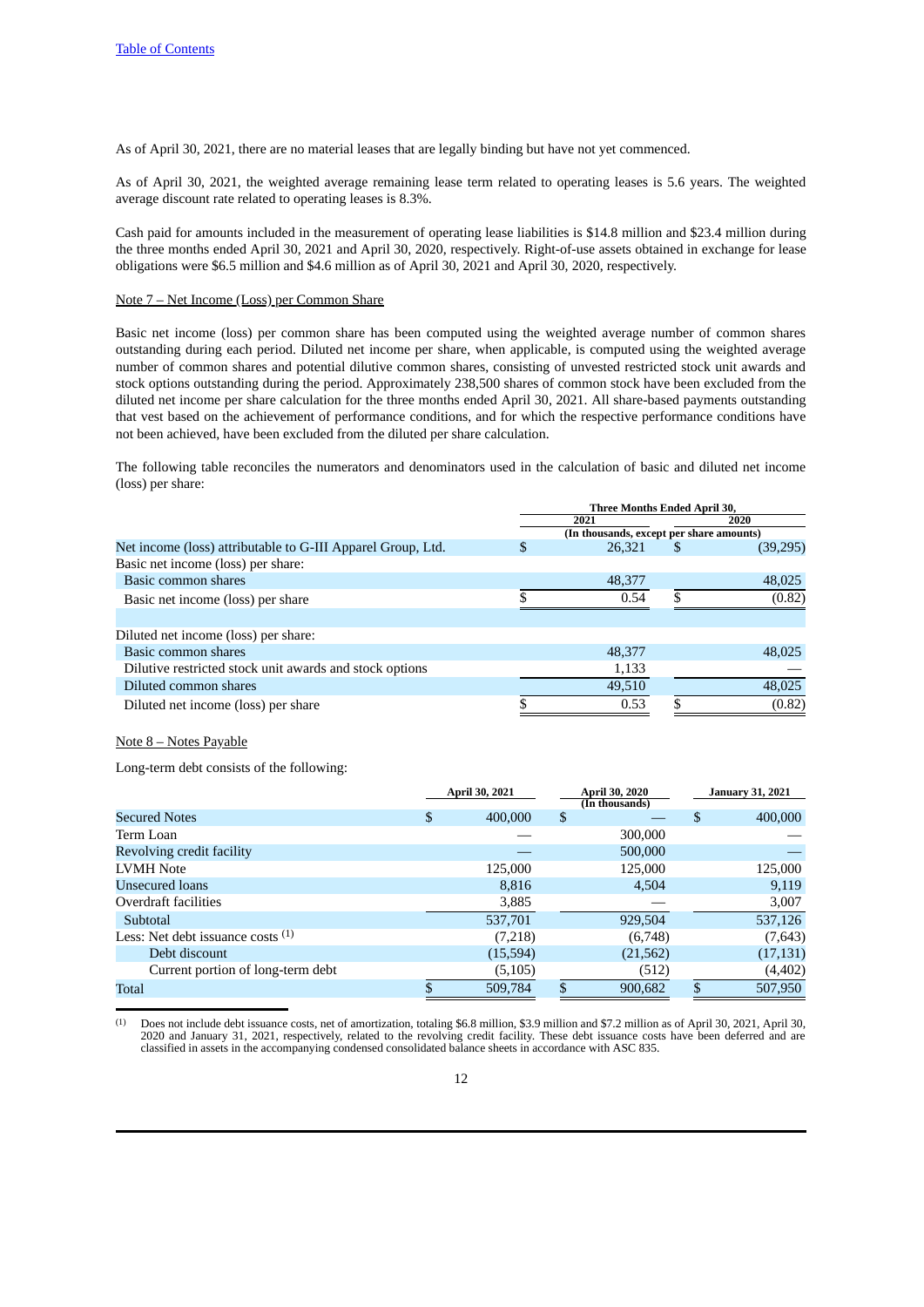## *Senior Secured Notes*

In August 2020, the Company completed a private debt offering of \$400 million aggregate principal amount of its 7.875% Senior Secured Notes due 2025 (the "Notes"). The terms of the Notes are governed by an indenture (the "Indenture"), among the Company, the guarantors party thereto and U.S. Bank, National Association, as trustee and collateral agent (the "Collateral Agent"). The net proceeds of the Notes have been used (i) to repay the \$300 million that was outstanding under the Company's prior term loan facility due 2022 (the "Term Loan"), (ii) to pay related fees and expenses and (iii) for general corporate purposes.

The Notes bear interest at a rate of 7.875% per year payable semi-annually in arrears on February 15 and August 15 of each year, commencing on February 15, 2021.

The Notes are unconditionally guaranteed on a senior-priority secured basis by the Company's current and future whollyowned domestic subsidiaries that guarantee any of the Company's credit facilities, including the Company's ABL facility (the "ABL Facility") pursuant to the ABL Credit Agreement, or certain future capital markets indebtedness of the Company or guarantors.

The Notes and the related guarantees are secured by (i) first priority liens on the Company's Cash Flow Priority Collateral (as defined in the Indenture), and (ii) a second-priority lien on the Company's ABL Priority Collateral (as defined in the Indenture), in each case subject to permitted liens described in the Indenture.

In connection with the issuance of the Notes and execution of the Indenture, the Company and the Guarantors entered into a pledge and security agreement (the "Pledge and Security Agreement"), among the Company, the Guarantors and the Collateral Agent.

The Notes are subject to the terms of the intercreditor agreement which governs the relative rights of the secured parties in respect of the ABL Facility and the Notes (the "Intercreditor Agreement"). The Intercreditor Agreement restricts the actions permitted to be taken by the Collateral Agent with respect to the Collateral on behalf of the holders of the Notes. The Notes are also subject to the terms of the seller note subordination agreement which governs the relative rights of the secured parties in respect of the Seller Note (as defined therein), the ABL Facility and the Notes.

At any time prior to August 15, 2022, the Company may redeem some or all of the Notes at a price equal to 100% of the principal amount of the Notes redeemed plus accrued and unpaid interest, if any, to, but excluding, the applicable redemption date plus a "make-whole" premium, as described in the Indenture. On or after August 15, 2022, the Company may redeem some or all of the Notes at any time and from time to time at the redemption prices set forth in the Indenture, plus accrued and unpaid interest, if any, to, but excluding, the applicable redemption date. In addition, at any time prior to August 15, 2022, the Company may redeem up to 40% of the aggregate principal amount of the Notes with the proceeds of certain equity offerings at the redemption price set forth in the Indenture, plus accrued and unpaid interest, if any, to, but excluding, the applicable redemption date. In addition, at any time prior to August 15, 2022, during any twelve month period, the Company may redeem up to 10% of the aggregate principal amount of the Notes at a redemption price equal to 103% of the principal amount of the Notes redeemed plus accrued and unpaid interest, if any, to, but excluding, the applicable redemption date.

If the Company experiences a Change of Control (as defined in the Indenture), the Company is required to offer to repurchase the Notes at 101% of the principal amount of such Notes plus accrued and unpaid interest, if any, to, but excluding, the date of repurchase.

The Indenture contains covenants that, among other things, limit the Company's ability and the ability of its restricted subsidiaries to incur or guarantee additional indebtedness, pay dividends or make other restricted payments, make certain investments, incur restrictions on the ability of the Company's restricted subsidiaries that are not guarantors to pay dividends or make certain other payments, create or incur certain liens, sell assets and subsidiary stock, impair the security interests, transfer all or substantially all of the Company's assets or enter into merger or consolidation transactions, and enter into transactions with affiliates. The Indenture provides for customary events of default which include (subject in certain cases to customary grace and cure periods), among others, nonpayment of principal or interest, breach of other agreements in the Indenture, failure to pay certain other indebtedness, failure of certain guarantees to be enforceable,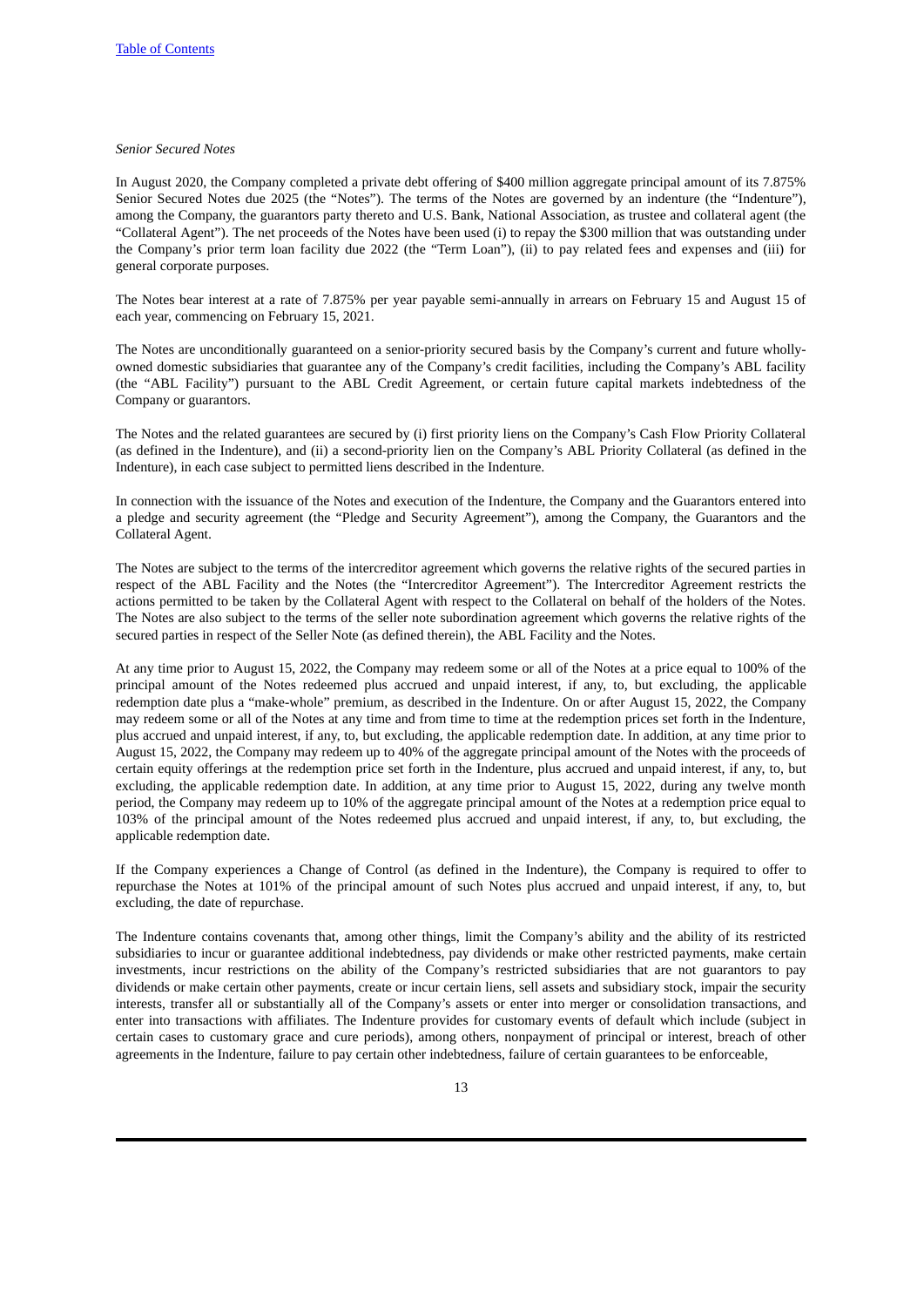failure to perfect certain collateral securing the Notes failure to pay certain final judgments, and certain events of bankruptcy or insolvency.

The Company incurred debt issuance costs totaling \$8.5 million related to the Notes that will be amortized over the term of the Notes. In accordance with ASC 835, the debt issuance costs have been deferred and are presented as a contra-liability, offsetting the outstanding balance of the Notes, and are amortized over the remaining life of the Notes. In addition, the Company had unamortized debt issuance costs of \$6.1 million associated with the Term Loan. Upon repayment of the Term Loan, these debt issuance costs were fully extinguished and charged to interest expense in the Company's results of operations.

#### *Second Amended and Restated ABL Credit Agreement*

In August 2020, the Company's subsidiaries, G-III Leather Fashions, Inc., Riviera Sun, Inc., CK Outerwear, LLC, AM Retail Group, Inc. and The Donna Karan Company Store LLC (collectively, the "Borrowers"), entered into the second amended and restated credit agreement (the "ABL Credit Agreement") with the Lenders named therein and with JPMorgan Chase Bank, N.A., as Administrative Agent. The ABL Credit Agreement is a five year senior secured credit facility subject to a springing maturity date if, subject to certain conditions, the LVMH Note is not refinanced or repaid prior to the date that is 91 days prior to the date of any relevant payment thereunder. The ABL Credit Agreement provides for borrowings in the aggregate principal amount of up to \$650 million. The Company and its subsidiaries, G-III Apparel Canada ULC, Gabrielle Studio, Inc., Donna Karan International Inc. and Donna Karan Studio LLC (the "Guarantors"), are Loan Guarantors under the ABL Credit Agreement

The ABL Credit Agreement refinances, amends and restates the Amended Credit Agreement, dated as of December 1, 2016 (as amended, supplemented or otherwise modified from time to time prior to August 7, 2020, the "Prior Credit Agreement"), by and among the Borrowers and the Loan Guarantors (each as defined therein) party thereto, the lenders from time to time party thereto, and JPMorgan Chase Bank, N.A., in its capacity as the administrative agent thereunder. The Prior Credit Agreement provided for borrowings of up to \$650 million and was due to expire in December 2021. The ABL Credit Agreement extends the maturity date to August 2025, subject to a springing maturity date if, subject to certain conditions, the LVMH Note is not refinanced or repaid prior to the date that is 91 days prior to the date of any relevant payment thereunder.

Amounts available under the ABL Credit Agreement are subject to borrowing base formulas and overadvances as specified in the ABL Credit Agreement. Borrowings bear interest, at the Borrowers' option, at LIBOR plus a margin of 1.75% to 2.25% or an alternate base rate margin of 0.75% to 1.25% (defined as the greatest of (i) the "prime rate" of JPMorgan Chase Bank, N.A. from time to time, (ii) the federal funds rate plus 0.5% and (iii) the LIBOR rate for a borrowing with an interest period of one month) plus 1.00%, with the applicable margin determined based on Borrowers' availability under the ABL Credit Agreement. The ABL Credit Agreement is secured by specified assets of the Borrowers and the Guarantors. In addition to paying interest on any outstanding borrowings under the ABL Credit Agreement, the Company is required to pay a commitment fee to the lenders under the credit agreement with respect to the unutilized commitments. The commitment fee accrues at a tiered rate equal to 0.50% per annum on the average daily amount of the available commitments when the average usage is less than 50% of the total available commitments and decreases to 0.35% per annum on the average daily amount of the available commitments when the average usage is greater than or equal to 50% of the total available commitments.

The revolving credit facility contains covenants that, among other things, restrict the Company's ability, subject to specified exceptions, to incur additional debt; incur liens; sell or dispose of certain assets; merge with other companies; liquidate or dissolve the Company; acquire other companies; make loans, advances, or guarantees; and make certain investments. In certain circumstances, the revolving credit facility also requires the Company to maintain a fixed charge coverage ratio, as defined in the agreement, not less than 1.00 to 1.00 for each period of twelve consecutive fiscal months of the Company. As of April 30, 2021, the Company was in compliance with these covenants.

As of April 30, 2021, the Company had no borrowings outstanding under the ABL Credit Agreement. There were no borrowings under the ABL Credit Agreement during the three months ended April 30, 2021. The ABL credit agreement also includes amounts available for letters of credit. As of April 30, 2021, there were outstanding trade and standby letters of credit amounting to \$10.9 million and \$4.0 million, respectively.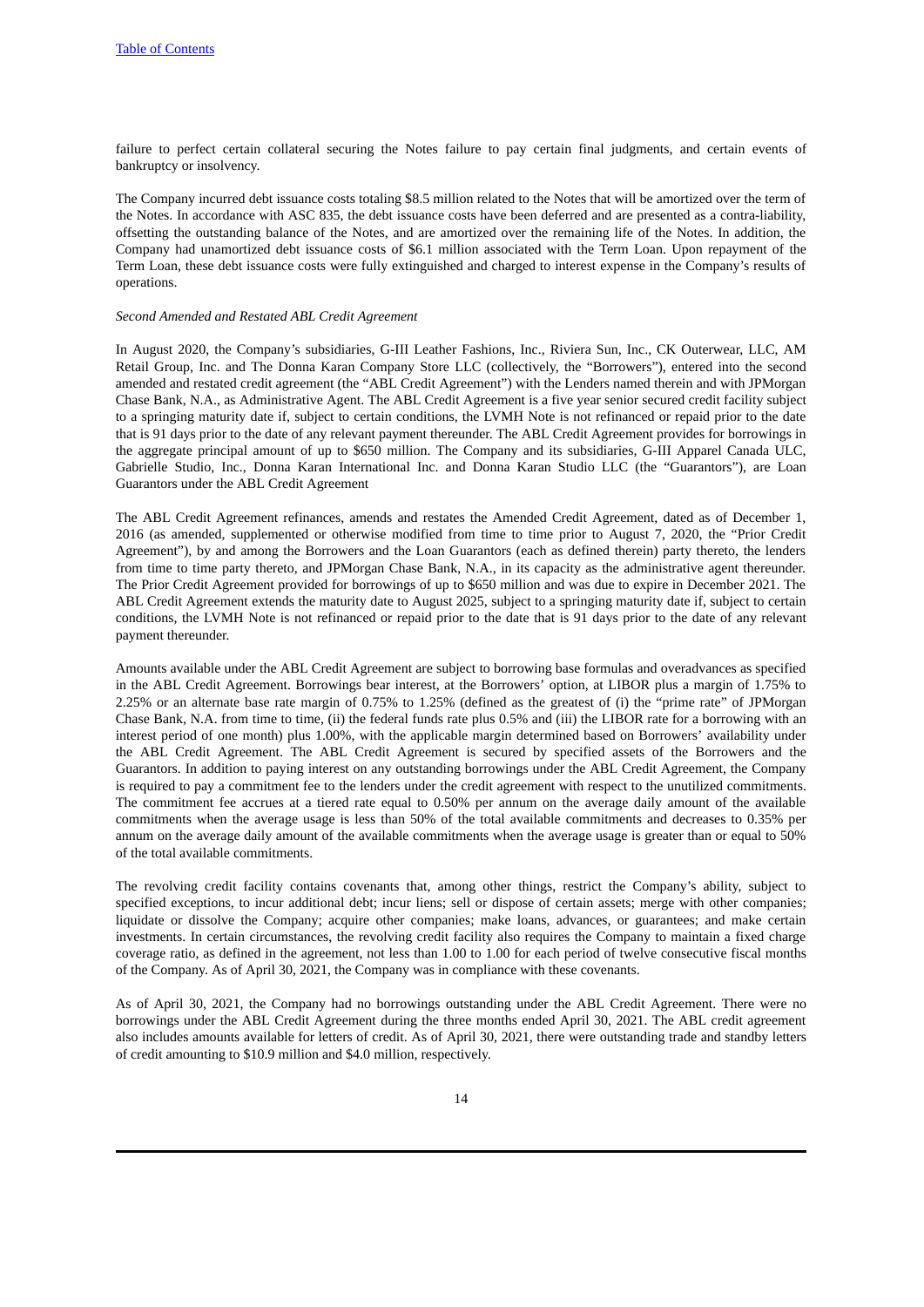At the date of the refinancing of the Prior Credit Agreement, the Company had \$3.3 million of unamortized debt issuance costs remaining from the Prior Credit Agreement. The Company extinguished and charged to interest expense \$0.4 million of the prior debt issuance costs and incurred new debt issuance costs totaling \$5.1 million related to the ABL Credit Agreement. The Company has a total of \$8.0 million debt issuance costs related to its ABL Credit Agreement. As permitted under ASC 835, the debt issuance costs have been deferred and are presented as an asset which is to be subsequently amortized ratably over the term of the ABL Credit Agreement.

## *LVMH Note*

As a portion of the consideration for the acquisition of DKI, the Company issued to LVMH a junior lien secured promissory note in the principal amount of \$125.0 million that bears interest at the rate of 2% per year. \$75.0 million of the principal amount of the LVMH Note is due and payable on June 1, 2023 and \$50.0 million of such principal amount is due and payable on December 1, 2023.

ASC 820 requires the note to be recorded at fair value at issuance. As a result, the Company recorded a \$40.0 million debt discount. This discount is being amortized as interest expense using the effective interest method over the term of the LVMH Note.

#### *Unsecured Loans*

During fiscal 2020 and fiscal 2021, T.R.B International SA ("TRB"), a subsidiary of Vilebrequin, borrowed funds under several unsecured loans. A portion of the unsecured loans were to provide funding for operations in the normal course of business, while other unsecured loans were various European state backed loans as part of COVID-19 relief programs. In the aggregate, TRB is currently required to make quarterly installment payments of €0.2 million under these loans. Interest on the outstanding principal amount of the unsecured loans accrues at a fixed rate equal to 0% to 2.0% per annum, payable on either a quarterly or monthly basis. As of April 30, 2021, TRB had an aggregate outstanding balance of  $\epsilon$ 7.5 million under these various unsecured loans.

#### *Overdraft Facilities*

During fiscal 2021, TRB entered into several overdraft facilities that allow for applicable bank accounts to be in a negative position up to a certain maximum overdraft. TRB entered into an uncommitted overdraft facility with HSBC Bank allowing for a maximum overdraft of €5 million. Interest on drawn balances accrues at a rate equal to the Euro Interbank Offered Rate plus a margin of 1.75% per annum, payable quarterly. The facility may be cancelled at any time by TRB or HSBC Bank. As part of a COVID-19 relief program, TRB and its subsidiaries have also entered into several state backed overdraft facilities with UBS Bank in Switzerland for an aggregate of CHF 4.7 million at varying interest rates of 0% to 0.5%. As of April 30, 2021, TRB had an aggregate of €3.3 million drawn under these various facilities.

#### Note 9 – Revenue Recognition

#### *Disaggregation of Revenue*

In accordance with ASC 606 – *Revenue from Contracts with Customers*, the Company discloses its revenues by segment. Each segment presents its own characteristics with respect to the timing of revenue recognition and the type of customer. In addition, disaggregating revenues using a segment basis is consistent with how the Company's Chief Operating Decision Maker manages the Company. The Company has identified the wholesale operations segment and the retail operations segment as distinct sources of revenue.

*Wholesale Operations Segment.* Wholesale revenues include sales of products to retailers under owned, licensed and private label brands, as well as sales related to the Vilebrequin business. Wholesale revenues from sales of products are recognized when control transfers to the customer. The Company considers control to have been transferred when the Company has transferred physical possession of the product, the Company has a right to payment for the product, the customer has legal title to the product and the customer has the significant risks and rewards of the product. Wholesale revenues are adjusted by variable consideration arising from implicit or explicit obligations. Wholesale revenues also include revenues from license agreements related to the DKNY, Donna Karan, G.H. Bass, Andrew Marc and Vilebrequin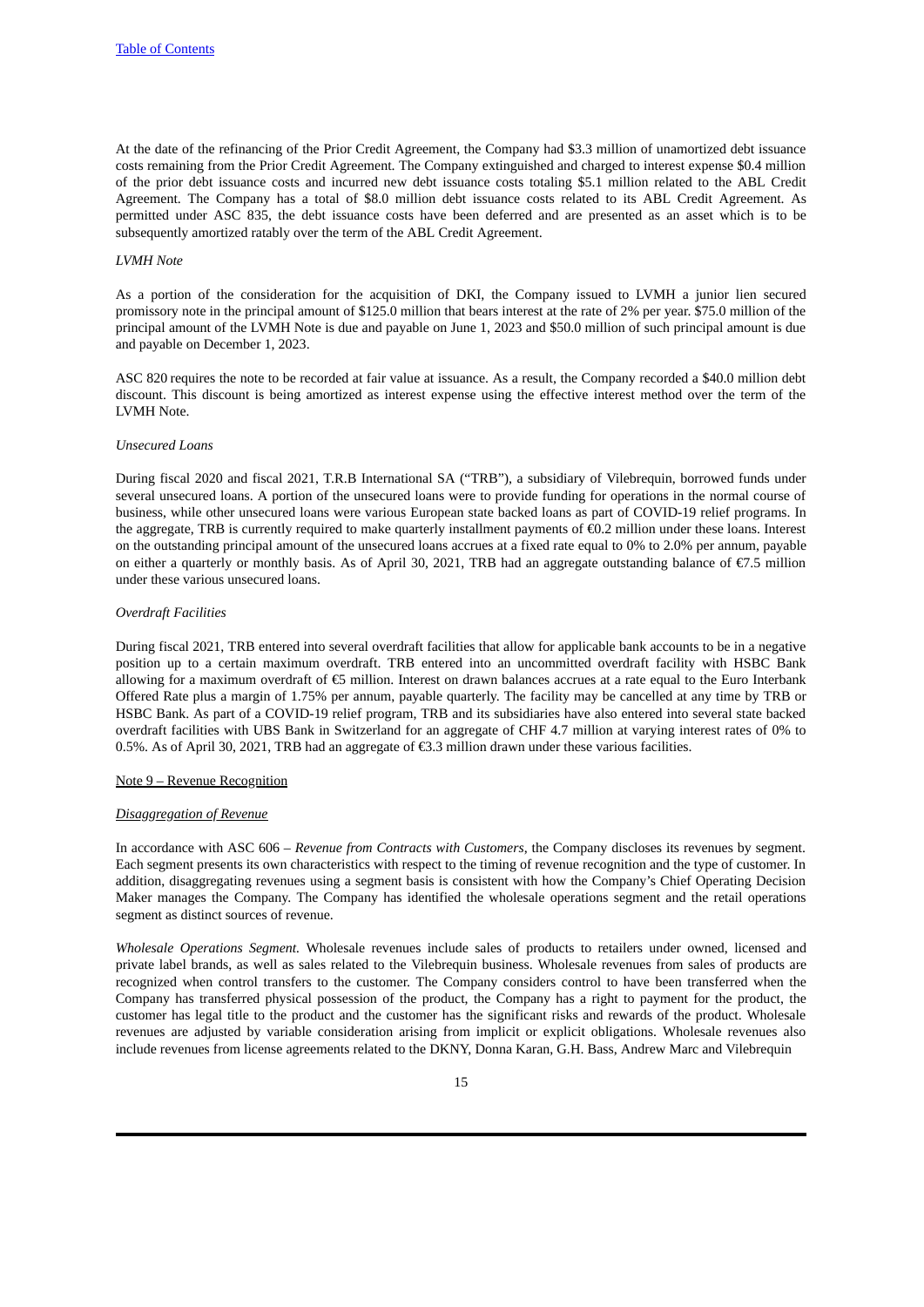trademarks owned by the Company. As of April 30, 2021, revenues from license agreements represented an insignificant portion of wholesale revenues.

*Retail Operations Segment.* Retail store revenues are generated by direct sales to consumers through company-operated stores and product sales through the Company's digital channels for the DKNY, Donna Karan, G.H. Bass, Karl Lagerfeld Paris, Andrew Marc and Wilsons Leather businesses. Prior to completion of the restructuring in fiscal 2021, retail stores primarily consisted of Wilsons Leather, G.H. Bass, DKNY and Karl Lagerfeld Paris retail stores, substantially all of which are operated as outlet stores. The Company's Wilsons Leather and G.H. Bass stores were closed in fiscal 2021 as a result of the restructuring. Retail operations segment revenues are recognized at the point of sale when the customer takes possession of the goods and tenders payment. Digital revenues primarily consist of sales to consumers through the Company's digital platforms. Digital revenue is recognized when a customer takes possession of the goods. Retail sales are recorded net of applicable sales tax.

## *Contract Liabilities*

The Company's contract liabilities, which are recorded within accrued expenses in the accompanying condensed consolidated balance sheets, primarily consist of gift card liabilities and advance payments from licensees. In some of its retail concepts, the Company also offers a limited loyalty program where customers accumulate points redeemable for cash discount certificates that expire 90 days after issuance. Total contract liabilities were \$4.1 million, \$4.1 million and \$5.9 million at April 30, 2021, April 30, 2020 and January 31, 2021, respectively. The Company recognized \$3.2 million in revenue for the three months ended April 30, 2021 related to contract liabilities that existed at January 31, 2021. The Company recognized \$3.5 million in revenue for the three months ended April 30, 2020 related to contract liabilities that existed at January 31, 2020. There were no contract assets recorded as of April 30, 2021, April 30, 2020 and January 31, 2021. Substantially all of the advance payments from licensees as of April 30, 2021 are expected to be recognized as revenue within the next twelve months.

## Note 10 – Segments

The Company's reportable segments are business units that offer products through different channels of distribution. The Company has two reportable segments: wholesale operations and retail operations. The wholesale operations segment includes sales of products under the Company's owned, licensed and private label brands, as well as sales related to the Vilebrequin business. Wholesale revenues also include revenues from license agreements related to our owned trademarks including DKNY, Donna Karan, Vilebrequin, G.H. Bass and Andrew Marc. The retail operations segment consists primarily of direct sales to consumers through Company-operated stores, which, prior to the completion of the retail restructuring in fiscal 2021, consisted primarily of Wilsons Leather, G.H. Bass, DKNY and Karl Lagerfeld Paris stores, substantially all of which were operated as outlet stores. Sales through Company-owned channels, with the exception of Vilebrequin, are also included in the retail operations segment. As a result of the restructuring of the Company's retail operations, the Company closed its Wilsons Leather, G.H. Bass and Calvin Klein Performance retail stores during fiscal 2021. After completion of the restructuring, the Company's retail operations segment consists of DKNY and Karl Lagerfeld Paris stores, as well as the digital channels for DKNY, Donna Karan, Karl Lagerfeld Paris, G.H. Bass, Andrew Marc and Wilsons Leather.

The following segment information is presented for the three-month periods indicated below:

|                                              | Three Months Ended April 30, 2021 |         |  |                |  |                   |  |              |
|----------------------------------------------|-----------------------------------|---------|--|----------------|--|-------------------|--|--------------|
|                                              | Wholesale                         |         |  | Retail         |  | Elimination $(1)$ |  | <b>Total</b> |
|                                              |                                   |         |  | (In thousands) |  |                   |  |              |
| Net sales                                    | \$                                | 511,514 |  | 19,419         |  | (11,023)          |  | 519,910      |
| Cost of goods sold                           |                                   | 325,821 |  | 9,643          |  | (11, 023)         |  | 324,441      |
| Gross profit                                 |                                   | 185,693 |  | 9.776          |  |                   |  | 195,469      |
| Selling, general and administrative expenses |                                   | 125,334 |  | 16.269         |  |                   |  | 141,603      |
| Depreciation and amortization                |                                   | 6.212   |  | 832            |  |                   |  | 7,044        |
| Operating profit (loss)                      |                                   | 54.147  |  | (7, 325)       |  |                   |  | 46,822       |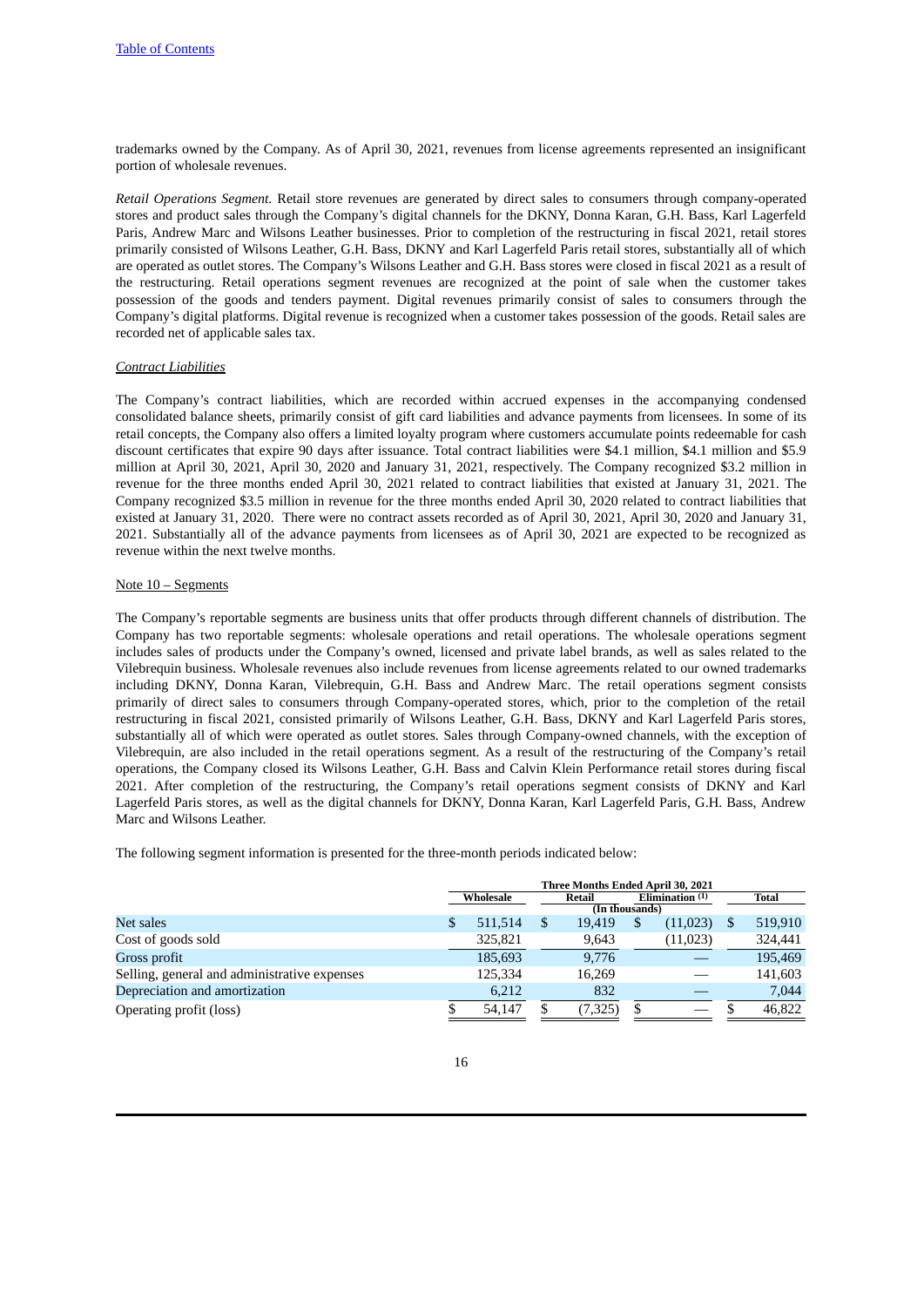|                                              | Three Months Ended April 30, 2020 |         |    |           |                      |                   |    |              |  |
|----------------------------------------------|-----------------------------------|---------|----|-----------|----------------------|-------------------|----|--------------|--|
|                                              | Wholesale                         |         |    | Retail    |                      | Elimination $(1)$ |    | <b>Total</b> |  |
|                                              |                                   |         |    |           | $($ In thousands $)$ |                   |    |              |  |
| Net sales                                    | \$                                | 378,871 | S  | 33,908    | S                    | (7,648)           | \$ | 405,131      |  |
| Cost of goods sold                           |                                   | 266,639 |    | 21,739    |                      | (7,648)           |    | 280,730      |  |
| Gross profit                                 |                                   | 112,232 |    | 12,169    |                      |                   |    | 124,401      |  |
| Selling, general and administrative expenses |                                   | 112,600 |    | 42,020    |                      |                   |    | 154,620      |  |
| Depreciation and amortization                |                                   | 8,292   |    | 1,575     |                      |                   |    | 9,867        |  |
| (Gain) loss on lease modifications           |                                   | (5)     |    | 3,192     |                      |                   |    | 3,187        |  |
| <b>Operating loss</b>                        |                                   | (8,655) | S. | (34, 618) | \$.                  |                   | -S | (43, 273)    |  |

(1) Represents intersegment sales to the Company's retail operations segment.

## Note 11 – Stockholders' Equity

For the three months ended April 30, 2021, the Company issued no shares of common stock and utilized 158 shares of treasury stock in connection with the vesting of equity awards. For the three months ended April 30, 2020, the Company issued no shares of common stock and utilized 42,195 shares of treasury stock in connection with the vesting of equity awards.

#### Note 12 – Income Taxes

For the three months ended April 30, 2021 and April 30, 2020, the Company recorded a \$10.3 million income tax expense and a \$16.4 million income tax benefit, respectively. Historically, the Company has calculated its provision for income taxes during interim reporting periods by applying the estimated annual effective tax rate for the full fiscal year to pre-tax income or loss, excluding discrete items, for the reporting period. Due to the uncertainty related to the impact of the COVID-19 pandemic on our operations, the Company used a discrete effective tax rate method to calculate taxes for the three month period ended April 30, 2020. Due to the change in pre-tax income for the current fiscal year, the Company has an equitable projection for the current fiscal year, and has returned to the historical practice of using an annual effective tax rate based on full fiscal year pre-tax income.

#### Note 13 – Canadian Customs Duty Examination

In October 2017, the Canada Border Service Agency ("CBSA") issued a final audit report to G-III Apparel Canada ULC ("G-III Canada"), a wholly-owned subsidiary of the Company. The report challenged the valuation used by G-III Canada for certain goods imported into Canada. The period covered by the examination is February 1, 2014 through October 27, 2017, the date of the final report. The CBSA has requested G-III Canada to reassess its customs entries for that period using the price paid or payable by the Canadian retail customers for certain imported goods rather than the price paid by G-III Canada to the vendor. The CBSA has also requested that G-III Canada change the valuation method used to pay duties with respect to goods imported in the future.

In March 2018, G-III Canada provided a bond to guarantee payment to the CBSA for additional duties payable as a result of the reassessment required by the final audit report. The Company secured a bond in the amount of CAD\$26.9 million (\$20.9 million) representing customs duty and interest through December 31, 2017 that is claimed to be owed to the CBSA. In March 2018, the Company amended the duties filed for the month of January 2018 based on the new valuation method. This amount was paid to the CBSA. Beginning February 1, 2018, the Company began paying duties based on the new valuation method. There were no amounts paid and deferred for the three months ended April 30, 2021, related to the higher dutiable values, however, the Company paid interest in the amount of CAD\$1.0 million (\$0.8 million) on the additional duties for the period January 15, 2018 through November 25, 2020, the date of the CBSA's final decision as discussed below. Cumulative amounts paid and deferred through April 30, 2021, related to the higher dutiable values, were CAD\$14.4 million (\$11.6 million).

Effective June 1, 2019, G-III commenced paying based on the dutiable value of G-III Canada's imports based on the preaudit levels. G-III continued to defer the additional duty paid through the month of May 2019 pending the final outcome of the appeal.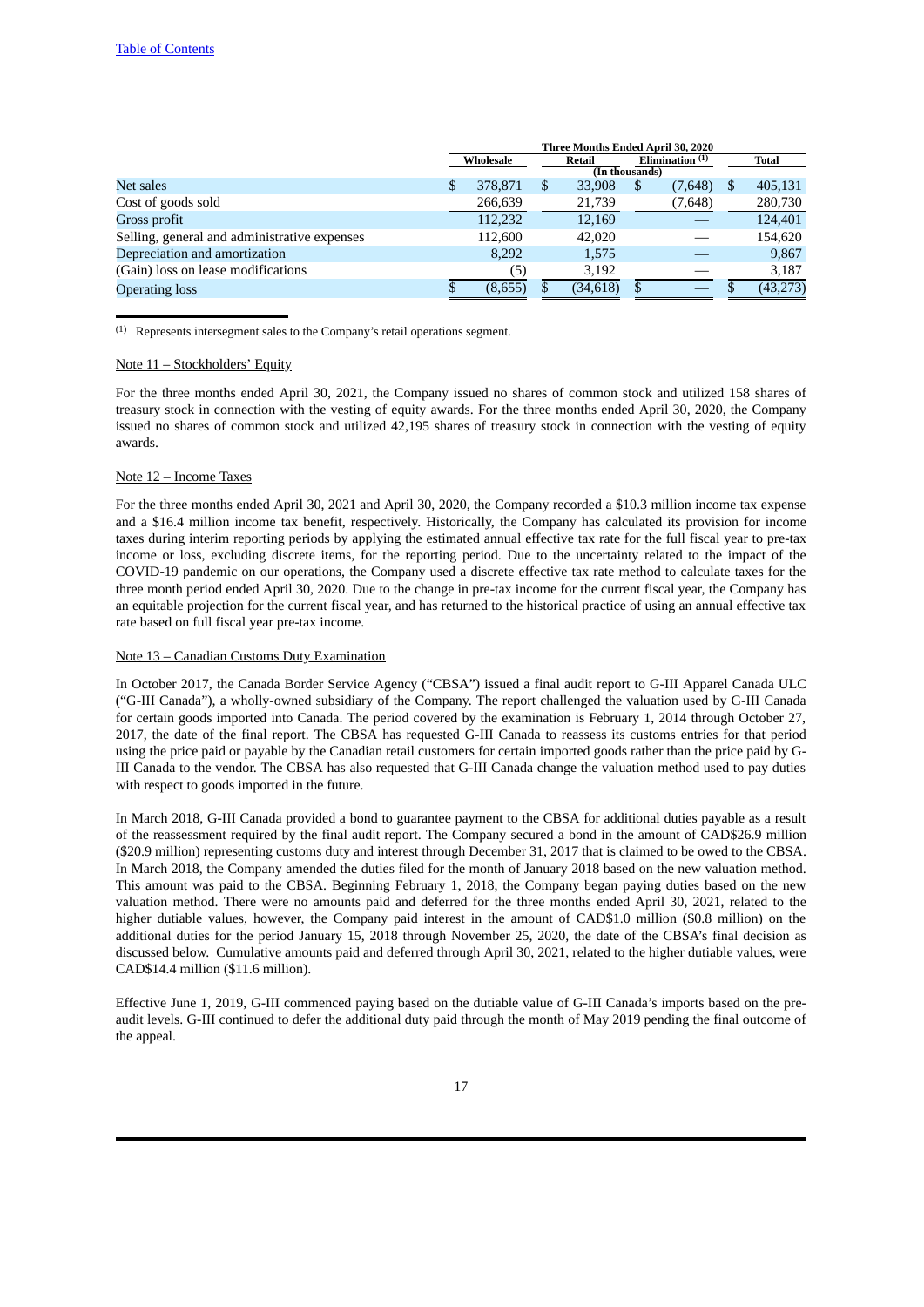The CBSA has issued its final decision denying the appeal filed by G-III Canada with the President's Office of the CBSA. G-III Canada has filed a Notice of Appeal with the Canadian International Trade Tribunal (the "Tribunal") further appealing the CBSA decision. The Tribunal has confirmed receipt of the Notice of Appeal. G-III Canada filed its case brief and evidence on April 13, 2021. The CBSA has until June 14, 2021 to file their brief. The hearing date, originally scheduled for August 10, 2021, has been set for September 1, 2021.

G-III Canada, based on the advice of counsel, believes it has positions that support its valuations for duty as declared and therefore its ability to receive a refund of amounts claimed to be owed to the CBSA on appeal and intends to vigorously contest the findings of the CBSA.

Note 14 – Recent Adopted and Issued Accounting Pronouncements

*Recently Adopted Accounting Guidance*

There was no accounting guidance adopted during the three months ended April 30, 2021.

*Issued Accounting Guidance Being Evaluated for Adoption*

The Company has reviewed all recently issued accounting pronouncements and concluded that they were either not applicable or not expected to have a significant impact to the condensed consolidated financial statements.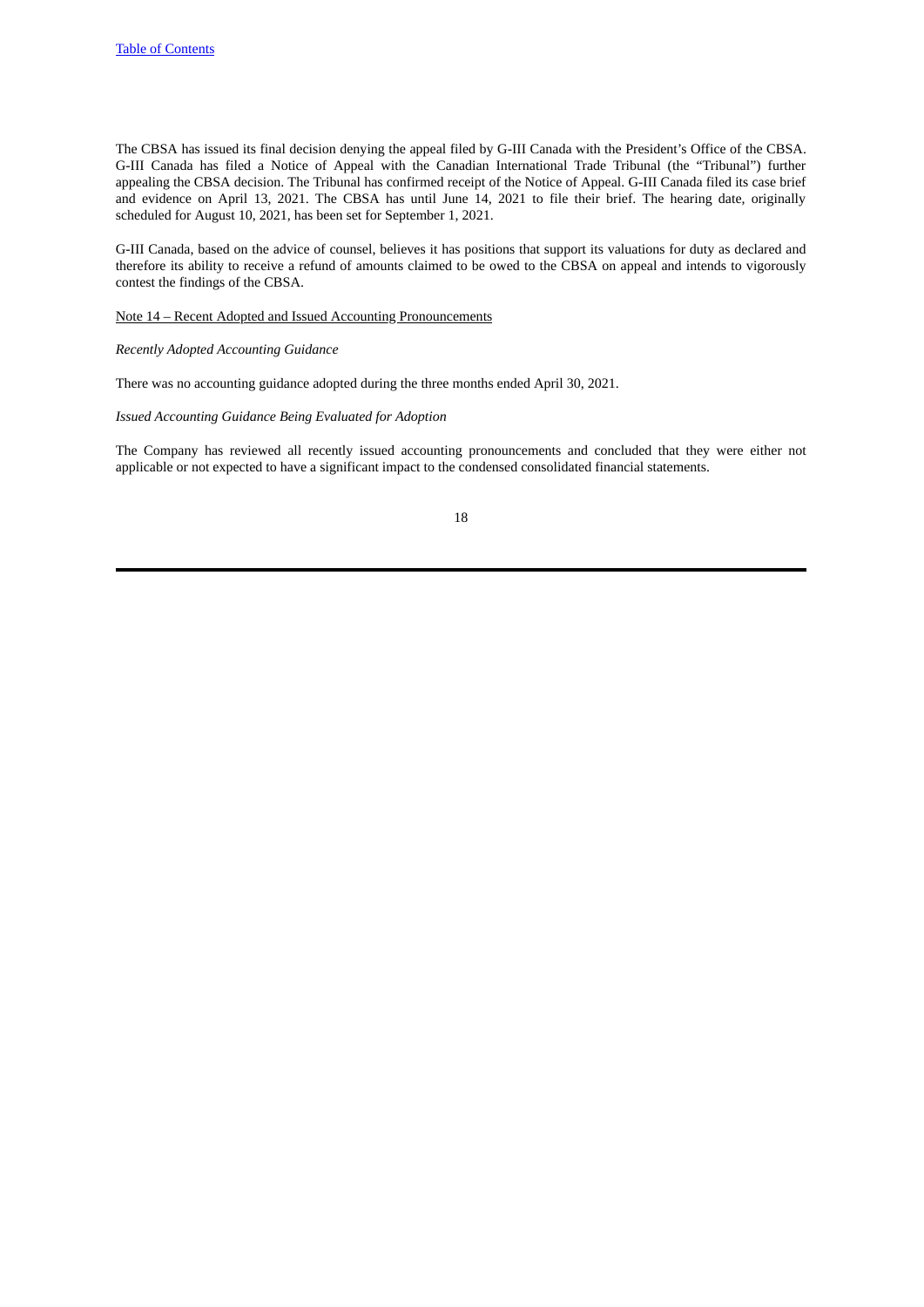## <span id="page-18-0"></span>**Item 2. Management's Discussion and Analysis of Financial Condition and Results of Operations.**

Unless the context otherwise requires, "G-III," "us," "we" and "our" refer to G-III Apparel Group, Ltd. and its subsidiaries. References to fiscal years refer to the year ended or ending on January 31 of that year. For example, our fiscal year ending January 31, 2022 is referred to as "fiscal 2022." Vilebrequin, KLH, KLNA and Fabco report results on a calendar year basis rather than on the January 31 fiscal year basis used by G-III. Accordingly, the results of Vilebrequin, KLH, KLNA and Fabco are, and will be, included in our financial statements for the quarter ended or ending closest to G-III's fiscal quarter end. For example, with respect to our results for the three-month period ended April 30, 2021, the results of Vilebrequin, KLH, KLNA and Fabco are included for the three-month period ended March 31, 2021. We account for our investment in each of KLH and KLNA using the equity method of accounting. The Company's retail operations segment uses a 52/53-week fiscal year. The Company's three-month periods ended April 30, 2021 and 2020 were each 13-week periods for the retail operations segment. For fiscal 2022 and 2021, the three month period for the retail operations segment ended on May 1, 2021 and May 2, 2020 respectively.

Various statements contained in this Form 10-Q, in future filings by us with the SEC, in our press releases and in oral statements made from time to time by us or on our behalf constitute "forward-looking statements" within the meaning of the Private Securities Litigation Reform Act of 1995. Forward-looking statements are based on current expectations and are indicated by words or phrases such as "anticipate," "estimate," "expect," "will," "project," "we believe," "is or remains optimistic," "currently envisions," "forecasts," "goal" and similar words or phrases and involve known and unknown risks, uncertainties and other factors that may cause actual results, performance or achievements to be materially different from the future results, performance or achievements expressed in or implied by such forward-looking statements. Forwardlooking statements also include representations of our expectations or beliefs concerning future events that involve risks and uncertainties, including, but not limited to, the following:

- the global health crisis caused by the COVID-19 pandemic has had, and the current and uncertain future outlook of the outbreak will likely continue to have, adverse effects on our business, financial condition and results of operations;
- the failure to maintain our material license agreements could cause us to lose significant revenues and have a material adverse effect on our results of operations;
- our dependence on the strategies and reputation of our licensors;
- any adverse change in our relationship with PVH and its Calvin Klein or Tommy Hilfiger brands would have a material adverse effect on our results of operations;
- risks relating to our wholesale operations including, among others, maintaining the image our proprietary brands, business practices of our customers that could adversely affect us and retail customer concentration;
- risks relating to our retail operations segment;
- our ability to achieve operating enhancements and cost reductions from the restructuring of our retail operations;
- dependence on existing management;
- our ability to make strategic acquisitions and possible disruptions from acquisitions;
- risks of operating through joint ventures;
- need for additional financing;
- seasonal nature of our business and effect of unseasonable or extreme weather on our business;
- possible adverse effect of problems with our logistics and distribution systems;
- price, availability and quality of materials used in our products;
- the need to protect our trademarks and other intellectual property;
- risk that our licensees may not generate expected sales or maintain the value of our brands;
- the impact of the current economic and credit environment on us, our customers, suppliers and vendors;
- effects of war, acts of terrorism, natural disasters or public health crises could adversely affect our business and results of operations;
- our dependence on foreign manufacturers;
- risks of expansion into foreign markets, conducting business internationally and exposures to foreign currencies;
- risks related to the recent adoption of a national security law in Hong Kong;
- the need to successfully upgrade, maintain and secure our information systems;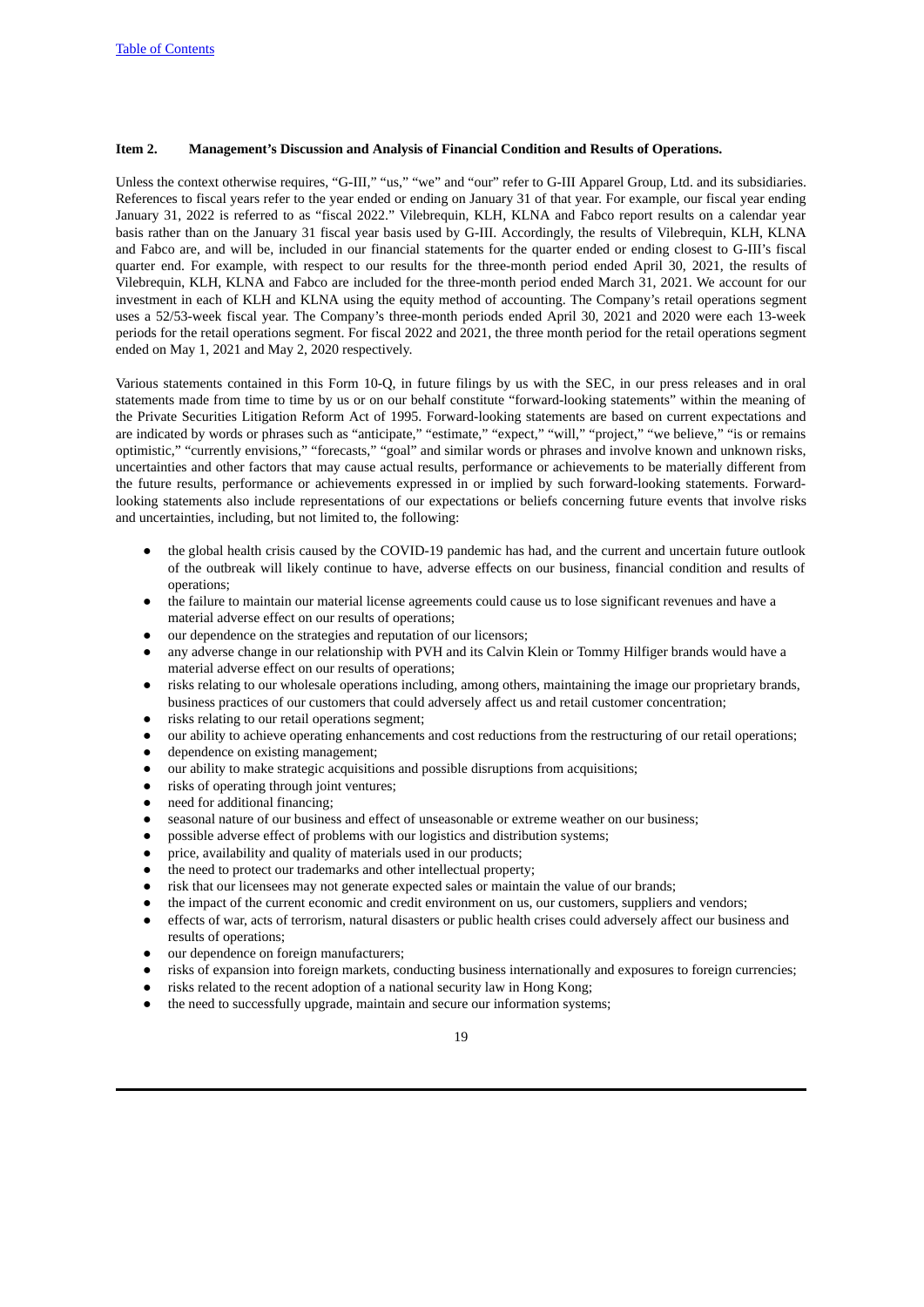- increased exposure to consumer privacy, cybersecurity and fraud concerns, including as a result of the remote working environment;
- possible adverse effects of data security or privacy breaches;
- the impact on our business of the imposition of tariffs by the United States government and the escalation of trade tensions between countries;
- risks related to the audit by the Canadian Border Services Agency;
- changes in tax legislation or exposure to additional tax liabilities could impact our business;
- the effect of regulations applicable to us as a U.S. public company;
- focus on corporate responsibility issues by stakeholders;
- potential effect on the price of our stock if actual results are worse than financial forecasts or if we are unable to provide financial forecasts;
- fluctuations in the price of our common stock;
- impairment of our goodwill, trademarks or other intangibles may require us to record charges against earnings; and
- risks related to our indebtedness.

Any forward-looking statements are based largely on our expectations and judgments and are subject to a number of risks and uncertainties, many of which are unforeseeable and beyond our control. A detailed discussion of significant risk factors that have the potential to cause our actual results to differ materially from our expectations is described under the heading "Risk Factors" in our Annual Report on Form 10-K for the year ended January 31, 2021. We undertake no obligation to publicly update or revise any forward-looking statements, whether as a result of new information, future events or otherwise, except as required by law.

## **Overview**

G-III designs, sources and markets an extensive range of apparel, including outerwear, dresses, sportswear, swimwear, women's suits and women's performance wear, as well as women's handbags, footwear, small leather goods, cold weather accessories and luggage. G-III has a substantial portfolio of more than 30 licensed and proprietary brands, anchored by five global power brands: DKNY, Donna Karan, Calvin Klein, Tommy Hilfiger and Karl Lagerfeld Paris. We are not only licensees, but also brand owners, and we distribute our products through multiple channels.

Our own proprietary brands include DKNY, Donna Karan, Vilebrequin, G.H. Bass, Eliza J, Jessica Howard, Andrew Marc, Marc New York and Wilsons Leather. We sell products under an extensive portfolio of well-known licensed brands, including Calvin Klein, Tommy Hilfiger, Karl Lagerfeld Paris, Levi's, Guess?, Kenneth Cole, Cole Haan, Vince Camuto and Dockers. Through our team sports business, we have licenses with the National Football League, National Basketball Association, Major League Baseball, National Hockey League and over 150 U.S. colleges and universities. We also source and sell products to major retailers under their private retail labels.

Our products are sold through a cross section of leading retailers such as Macy's, Dillard's, Hudson's Bay Company, including their Saks Fifth Avenue division, Nordstrom, Kohl's, TJX Companies, Ross Stores and Burlington. We also sell our products over the web through retail partners such as macys.com, nordstrom.com and dillards.com, each of which has a substantial online business. In addition, we sell to pure play online retail partners such as Amazon and Fanatics.

We also distribute apparel and other products directly to consumers through our own DKNY and Karl Lagerfeld retail stores, as well as through our digital channels for the DKNY, Donna Karan, Karl Lagerfeld Paris, G.H. Bass, Andrew Marc and Wilsons Leather businesses. In June 2020, we commenced the restructuring of our retail operations, including the closure of the Wilsons Leather, G.H. Bass and Calvin Klein Performance stores. We completed the closing of our Wilsons Leather, G.H. Bass and Calvin Klein Performance stores in fiscal 2021. We believe this restructuring will enable us to reduce our losses and re-position our retail operations with a goal of becoming a profitable contributor to our business.

We operate in fashion markets that are intensely competitive. Our ability to continuously evaluate and respond to changing consumer demands and tastes, across multiple market segments, distribution channels and geographic areas is critical to our success. Although our portfolio of brands is aimed at diversifying our risks in this regard, misjudging shifts in consumer preferences could have a negative effect on our business. Our success in the future will depend on our ability to design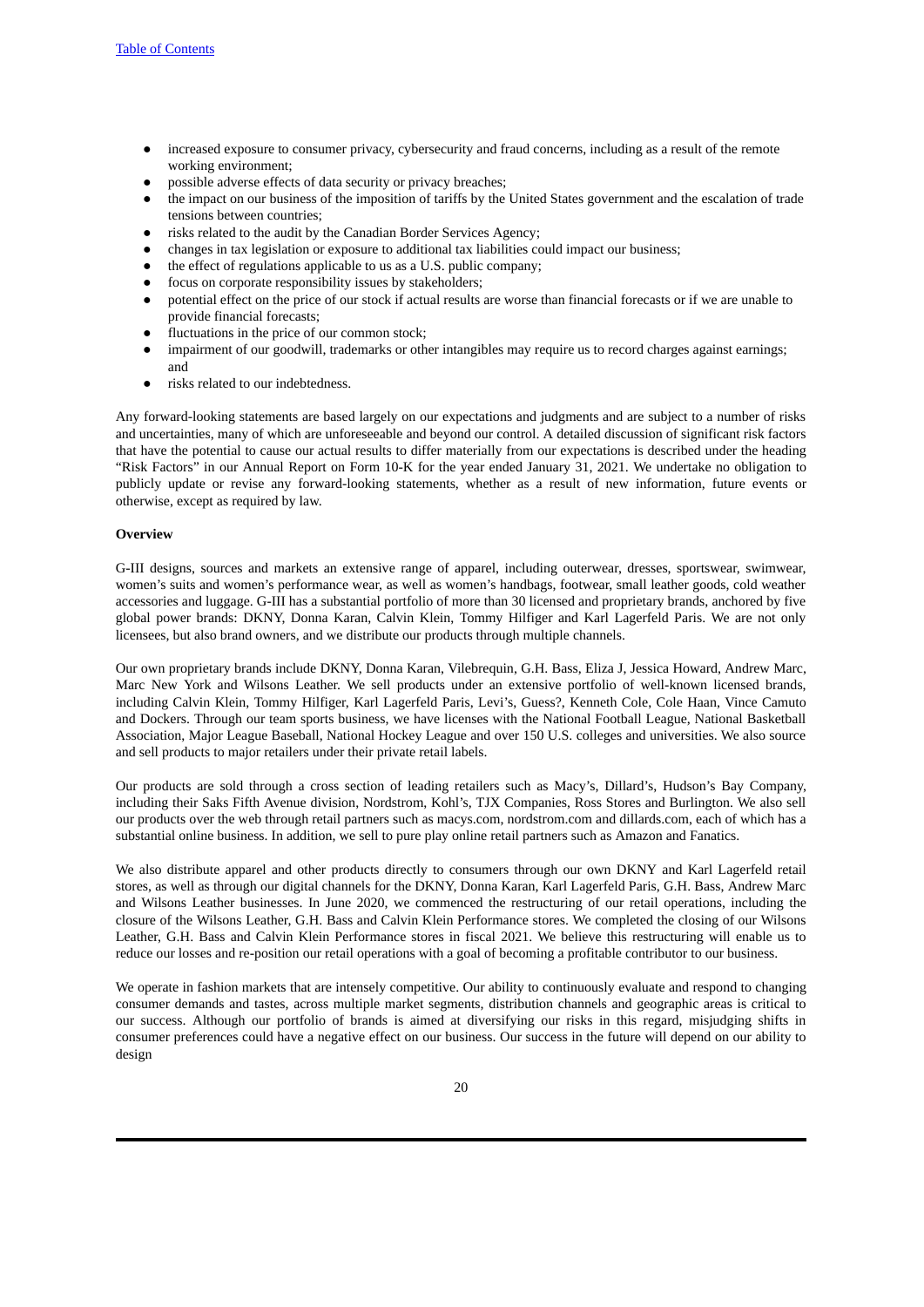products that are accepted in the marketplace, source the manufacture of our products on a competitive basis, and continue to diversify our product portfolio and the markets we serve.

We believe that consumers prefer to buy brands they know, and we have continually sought to increase the portfolio of name brands we can offer through different tiers of retail distribution, for a wide array of products at a variety of price points. We have increased the portfolio of brands we offer through licenses, acquisitions and joint ventures. We focus our efforts on the sale of products under our five power brands, two of which we own and three of which we license. It is our objective to continue to expand our product offerings and we are continually discussing new licensing opportunities with brand owners and seeking to acquire established brands.

#### **Change in Accounting Principle**

Effective February 1, 2021, we elected to change our method of accounting for retail inventories from the lower of cost or market as determined by the retail inventory method to the lower of cost or net realizable value using the weighted average cost method. We believe the new method is preferable as it provides better matching of cost of goods sold with revenue, improves the precision of inventory valuation at the balance sheet dates, and more closely aligns with the valuation methods used throughout the rest of the Company. In addition, the change in inventory valuation better aligns with the way we manage our business with a focus on the actual margin realized.

We have determined that it is impractical to apply this change in accounting principle retrospectively due to a lack of available information. We have instead applied the change prospectively as of February 1, 2021. The cumulative adjustment as of February 1, 2021 was a decrease in both inventories and retained earnings of \$0.3 million. The change in accounting principle did not have a material effect on our condensed consolidated financial statements as of and for the three-month period ended April 30, 2021.

#### **Segments**

We report based on two segments: wholesale operations and retail operations.

Our wholesale operations segment includes sales of products to retailers under owned, licensed and private label brands, as well as sales related to the Vilebrequin business. Wholesale revenues also include royalty revenues from license agreements related to our owned trademarks including DKNY, Donna Karan, Vilebrequin, G.H. Bass and Andrew Marc.

Our retail operations segment consists primarily of direct sales to consumers through our company-operated stores and through digital channels. In fiscal 2021, we restructured our retail operations, including the closure of our Wilsons Leather, G.H. Bass and Calvin Klein Performance stores. After completion of the restructuring, our retail operations segment consists of our DKNY and Karl Lagerfeld Paris stores, as well as the digital channels for DKNY, Donna Karan, Karl Lagerfeld Paris, G.H. Bass, Andrew Marc and Wilsons Leather.

## **Trends Affecting Our Business**

## *Impact of COVID-19 Pandemic*

The COVID-19 pandemic has affected businesses around the world for over a year. Federal, state and local governments and private entities mandated various restrictions, including closing of retail stores and restaurants, travel restrictions, restrictions on public gatherings, stay at home orders and advisories, and quarantining of people who may have been exposed to the virus. The response to the COVID-19 pandemic negatively affected the global economy, disrupted global supply chains, and created significant disruption of the financial and retail markets, including a disruption in consumer demand for apparel and accessories.

The COVID-19 pandemic continues to impact the global economy. In the first quarter of fiscal 2022, consumer demand increased year-over-year, but remained below pre-pandemic levels. Even as businesses have reopened as governmental restrictions were loosened with respect to stay at home orders and various restrictions on the operation of retail businesses, the ultimate economic impact of the COVID-19 pandemic is uncertain. We expect that our business operations and results of operations, including our net sales, earnings and cash flows, will continue to be adversely impacted in fiscal 2022 as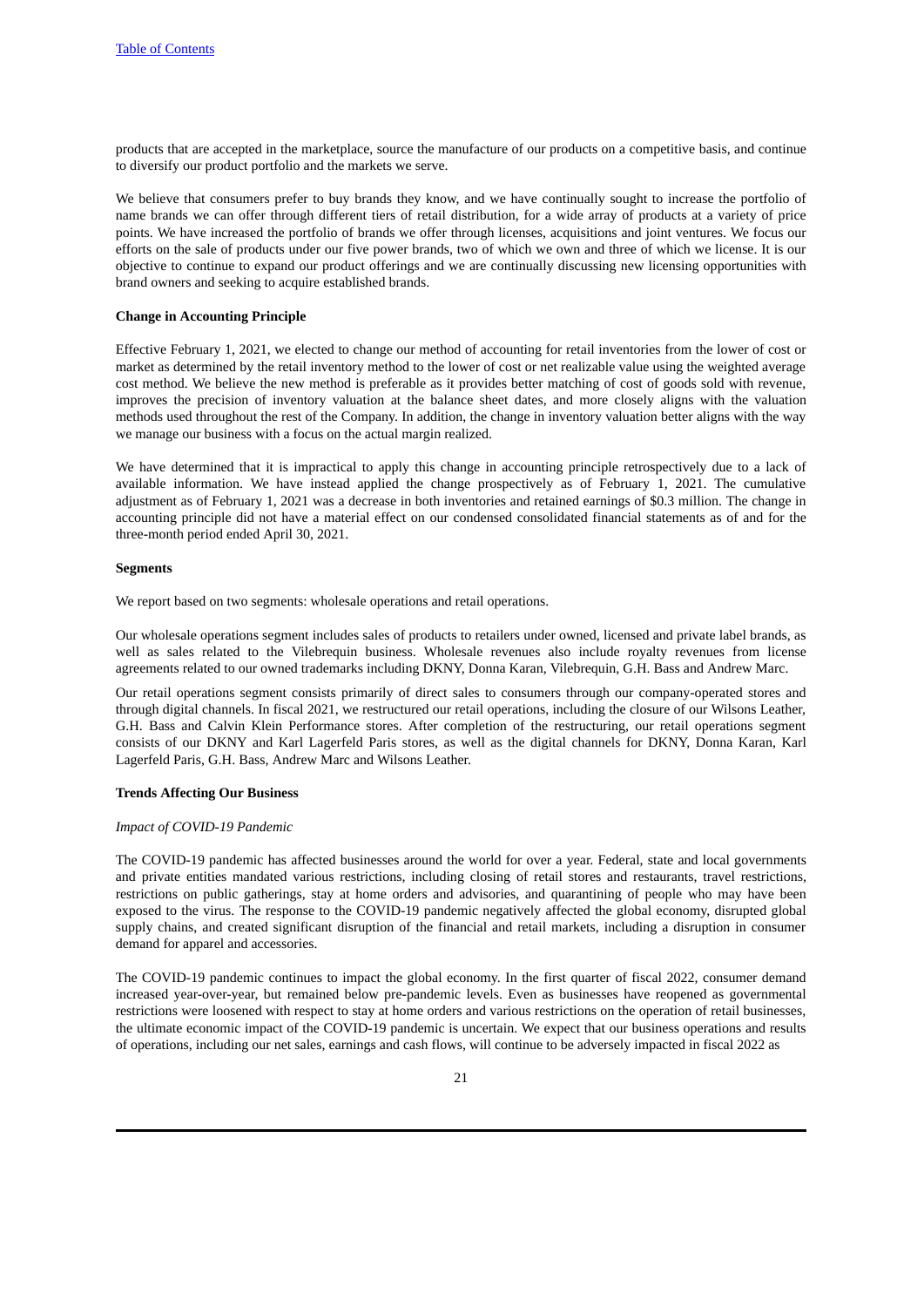compared to our results of operations prior to the COVID-19 pandemic. We expect significant improvements in our results of operations for fiscal 2022 as compared to fiscal 2021.

The continued impact of COVID-19 remains uncertain and cannot be predicted. The extent to which COVID-19 impacts our results will depend on continued developments in the public and private responses to the pandemic and the success and efficacy of efforts in the United States and around the world to vaccinate people against COVID-19. New information may emerge concerning the severity of the outbreak and the spread of variants of the COVID-19 virus in locations that are important to our business. Actions taken to contain COVID-19 or treat its impact may change or become more restrictive if additional waves of infections occur, or continue to occur, as a result of the loosening of governmental restrictions.

#### *Industry Trends*

Significant trends that affect the apparel industry include retail chains closing unprofitable stores, an increased focus by retail chains and others on expanding digital sales and providing convenience-driven fulfillment options, the continued consolidation of retail chains and the desire on the part of retailers to consolidate vendors supplying them. In addition, consumer shopping preferences have continued to shift from physical stores to online shopping and retail traffic remains under pressure.

We sell our products online through retail partners such as macys.com, nordstrom.com and dillards.com, each of which has a substantial online business. As digital sales of apparel continue to increase, we are developing additional digital marketing initiatives on our web sites and through social media. We are investing in digital personnel, marketing, logistics, planning and distribution to help us expand our online opportunities going forward. Our digital business consists of our own web platforms at www.dkny.com, www.donnakaran.com, www.ghbass.com, www.vilebrequin.com, www.andrewmarc.com and www.wilsonsleather.com. We also sell Karl Lagerfeld Paris products on our website, www.karllagerfeldparis.com. In addition, we sell to pure play online retail partners such as Amazon and Fanatics.

A number of retailers are experiencing financial difficulties, which in some cases have resulted in bankruptcies, liquidations and/or store closings. The financial difficulties of a retail customer of ours could result in reduced business with that customer. We may also assume higher credit risk relating to receivables of a retail customer experiencing financial difficulty that could result in higher reserves for doubtful accounts or increased write-offs of accounts receivable. We attempt to mitigate credit risk from our customers by closely monitoring accounts receivable balances and shipping levels, as well as the ongoing financial performance and credit standing of customers.

Retailers are seeking to differentiate their offerings by devoting more resources to the development of exclusive products, whether by focusing on their own private label products or on products produced exclusively for a retailer by a national brand manufacturer. Exclusive brands are only made available to a specific retailer, and thus customers loyal to their brands can only find them in the stores of that retailer.

Consumers have shifted their apparel purchases based on their adjusted lifestyle needs resulting from changes to the work environment and leisure activities caused by the COVID-19 pandemic. We revised our product offerings in response to this shift toward casual and comfortable work-from-home clothing, as well as to activewear and leisure attire. We continue to revise our product lines to satisfy the needs of our retail customers and consumers. We are seeing significant acceleration in demand for day and occasion dresses, as well as career wear such as suit separates. We are working diligently to satisfy this demand from our retail partners and consumers.

We have attempted to respond to general trends in our industry by continuing to focus on selling products with recognized brand equity, by attention to design, quality and value and by improving our sourcing capabilities. We have also responded with the strategic acquisitions made by us and new license agreements entered into by us that added to our portfolio of licensed and proprietary brands and helped diversify our business by adding new product lines and expanding distribution channels. We believe that our broad distribution capabilities help us to respond to the various shifts by consumers between distribution channels and that our operational capabilities will enable us to continue to be a vendor of choice for our retail partners.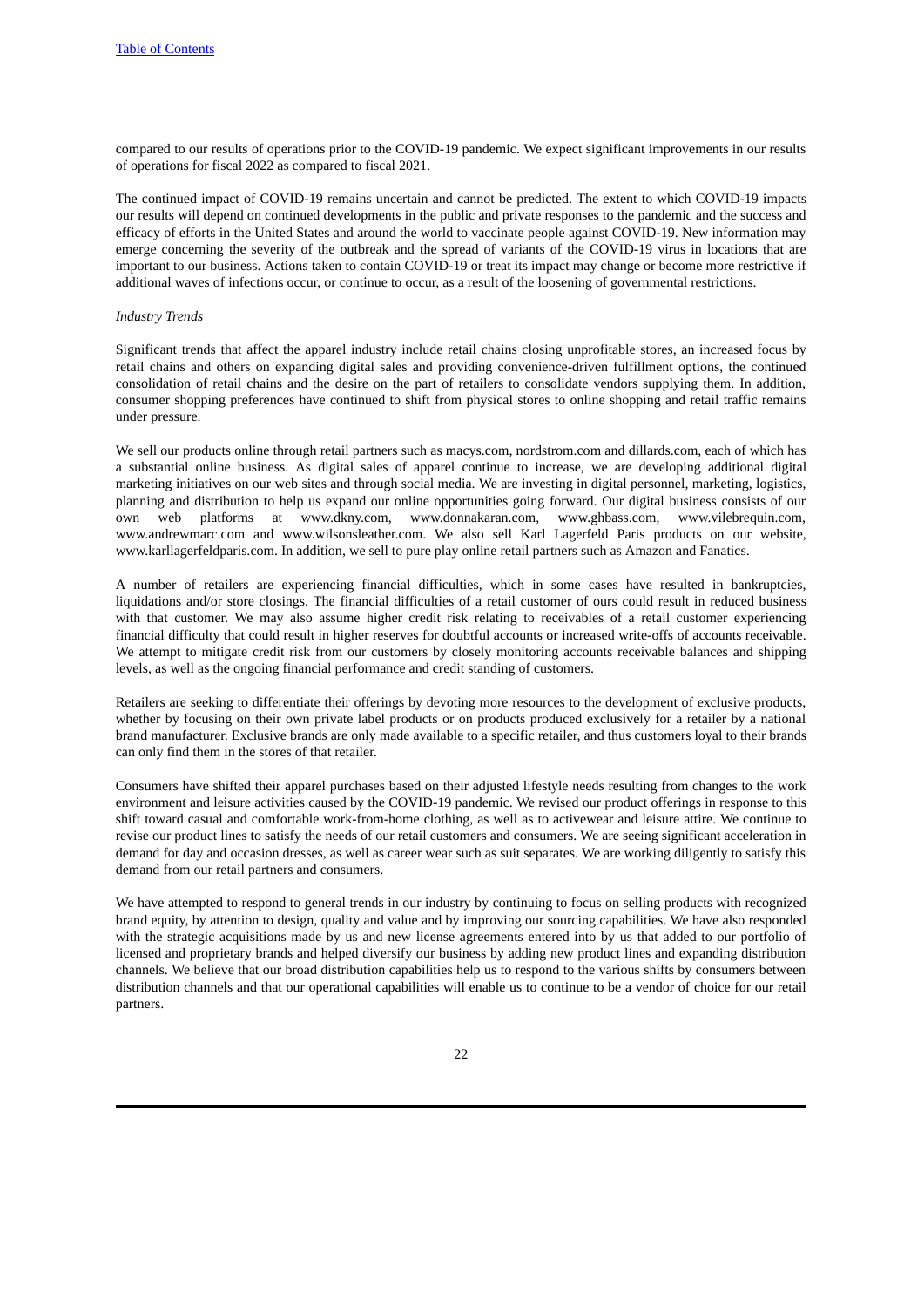## *Inbound Freight*

The effects of the COVID-19 pandemic on the shipping industry have adversely affected our ability to ensure that we are able to import our product in a manner that allows for timely delivery to our customers. Demand for container space has increased, as availability of container space has been reduced. This has caused contractual shipping rates to increase. Our shipping costs have also increased as we purchased needed container space on the secondary market at higher spot rates. If we are unable to secure container space on a vessel due to the limited availability, we may experience delays in shipping product from our overseas suppliers to our customers. Ports around the world are experiencing congestion, slowing transit times of product through ports of entry which affects our ability to timely receive and deliver product to our customers. Our longstanding relationships with our steamship carriers have facilitated our ability to secure space on vessels as demand for apparel increases, although at rates that are significantly higher than in the past. We believe that the strength of our portfolio of global power brands will allow us to selectively raise prices to largely offset higher freight costs.

## **Results of Operations**

## *Three months ended April 30, 2021 compared to three months ended April 30, 2020*

Net sales for the three months ended April 30, 2021 increased to \$519.9 million from \$405.1 million in the same period last year. Net sales of our segments are reported before intercompany eliminations.

Net sales of our wholesale operations segment increased to \$511.5 million for the three months ended April 30, 2021 from \$378.9 million in the comparable period last year. This increase is primarily the result of a \$47.7 million increase in net sales of Calvin Klein licensed products, a \$42.8 million increase in net sales of Tommy Hilfiger licensed products, a \$27.7 million increase in net sales of our DKNY and Donna Karan products and a \$5.8 million increase in net sales of Karl Lagerfeld licensed products. In the prior year period, we experienced a significant decrease in net sales across substantially all of our brands primarily due to the effects of restrictions that began in March 2020 on business and personal activities imposed by governments in connection with the COVID-19 pandemic. As a result, most of our retail partners closed their stores in North America, beginning in mid-March, 2020. The governmental restrictions imposed in connection with the COVID-19 pandemic resulted in significant increases in unemployment, a reduction in business activity and a reduction in consumer spending on apparel and accessories, all of which contributed to the reduction of our net sales which occurred during the majority of fiscal 2021. During the three months ended April 30, 2021, substantially all stores operated by our retail partners were open and governmental restrictions were eased in most regions of the United States due to the reduction of the severity of the COVID-19 pandemic. The lessening of COVID-19 restrictions has resulted in an increase in business activity which has contributed to an increase in consumer spending on apparel and accessories.

Net sales of our retail operations segment decreased to \$19.4 million for the three months ended April 30, 2021 from \$33.9 million in the same period last year. This decrease is primarily due to the significant reduction in our store count as a result of the restructuring of our retail operations segment that resulted in the closure of our Wilsons, G.H. Bass and Calvin Klein Performance stores during fiscal 2021. The number of retail stores operated by us decreased from 257 at April 30, 2020 to 50 at April 30, 2021. In addition, while the impact of the COVID-19 pandemic has lessened in this year's first quarter compared to last year, reduced demand and store traffic, as well as domestic and international travel restrictions, continue to have a negative impact on net sales of our retail operations segment.

Gross profit was \$195.5 million, or 37.6% of net sales, for the three months ended April 30, 2021, compared to \$124.4 million, or 30.7% of net sales, in the same period last year. The gross profit percentage in our wholesale operations segment was 36.3% in the three months ended April 30, 2021 compared to 29.6% in the same period last year. The gross profit percentage in our retail operations segment was 50.3% for the three months ended April 30, 2021 compared to 35.9% for the same period last year. Gross profit percentages for both our wholesale and retail operations segments in the prior year's quarter were impacted by the negative effects of the COVID-19 pandemic on our net sales. The gross profit percentage in our wholesale operations segment was negatively impacted last year as a result of recognizing certain fixed costs, primarily higher effective royalty rates, over the lower net sales last year.

Selling, general and administrative expenses decreased to \$141.6 million in the three months ended April 30, 2021 from \$154.6 million in the same period last year. The decrease in expenses was primarily due to a decrease of \$12.5 million in facility expenses as a result of the restructuring of our retail operations segment in fiscal 2021 and \$9.6 million in bad debt expense related to allowances recorded against the outstanding receivables of certain department store customers in fiscal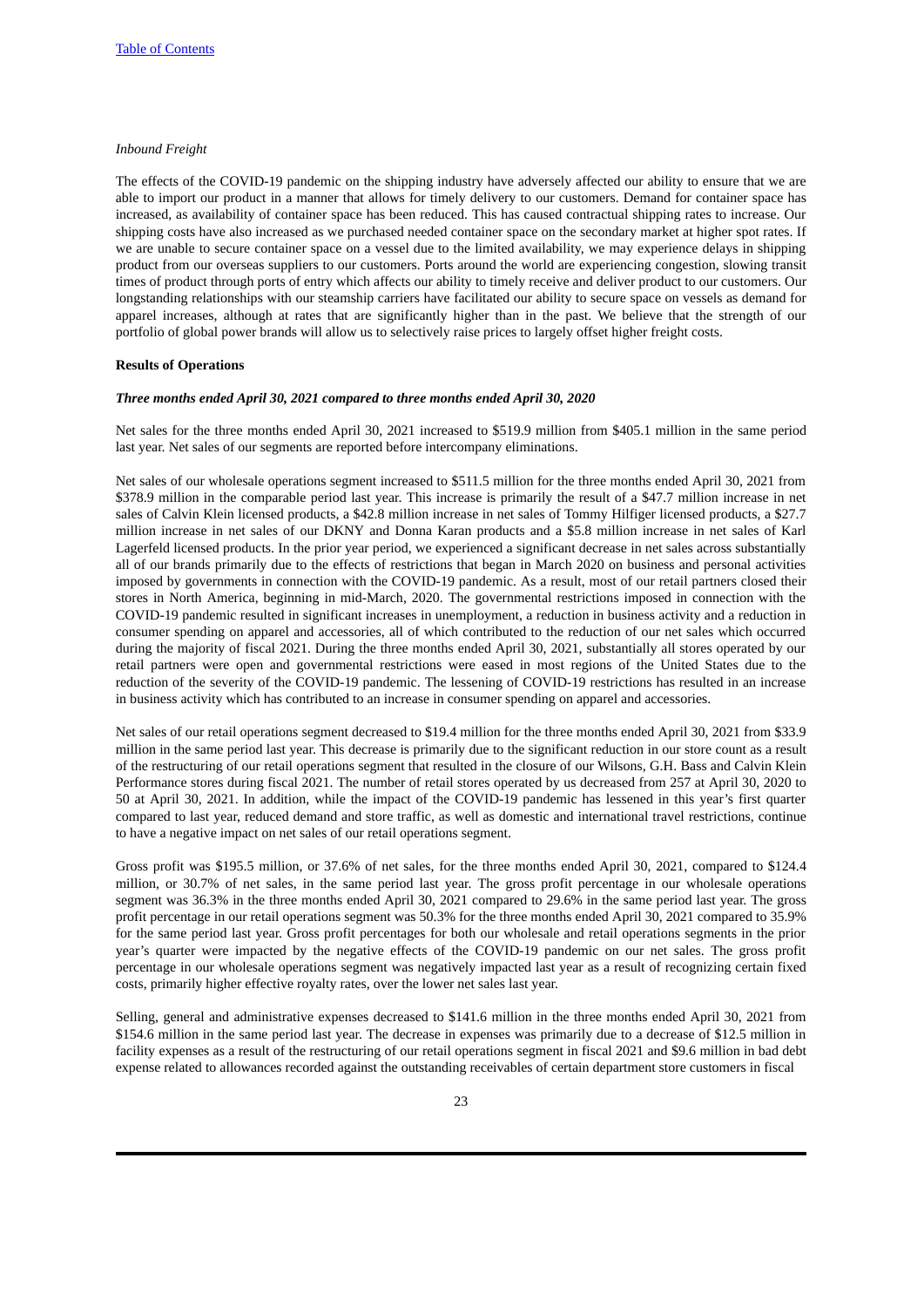2021. These decreases were partially offset by a net \$7.2 million increase in compensation expense, primarily from bonuses and share-based compensation. As a result of the COVID-19 pandemic, the prior year's period had no bonus accrual and a \$3.9 million reversal in share-based compensation related to awards with performance conditions that became improbable to achieve. In addition, contractual advertising related to increased sales of licensed product increased by \$3.7 million.

Depreciation and amortization was \$7.0 million for the three months ended April 30, 2021 compared to \$9.9 million in the same period last year. This decrease primarily relates to a reduction in capital expenditures during the COVID-19 pandemic.

Other income was \$1.8 million in the three months ended April 30, 2021 compared to other loss of \$2.1 million for the same period last year. This change is primarily due to other income of \$1.5 million from non-refundable European government-backed grants received by Vilebrequin for COVID-19 relief. In addition, this change is also the result of recording \$0.2 million of foreign currency losses during the three months ended April 30, 2021 compared to foreign currency losses of \$1.5 million during the three months ended April 30, 2020 and \$0.5 million in income from unconsolidated affiliates during the three months ended April 30, 2021 compared to \$0.6 million of loss from unconsolidated affiliates in the same period last year.

Interest and financing charges, net, for the three months ended April 30, 2021 were \$12.0 million compared to \$10.4 million for the same period last year. The increase is primarily due to the senior secured notes outstanding in the current quarter having a higher principal balance and interest rate than the term loan that was outstanding in the prior year period.

Income tax expense was \$10.3 million for the three months ended April 30, 2021 compared to income tax benefit of \$16.4 million for the same period last year. Our effective tax rate decreased to 28.0% in the current year's quarter from 29.5% in last year's comparable quarter.

## **Liquidity and Capital Resources**

#### *Cash Availability*

We rely on our cash flows generated from operations, cash and cash equivalents and the borrowing capacity under our revolving credit facility to meet the cash requirements of our business. The primary cash requirements of our business are primarily related to the seasonal buildup in inventories, compensation paid to employees, payments to vendors in the normal course of business, capital expenditures, maturities of debt and related interest payments and income tax payments.

As of April 30, 2021, we had cash and cash equivalents of \$396.3 million and availability under our revolving credit facility in excess of \$460 million. As of April 30, 2021, we were in compliance with all covenants under our debt agreements.

#### *Senior Secured Notes*

In August 2020, we completed a private debt offering of \$400 million aggregate principal amount of our 7.875% Senior Secured Notes due 2025 (the "Notes). The terms of the Notes are governed by an indenture, dated as of August 7, 2020 (the "Indenture"), among us, the guarantors party thereto and U.S. Bank, National Association, as trustee and collateral agent (the "Collateral Agent"). The net proceeds of the Notes have been used (i) to repay the \$300 million that was outstanding under our prior term loan facility due 2022 (the "Term Loan"), (ii) to pay related fees and expenses and (iii) for general corporate purposes.

The Notes bear interest at a rate of 7.875% per year payable semi-annually in arrears on February 15 and August 15 of each year, commencing on February 15, 2021.

The Notes are unconditionally guaranteed on a senior-priority secured basis by our current and future wholly-owned domestic subsidiaries that guarantee any of our credit facilities, including our ABL facility (the "ABL Facility") pursuant to the ABL Credit Agreement, or certain future capital markets indebtedness of ours or the guarantors.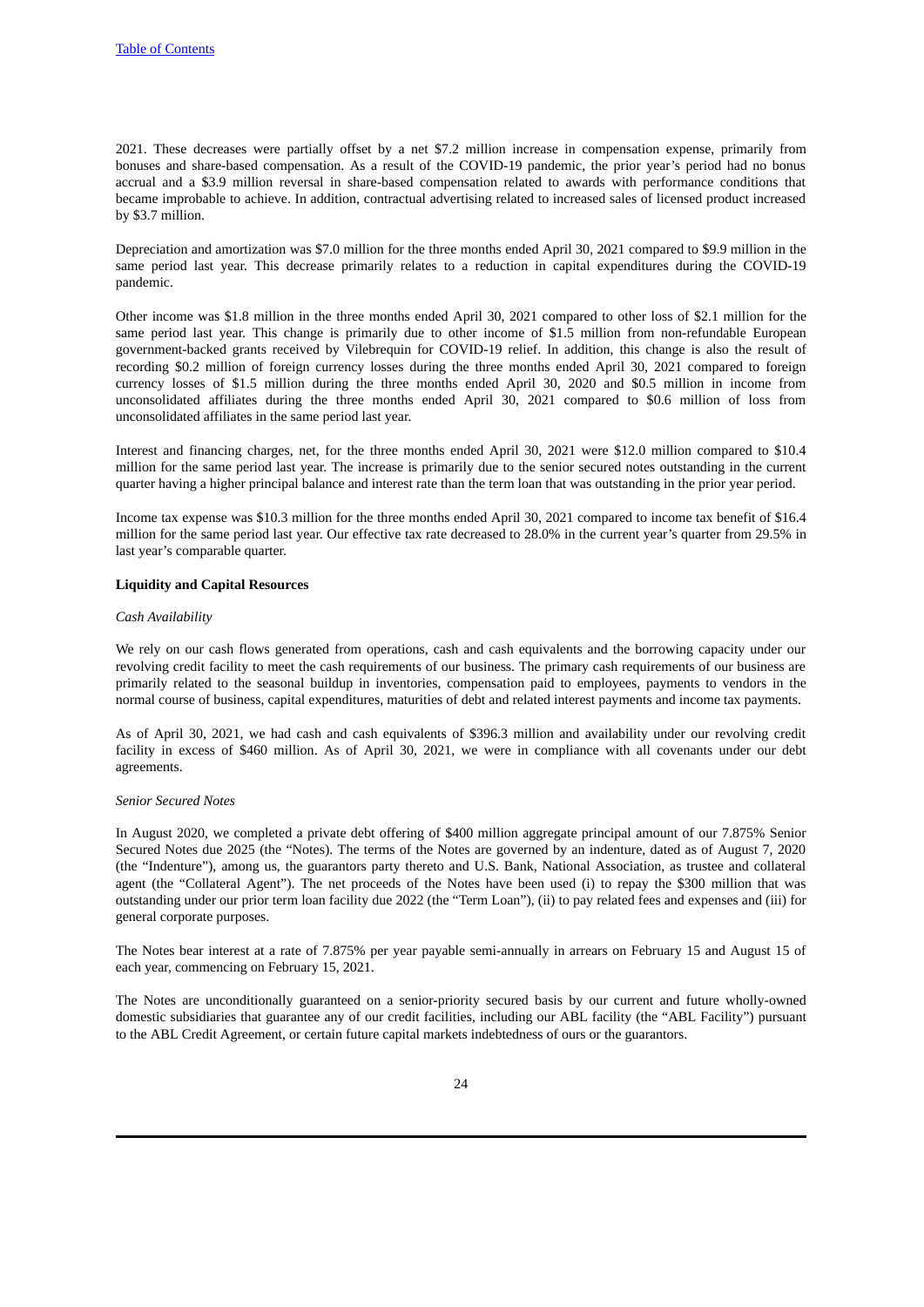The Notes and the related guarantees are secured by (i) first priority liens on our Cash Flow Priority Collateral (as defined in the Indenture), and (ii) a second-priority lien on our ABL Priority Collateral (as defined in the Indenture), in each case subject to permitted liens described in the Indenture.

In connection with the issuance of the Notes and execution of the Indenture, we and the Guarantors entered into a pledge and security agreement (the "Pledge and Security Agreement"), among us, the Guarantors and the Collateral Agent.

The Notes are subject to the terms of the intercreditor agreement which governs the relative rights of the secured parties in respect of the ABL Facility and the Notes (the "Intercreditor Agreement"). The Intercreditor Agreement restricts the actions permitted to be taken by the Collateral Agent with respect to the Collateral on behalf of the holders of the Notes. The Notes are also subject to the terms of the seller note subordination agreement which governs the relative rights of the secured parties in respect of the Seller Note (as defined therein), the ABL Facility and the Notes.

At any time prior to August 15, 2022, we may redeem some or all of the Notes at a price equal to 100% of the principal amount of the Notes redeemed plus accrued and unpaid interest, if any, to, but excluding, the applicable redemption date plus a "make-whole" premium, as described in the Indenture. On or after August 15, 2022, we may redeem some or all of the Notes at any time and from time to time at the redemption prices set forth in the Indenture, plus accrued and unpaid interest, if any, to, but excluding, the applicable redemption date. In addition, at any time prior to August 15, 2022, we may redeem up to 40% of the aggregate principal amount of the Notes with the proceeds of certain equity offerings at the redemption price set forth in the Indenture, plus accrued and unpaid interest, if any, to, but excluding, the applicable redemption date. In addition, at any time prior to August 15, 2022, during any twelve month period, we may redeem up to 10% of the aggregate principal amount of the Notes at a redemption price equal to 103% of the principal amount of the Notes redeemed plus accrued and unpaid interest, if any, to, but excluding, the applicable redemption date.

If we experience a Change of Control (as defined in the Indenture), we are required to offer to repurchase the Notes at 101% of the principal amount of such Notes plus accrued and unpaid interest, if any, to, but excluding, the date of repurchase.

The Indenture contains covenants that, among other things, limit our ability and the ability of our restricted subsidiaries to incur or guarantee additional indebtedness, pay dividends or make other restricted payments, make certain investments, incur restrictions on the ability of our restricted subsidiaries that are not guarantors to pay dividends or make certain other payments, create or incur certain liens, sell assets and subsidiary stock, impair the security interests, transfer all or substantially all of our assets or enter into merger or consolidation transactions, and enter into transactions with affiliates. The Indenture provides for customary events of default which include (subject in certain cases to customary grace and cure periods), among others, nonpayment of principal or interest, breach of other agreements in the Indenture, failure to pay certain other indebtedness, failure of certain guarantees to be enforceable, failure to perfect certain collateral securing the Notes failure to pay certain final judgments, and certain events of bankruptcy or insolvency.

We incurred debt issuance costs totaling \$8.5 million related to the Notes that will be amortized over the term of the Notes. In accordance with ASC 835, the debt issuance costs have been deferred and are presented as a contra-liability, offsetting the outstanding balance of the Notes, and are amortized over the remaining life of the Notes. In addition, we had unamortized debt issuance costs of \$6.1 million associated with the Term Loan. Upon repayment of the Term Loan, these debt issuance costs were fully extinguished and charged to interest expense in our results of operations.

#### *Second Amended and Restated ABL Credit Agreement*

In August 2020, our subsidiaries, G-III Leather Fashions, Inc., Riviera Sun, Inc., CK Outerwear, LLC, AM Retail Group, Inc. and The Donna Karan Company Store LLC (collectively, the "Borrowers"), entered into the second amended and restated credit agreement (the "ABL Credit Agreement") with the Lenders named therein and with JPMorgan Chase Bank, N.A., as Administrative Agent. The ABL Credit Agreement is a five year senior secured credit facility subject to a springing maturity date if, subject to certain conditions, the LVMH Note is not refinanced or repaid prior to the date that is 91 days prior to the date of any relevant payment thereunder. The ABL Credit Agreement provides for borrowings in the aggregate principal amount of up to \$650 million. We and our subsidiaries, G-III Apparel Canada ULC, Gabrielle Studio, Inc., Donna Karan International Inc. and Donna Karan Studio LLC (the "Guarantors"), are Loan Guarantors under the ABL Credit Agreement.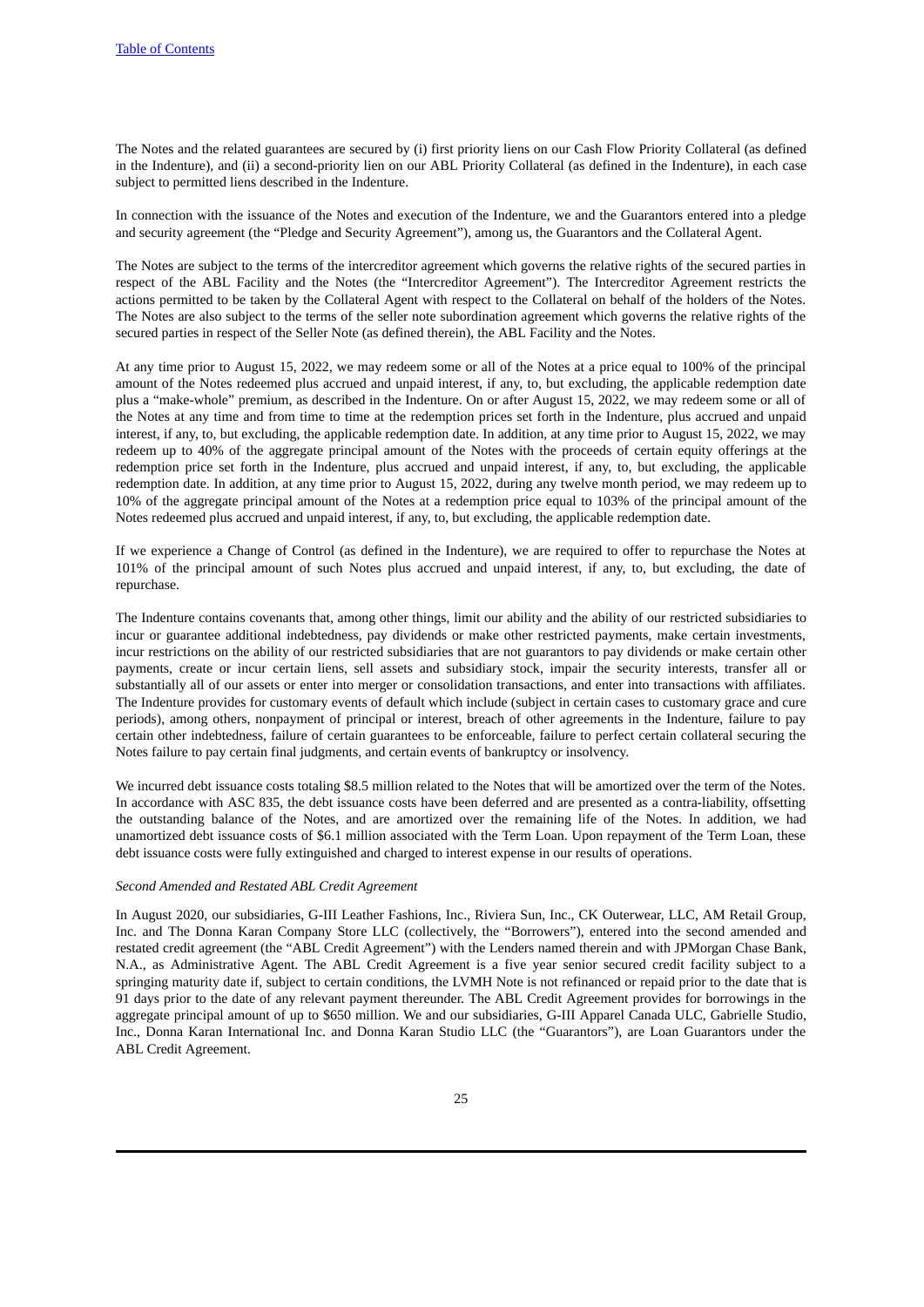The ABL Credit Agreement refinances, amends and restates the Amended Credit Agreement, dated as of December 1, 2016 (as amended, supplemented or otherwise modified from time to time prior to August 7, 2020, the "Prior Credit Agreement"), by and among the Borrowers and the Loan Guarantors (each as defined therein) party thereto, the lenders from time to time party thereto, and JPMorgan Chase Bank, N.A., in its capacity as the administrative agent thereunder. The Prior Credit Agreement provided for borrowings of up to \$650 million and was due to expire in December 2021. The ABL Credit Agreement extends the maturity date to August 2025, subject to a springing maturity date if, subject to certain conditions, the LVMH Note is not refinanced or repaid prior to the date that is 91 days prior to the date of any relevant payment thereunder.

Amounts available under the ABL Credit Agreement are subject to borrowing base formulas and overadvances as specified in the ABL Credit Agreement. Borrowings bear interest, at the Borrowers' option, at LIBOR plus a margin of 1.75% to 2.25% or an alternate base rate margin of 0.75% to 1.25% (defined as the greatest of (i) the "prime rate" of JPMorgan Chase Bank, N.A. from time to time, (ii) the federal funds rate plus 0.5% and (iii) the LIBOR rate for a borrowing with an interest period of one month) plus 1.00%, with the applicable margin determined based on Borrowers' availability under the ABL Credit Agreement. The ABL Credit Agreement is secured by specified assets of the Borrowers and the Guarantors. In addition to paying interest on any outstanding borrowings under the ABL Credit Agreement, we are required to pay a commitment fee to the lenders under the credit agreement with respect to the unutilized commitments. The commitment fee accrues at a tiered rate equal to 0.50% per annum on the average daily amount of the available commitments when the average usage is less than 50% of the total available commitments and decreases to 0.35% per annum on the average daily amount of the available commitments when the average usage is greater than or equal to 50% of the total available commitments.

The revolving credit facility contains covenants that, among other things, restrict our ability, subject to specified exceptions, to incur additional debt; incur liens; sell or dispose of certain assets; merge with other companies; liquidate or dissolve the Company; acquire other companies; make loans, advances, or guarantees; and make certain investments. In certain circumstances, the revolving credit facility also requires us to maintain a fixed charge coverage ratio, as defined in the agreement, not less than 1.00 to 1.00 for each period of twelve consecutive fiscal months of the Company. As of April 30, 2021, the Company was in compliance with these covenants.

As of April 30, 2021, we had no borrowings outstanding under the ABL Credit Agreement. There were no borrowings under the ABL Credit Agreement during the three months ended April 30, 2021. The ABL Credit Agreement also includes amounts available for letters of credit. As of April 30, 2021, there were outstanding trade and standby letters of credit amounting to \$10.9 million and \$4.0 million, respectively.

At the date of the refinancing of the Prior Credit Agreement, we had \$3.3 million of unamortized debt issuance costs remaining from the Prior Credit Agreement. We extinguished and charged to interest expense \$0.4 million of the prior debt issuance costs and incurred new debt issuance costs totaling \$5.1 million related to the ABL Credit Agreement. We have a total of \$8.0 million debt issuance costs related to our ABL Credit Agreement. As permitted under ASC 835, the debt issuance costs have been deferred and are presented as an asset which is to be subsequently amortized ratably over the term of the ABL Credit Agreement.

#### *LVMH Note*

We issued to LVMH, as a portion of the consideration for the acquisition of DKI, a junior lien secured promissory note in favor of LVMH in the principal amount of \$125 million (the "LVMH Note") that bears interest at the rate of 2% per year. \$75 million of the principal amount of the LVMH Note is due and payable on June 1, 2023 and \$50 million of such principal amount is due and payable on December 1, 2023.

Based on an independent valuation, it was determined that the LVMH Note should be treated as having been issued at a discount of \$40 million in accordance with ASC 820 — *Fair Value Measurements*. This discount is being amortized as interest expense using the effective interest method over the term of the LVMH Note.

In connection with the issuance of the LVMH Note, LVMH entered into (i) a subordination agreement providing that our obligations under the LVMH Note are subordinate and junior to our obligations under the revolving credit facility and Term Loan and (ii) a pledge and security agreement with us and our subsidiary, G-III Leather, pursuant to which we and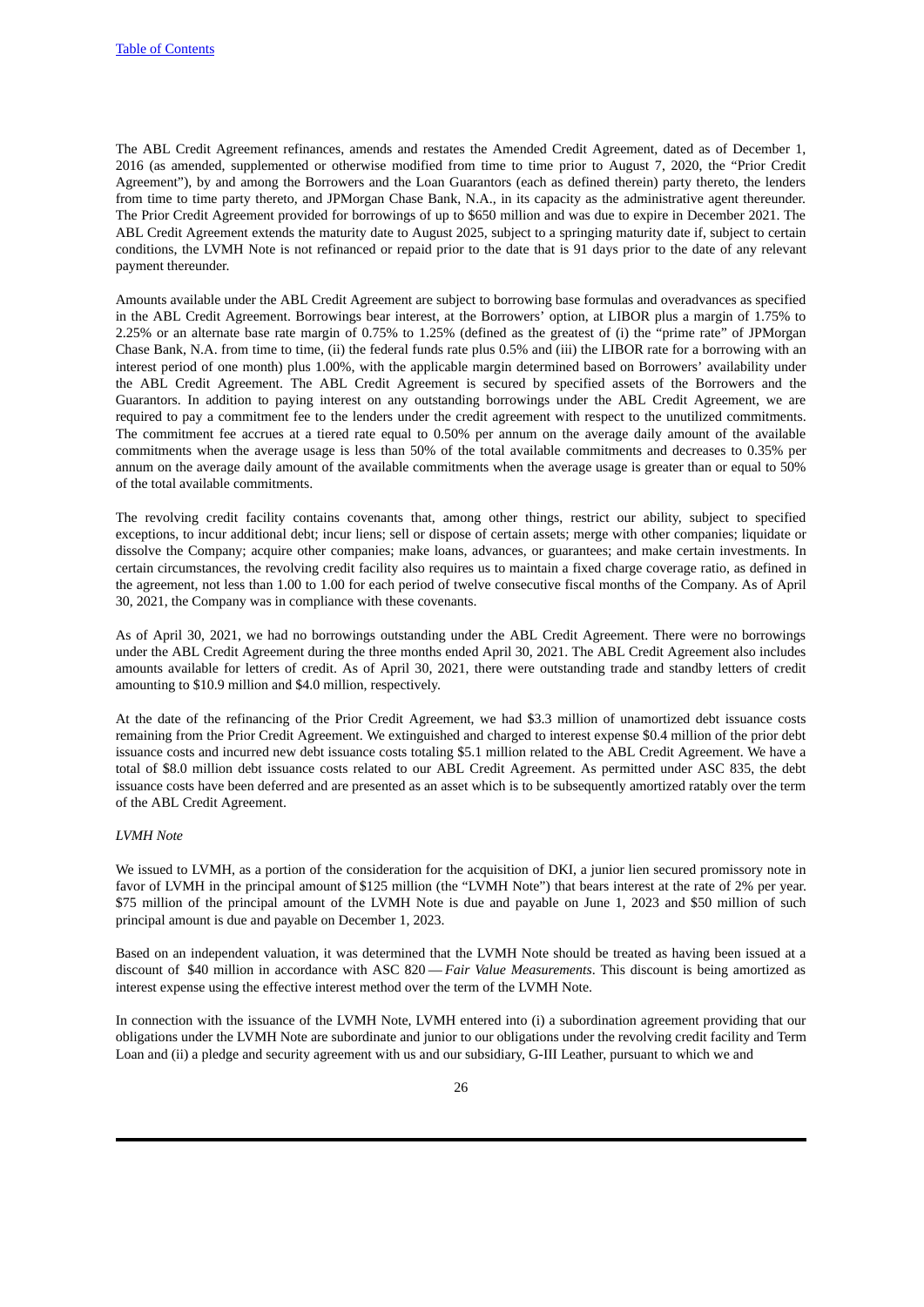G-III Leather granted to LVMH a security interest in specified collateral to secure our payment and performance of our obligations under the LVMH Note that is subordinate and junior to the security interest granted by us with respect to our obligations under the revolving credit facility and Term Loan.

#### *Unsecured Loans*

During fiscal 2020 and fiscal 2021, T.R.B International SA ("TRB"), a subsidiary of Vilebrequin, borrowed funds under several unsecured loans. A portion of the unsecured loans were to provide funding for operations in the normal course of business, while other unsecured loans were various European state backed loans as part of COVID-19 relief programs. In the aggregate, TRB is currently required to make quarterly installment payments of €0.2 million. Interest on the outstanding principal amount of the unsecured loans accrues at a fixed rate equal to 0% to 2.0% per annum, payable on either a quarterly or monthly basis. As of April 30, 2021, TRB had an aggregate outstanding balance of  $\epsilon$ 7.5 million under these various unsecured loans.

## *Overdraft Facilities*

During fiscal 2021, TRB entered into several overdraft facilities that allow for applicable bank accounts to be in a negative position up to a certain maximum overdraft. TRB entered into an uncommitted overdraft facility with HSBC Bank allowing for a maximum overdraft of €5 million. Interest on drawn balances accrues at a fixed rate equal to the Euro Interbank Offered Rate plus a margin of 1.75% per annum, payable quarterly. The facility may be cancelled at any time by TRB or HSBC Bank. As part of a COVID-19 relief program, TRB and its subsidiaries have also entered into several state backed overdraft facilities with UBS Bank in Switzerland for an aggregate of CHF 4.7 million at varying interest rates of 0% to 0.5%. As of April 30, 2021, TRB had an aggregate €3.3 million drawn under these various facilities.

#### *Outstanding Borrowings*

Our primary operating cash requirements are to fund our seasonal buildup in inventories and accounts receivable, primarily during the second and third fiscal quarters each year. Due to the seasonality of our business, we generally reach our peak borrowings under our asset-based credit facility during our third fiscal quarter. The primary sources to meet our operating cash requirements have been borrowings under this credit facility and cash generated from operations.

We had no borrowings outstanding under our revolving credit facility at April 30, 2021 and had \$500.0 million of borrowings outstanding at April 30, 2020. We borrowed \$500 million in March 2020 as a precautionary measure in connection with disruptions caused by the COVID-19 pandemic and repaid those borrowings in May and June 2020. We had \$400 million in borrowings outstanding under the Notes at April 30, 2021. We had \$300 million in borrowings under the Term Loan Credit Agreement at April 30, 2020. Our contingent liability under open letters of credit was approximately \$14.9 million and \$15.8 million at April 30, 2021 and 2020, respectively. In addition to the amounts outstanding under these two loan agreements, at April 30, 2021 and 2020, we had \$125 million of face value principal amount outstanding under the LVMH Note. As of April 30, 2021 and 2020, we had an aggregate of €7.5 million (\$8.8 million) and €4.1 million (\$4.5 million) outstanding under Vilebrequin's unsecured loans. As of April 30, 2021, we also had €3.3 million (\$3.9 million) outstanding under Vilebrequin's overdraft facilities.

We had cash and cash equivalents of \$396.3 million on April 30, 2021 and \$616.2 million on April 30, 2020.

#### *Share Repurchase Program*

Our Board of Directors authorized a share repurchase program in the aggregate amount of 5,000,000 shares. The timing and actual number of shares repurchased, if any, will depend on a number of factors, including market conditions and prevailing stock prices, and are subject to compliance with certain covenants contained in our loan agreement. Share repurchases may take place on the open market, in privately negotiated transactions or by other means, and would be made in accordance with applicable securities laws. No shares were repurchased during the three months ended April 30, 2021. As of June 3, 2021, we had 2,949,362 authorized shares remaining under this program and 48,376,794 shares of common stock outstanding.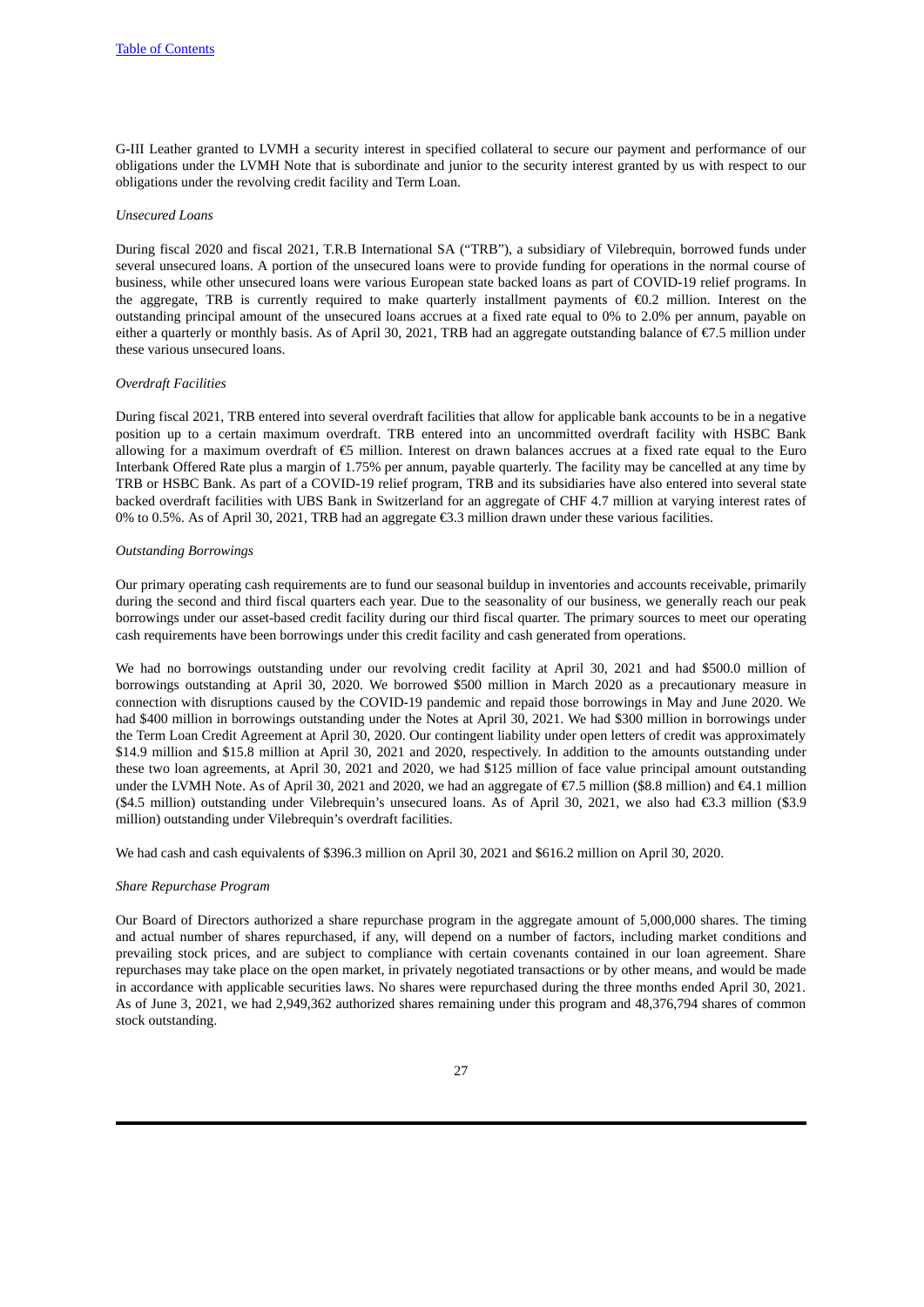## *Cash from Operating Activities*

We generated \$47.0 million in cash from operating activities during three months ended April 30, 2021, primarily as a result of our net income of \$26.3 million and non-cash charges in the aggregate amount of \$19.9 million relating primarily to operating lease costs of \$10.3 million, depreciation and amortization of \$7.0 million and share-based compensation of \$2.5 million. We also generated cash from operating activities as a result of a decrease of \$69.8 million in inventories. These items were offset, in part, by decreases of \$43.8 million in accounts payable and accrued expenses, \$11.5 million in operating lease liabilities and \$10.4 million in customer refund liabilities, as well as an increase in accounts receivable of \$16.7 million.

The decrease in accounts payable and accrued expenses is primarily attributable to vendor payments related to inventory purchases and the payment of year-end bonuses in our first fiscal quarter. Our customer refund liabilities and inventory decreased because we experience lower sales level in our first and second quarters than in our third and fourth quarters.

## *Cash from Investing Activities*

We used \$2.7 million of cash in investing activities during three months ended April 30, 2021 for capital expenditures. Capital expenditures in the period primarily related to infrastructure and information technology expenditures and additional fixturing costs at department stores.

## *Cash from Financing Activities*

Net cash provided by financing activities was \$1.1 million during three months ended April 30, 2021 primarily as a result of net borrowings under Vilebrequin's overdraft facilities.

## **Critical Accounting Policies**

Our discussion of results of operations and financial condition relies on our consolidated financial statements that are prepared based on certain critical accounting policies that require management to make judgments and estimates that are subject to varying degrees of uncertainty. We believe that investors need to be aware of these policies and how they impact our financial statements as a whole, as well as our related discussion and analysis presented herein. While we believe that these accounting policies are based on sound measurement criteria, actual future events can, and often do, result in outcomes that can be materially different from these estimates or forecasts.

The accounting policies and related estimates described in our Annual Report on Form 10-K for the year ended January 31, 2021 are those that depend most heavily on these judgments and estimates. As of April 30, 2021, there have been no material changes to our critical accounting policies, other than the change in our retail inventory valuation method from the lower of cost or market as determined by the retail inventory method to the lower of cost or market under the weighted average cost method as discussed in Note 1 to the condensed consolidated financial statements included in this Quarterly Report on Form 10-Q.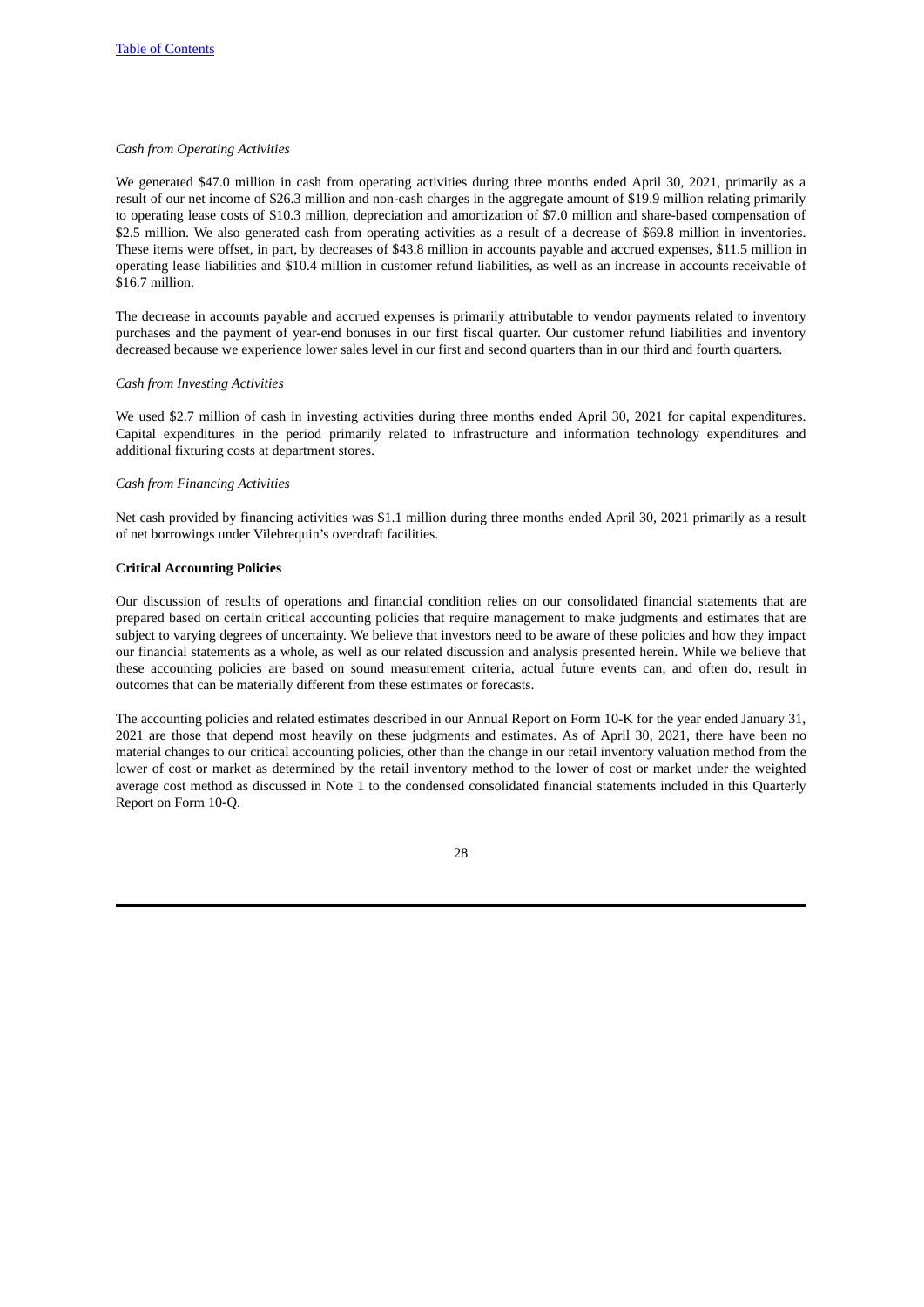## <span id="page-28-0"></span>**Item 3. Quantitative and Qualitative Disclosures About Market Risk.**

There are no material changes to the disclosure made with respect to these matters in our Annual Report on Form 10-K for the year ended January 31, 2021.

## <span id="page-28-1"></span>**Item 4. Controls and Procedures.**

As of the end of the period covered by this report, our management, including our Chief Executive Officer and Chief Financial Officer, carried out an evaluation of the effectiveness of the design and operation of our disclosure controls and procedures (as such term is defined in Rule 13a-15(e) under the Securities Exchange Act of 1934, as amended (the "Exchange Act")). Based on that evaluation, our Chief Executive Officer and Chief Financial Officer concluded that our disclosure controls and procedures are designed to ensure that information required to be disclosed by us in the reports that we file or submit under the Exchange Act is (i) recorded, processed, summarized and reported, within the time periods specified in the SEC's rules and forms and (ii) accumulated and communicated to our management, including our principal executive and principal financial officers, as appropriate to allow timely decisions regarding required disclosure, and thus, are effective in making known to them material information relating to G-III required to be included in this report.

### **Changes in Internal Control over Financial Reporting**

During our last fiscal quarter, there were no changes in our internal control over financial reporting that have materially affected, or are reasonably likely to materially affect, our internal control over financial reporting.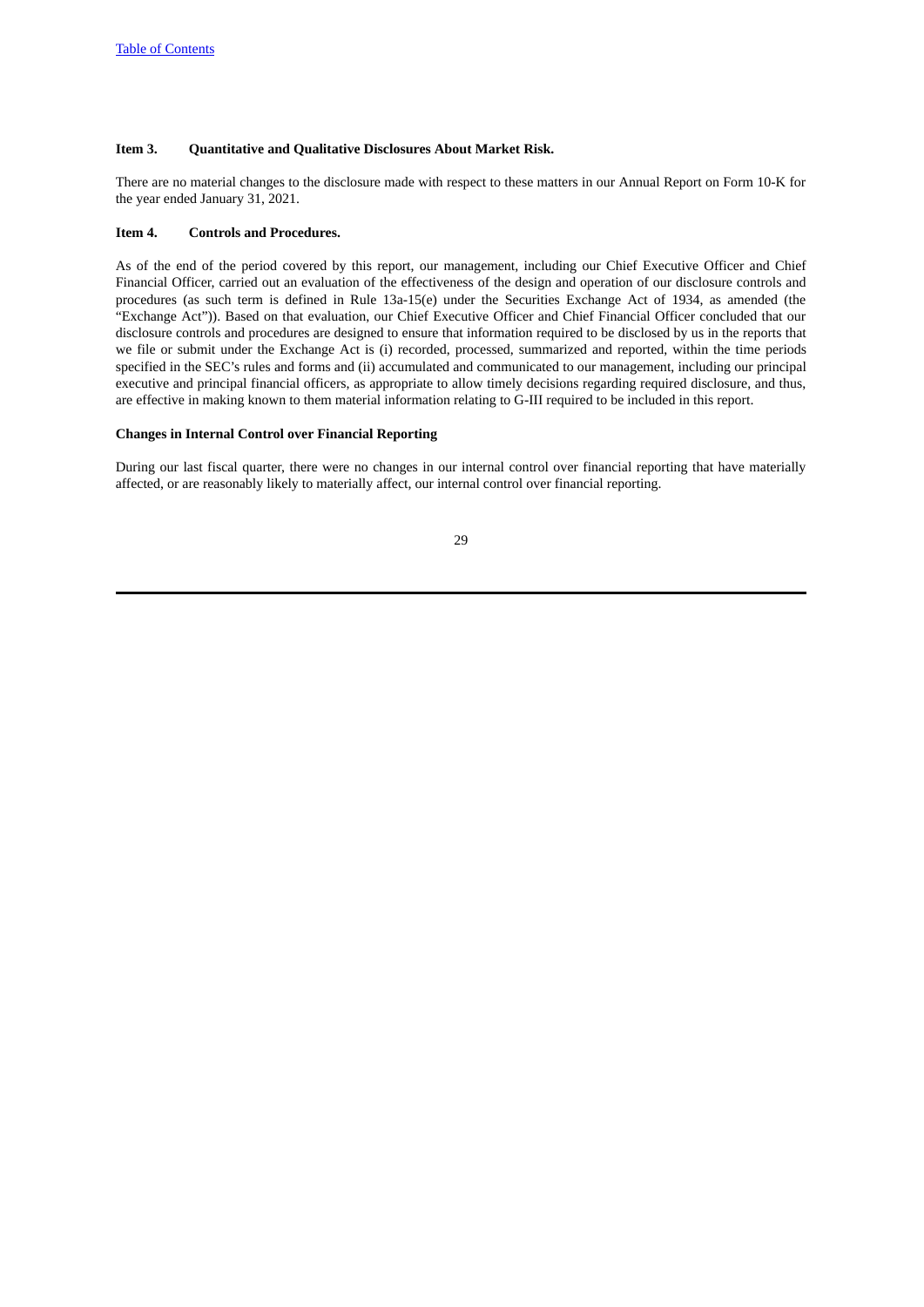## **PART II – OTHER INFORMATION**

## <span id="page-29-1"></span><span id="page-29-0"></span>**Item 1A. Risk Factors.**

In addition to the other information set forth in this Quarterly Report, you should carefully consider the risk factors contained in "Item 1A.-Risk Factors" in our Annual Report on Form 10-K for the year ended January 31, 2021 (the "Annual Report"), which could materially affect our business, financial condition and/or future results. There have been no material changes in our risk factors from those set forth in our Annual Report as of April 30, 2021. The risks described in our Annual Report on Form 10-K are not the only risks facing our company. Additional risks and uncertainties not currently known to us or that we currently deem to be immaterial also may materially adversely affect our business, financial condition and/or future results.

## <span id="page-29-2"></span>**Item 6. Exhibits.**

- 10.1 Form of Restricted Stock Unit [Agreement](#page-31-0) for March 16, 2021 restricted stock unit grants.
- 18.1 Letter from Ernst & Young LLP regarding change in [accounting](#page-33-0) principle.
- 31.1 [Certification](#page-34-0) by Morris Goldfarb, Chief Executive Officer of G-III Apparel Group, Ltd., pursuant to Rule 13a 14(a) or Rule 15d - 14(a) of the Securities Exchange Act of 1934, as amended, in connection with G-III Apparel Group, Ltd.'s Quarterly Report on Form 10-Q for the fiscal quarter ended April 30, 2021.
- 31.2 [Certification](#page-35-0) by Neal S. Nackman, Chief Financial Officer of G-III Apparel Group, Ltd., pursuant to Rule 13a 14(a) or Rule 15d - 14(a) of the Securities Exchange Act of 1934, as amended, in connection with G-III Apparel Group, Ltd.'s Quarterly Report on Form 10-Q for the fiscal quarter ended April 30, 2021.
- 32.1 Certification by Morris Goldfarb, Chief Executive Officer of G-III Apparel Group, Ltd., pursuant to 18 U.S.C. Section 1350, as adopted pursuant to Section 906 of the [Sarbanes-Oxley](#page-36-0) Act of 2002, in connection with G-III Apparel Group, Ltd.'s Quarterly Report on Form 10-Q for the fiscal quarter ended April 30, 2021.
- 32.2 Certification by Neal S. Nackman, Chief Financial Officer of G-III Apparel Group, Ltd., pursuant to 18 U.S.C. Section 1350, as adopted pursuant to Section 906 of the [Sarbanes-Oxley](#page-37-0) Act of 2002, in connection with G-III Apparel Group, Ltd.'s Quarterly Report on Form 10-Q for the fiscal quarter ended April 30, 2021.
- 101.INS iXBRL Instance Document.
- 101.SCH iXBRL Schema Document.
- 101.CAL iXBRL Calculation Linkbase Document.
- 101.DEF iXBRL Extension Definition.
- 101.LAB iXBRL Label Linkbase Document.
- 101.PRE iXBRL Presentation Linkbase Document.
- 104 Cover Page Interactive Data File (embedded within the Inline XBRL document)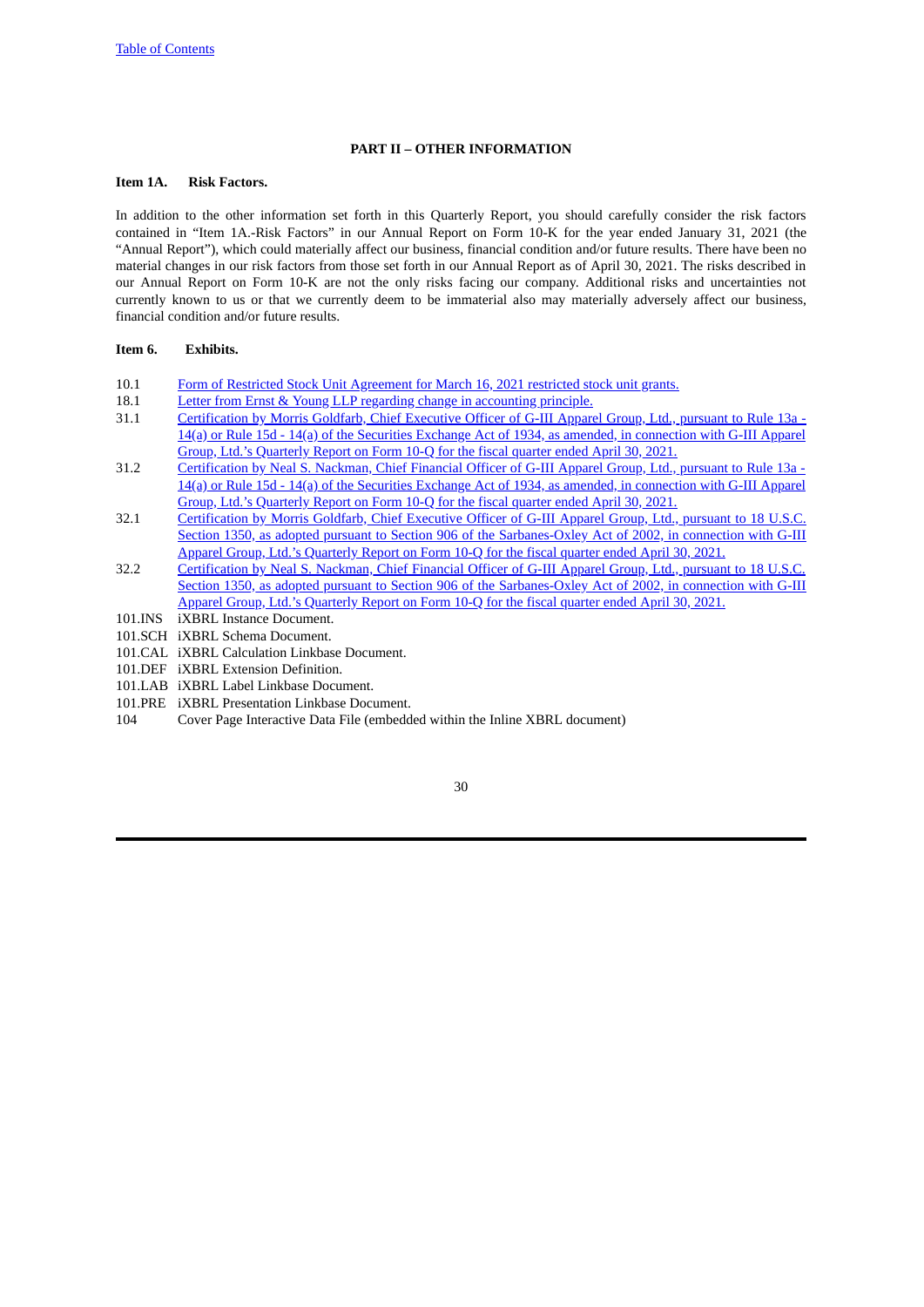## **SIGNATURES**

Pursuant to the requirements of the Securities Exchange Act of 1934, the registrant has duly caused this report to be signed on its behalf by the undersigned thereunto duly authorized.

G-III APPAREL GROUP, LTD. (Registrant)

Date: June 8, 2021 By: /s/ Morris Goldfarb Morris Goldfarb

Chief Executive Officer

Date: June 8, 2021 By: /s/ Neal S. Nackman Neal S. Nackman Chief Financial Officer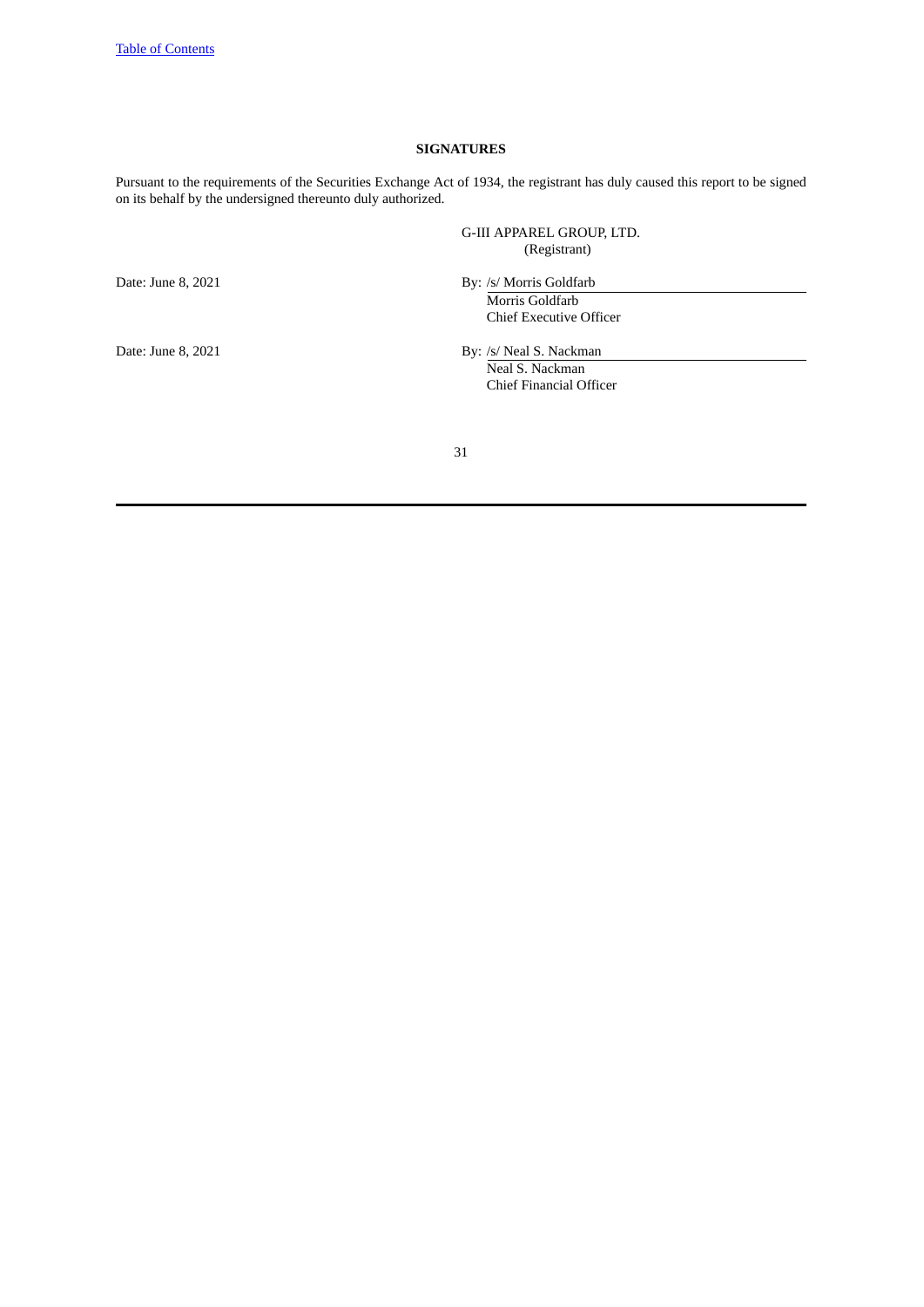## **G-III APPAREL GROUP, LTD. 2015 LONG-TERM INCENTIVE PLAN RESTRICTED STOCK UNIT AGREEMENT**

<span id="page-31-0"></span>AGREEMENT, made as of the 16th day of March, 2021, between G-III APPAREL GROUP, LTD. (the "Company") and \_\_\_\_\_\_\_\_\_\_\_\_\_\_\_\_\_\_ (the "Participant"), pursuant to the G-III Apparel Group, Ltd. 2015 Long-Term Incentive Plan (the "Plan"). Capitalized terms that are used but not defined in this Agreement shall have the meanings given to them by the Plan.

1. Restricted Stock Unit Award. In accordance with the Plan, the Company hereby grants to the Participant \_\_\_\_\_\_\_ restricted stock units ("RSUs"). Each RSU represents the right to receive one share of the Company's common stock (a "Share"), subject to the terms and conditions of this Agreement and the Plan.

2. Vesting Conditions. Participant's right to receive the Shares covered by this Agreement shall become vested with respect to all of the Shares on April 1, 2024, subject to the Participant's continuous employment or other service with the Company through the applicable vesting date.

Settlement of RSUs If and when RSUs become vested, the Participant will have the right to receive a corresponding number of whole Shares from the Company in full settlement of such vested RSUs. Such Shares will be issued and delivered in certificated or electronic form as soon as practicable (but not more than 90 days) after the applicable RSU vesting date, subject to any applicable tax withholding and other conditions set forth in the Plan, this Agreement and/or applicable law.

4. Termination of Employment or Service. Upon the termination of the Participant's employment or other service with the Company, any unvested RSUs then covered by this Agreement shall be canceled and the Participant shall have no further rights with respect thereto.

5. No Rights as a Shareholder. The Participant shall have no ownership or other rights of a stockholder with respect to Shares underlying the RSUs (including any right to receive dividends or to vote such Shares) unless and until such Shares are issued to the Participant in settlement of vested RSUs.

Tax Withholding. Prior to any settlement of vested RSUs, the Participant shall be required to pay or make adequate arrangements satisfactory to the Company for the payment of all applicable tax withholding obligations. The Participant hereby authorizes the Company to satisfy all or part of the amount of such tax withholding obligations by deducting such amount from cash compensation or other payments that would otherwise be owed to the Participant. The Committee, acting in its sole discretion and pursuant to applicable law, may permit the Participant to satisfy any such tax withholding obligations with Shares that would otherwise be issued to the Participant in settlement of vested RSUs, and/or with previously-owned Shares held by the Participant. The amount of the Participant's tax withholding obligation that is satisfied in Shares, if any, shall be based upon the Fair Market Value of the Shares on the date such Shares are delivered or withheld.

7. Restrictions on Transfer. Except as otherwise permitted by the Committee acting in its discretion under the Plan, the RSUs and the Participant's right to receive Shares in settlement of vested RSUs may not be sold, assigned, transferred, pledged or otherwise alienated or disposed of (except by will or the laws of descent and distribution), and may not become subject to attachment, garnishment, execution or other legal or equitable process, and any attempt to do so shall be null and void.

8. No Other Rights Conferred. Nothing contained herein shall be deemed to give the Participant a right to be retained in the employ or other service of the Company or any affiliate or affect the right of the Company and its affiliates to terminate or amend the terms and conditions of the Participant's employment or other service.

9. Provisions of the Plan Control. The provisions of the Plan, the terms of which are incorporated in this Agreement, shall govern if and to the extent that there are inconsistencies between those provisions and the provisions hereof.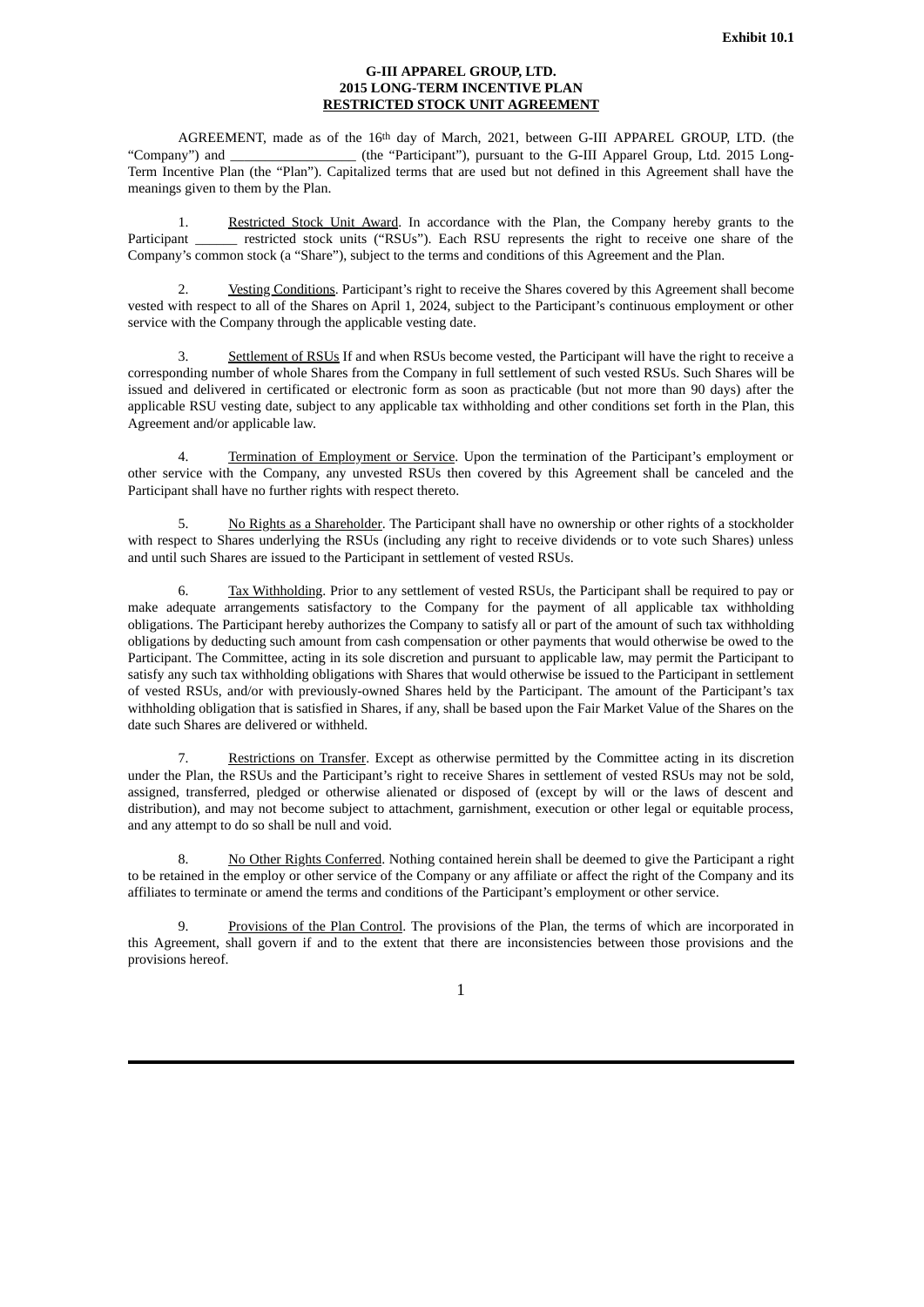10. Successors. This Agreement shall be binding upon and shall inure to the benefit of the parties hereto and their respective successors and permitted assigns.

11. Entire Agreement. This Agreement constitutes the entire agreement between the parties with respect to the subject matter hereof and may not be modified except by written instrument executed by the parties.

12. Governing Law. This Agreement shall be governed by the laws of the State of Delaware, without regard to its principles of conflict of laws.

13. Counterparts. This Agreement may be executed in separate counterparts, each of which will be an original and all of which taken together shall constitute one and the same agreement.

G-III APPAREL GROUP, LTD.

By: \_\_\_\_\_\_\_\_\_\_\_\_\_\_\_\_\_\_\_\_\_\_\_\_\_

 $\_$ 

[Participant]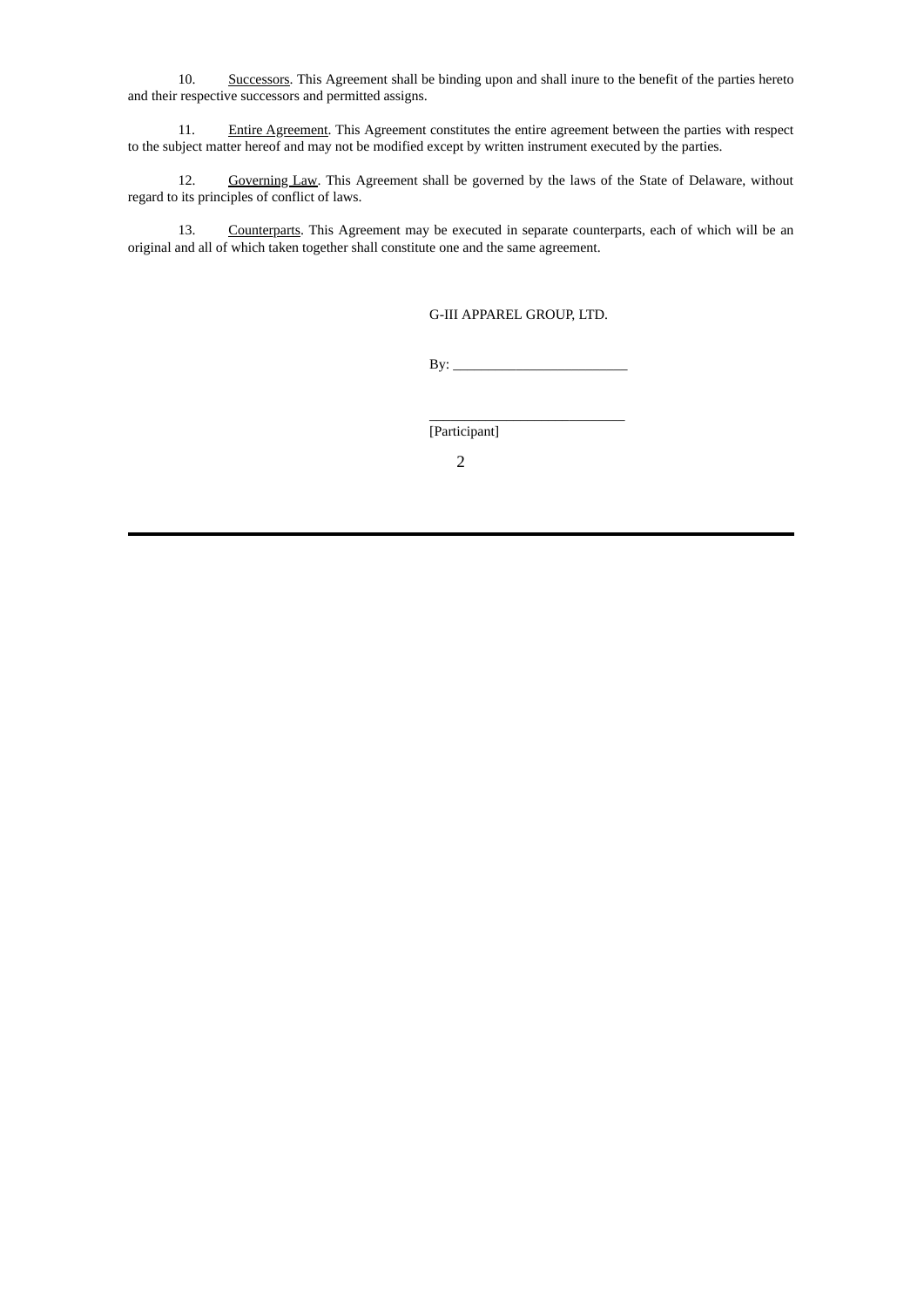<span id="page-33-0"></span>June 8, 2021

Board of Directors G-III Apparel Group, Ltd. 512 Seventh Avenue New York, NY 10018

Ladies and Gentlemen:

Note 1 of the Notes to Condensed Consolidated Financial Statements of G-III Apparel Group, Ltd. ("the Company") included in its Form 10-Q for the three-month period ended April 30, 2021 describes a change in the method of accounting for retail inventories from the retail inventory method to the weighted average cost method. There are no authoritative criteria for determining a 'preferable' inventory valuation method based on the particular circumstances; however, we conclude that such change in the method of accounting is to an acceptable alternative method which, based on your business judgment to make this change and for the stated reason, is preferable in your circumstances. We have not conducted an audit in accordance with the standards of the Public Company Accounting Oversight Board (United States) of any financial statements of the Company as of any date or for any period subsequent to January 31, 2021, and therefore we do not express any opinion on any financial statements of the Company subsequent to that date.

Very truly yours,

/s/ Ernst & Young LLP New York, NY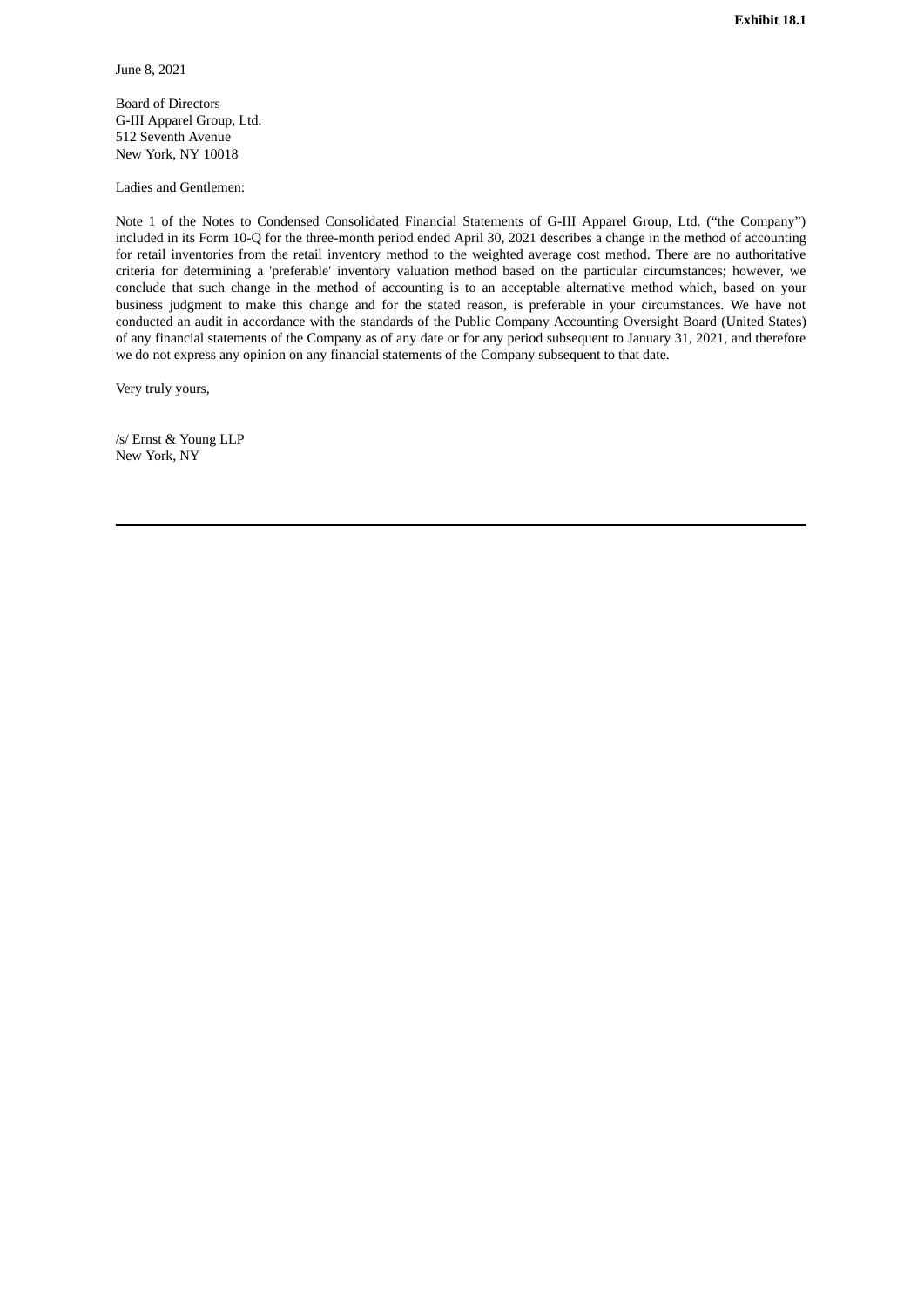## CERTIFICATION PURSUANT TO

## RULE 13a - 14(a) OR RULE 15d - 14(a) OF THE SECURITIES EXCHANGE ACT OF 1934, AS AMENDED

<span id="page-34-0"></span>I, Morris Goldfarb, certify that:

- 1. I have reviewed this quarterly report on Form 10-Q of G-III Apparel Group, Ltd.
- 2. Based on my knowledge, this report does not contain any untrue statement of a material fact or omit to state a material fact necessary to make the statements made, in light of the circumstances under which such statements were made, not misleading with respect to the period covered by this report.
- 3. Based on my knowledge, the financial statements, and other financial information included in this report, fairly present in all material respects the financial condition, results of operations and cash flows of the registrant as of, and for, the periods presented in this report.
- 4. The registrant's other certifying officer and I are responsible for establishing and maintaining disclosure controls and procedures (as defined in Exchange Act Rules 13a - 15(e) and 15d - 15(e)) and internal control over financial reporting (as defined in Exchange Act Rules 13a - 15(f) and 15d - 15(f)) for the registrant and have:
	- a) Designed such disclosure controls and procedures, or caused such disclosure controls and procedures to be designed under our supervision, to ensure that material information relating to the registrant, including its consolidated subsidiaries, is made known to us by others within those entities, particularly during the period in which this report is being prepared;
	- b) Designed such internal control over financial reporting, or caused such internal control over financial reporting to be designed under our supervision, to provide reasonable assurance regarding the reliability of financial reporting and the preparation of financial statements for external purposes in accordance with generally accepted accounting principles;
	- c) Evaluated the effectiveness of the registrant's disclosure controls and procedures and presented in this report our conclusions about the effectiveness of the disclosure controls and procedures, as of the end of the period covered by this report based on such evaluation; and
	- d) Disclosed in this report any change in the registrant's internal control over financial reporting that occurred during the registrant's most recent fiscal quarter (the registrant's fourth fiscal quarter in the case of an annual report) that has materially affected, or is reasonably likely to materially affect, the registrant's internal control over financial reporting.
- 5. The registrant's other certifying officer and I have disclosed, based on our most recent evaluation of internal control over financial reporting, to the registrant's auditors and the audit committee of the registrant's board of directors (or persons performing the equivalent functions):
	- a) All significant deficiencies and material weaknesses in the design or operation of internal control over financial reporting which are reasonably likely to adversely affect the registrant's ability to record, process, summarize and report financial information; and
	- b) Any fraud, whether or not material, that involves management or other employees who have a significant role in the registrant's internal control over financial reporting.

Date: June 8, 2021

/s/ Morris Goldfarb Morris Goldfarb Chief Executive Officer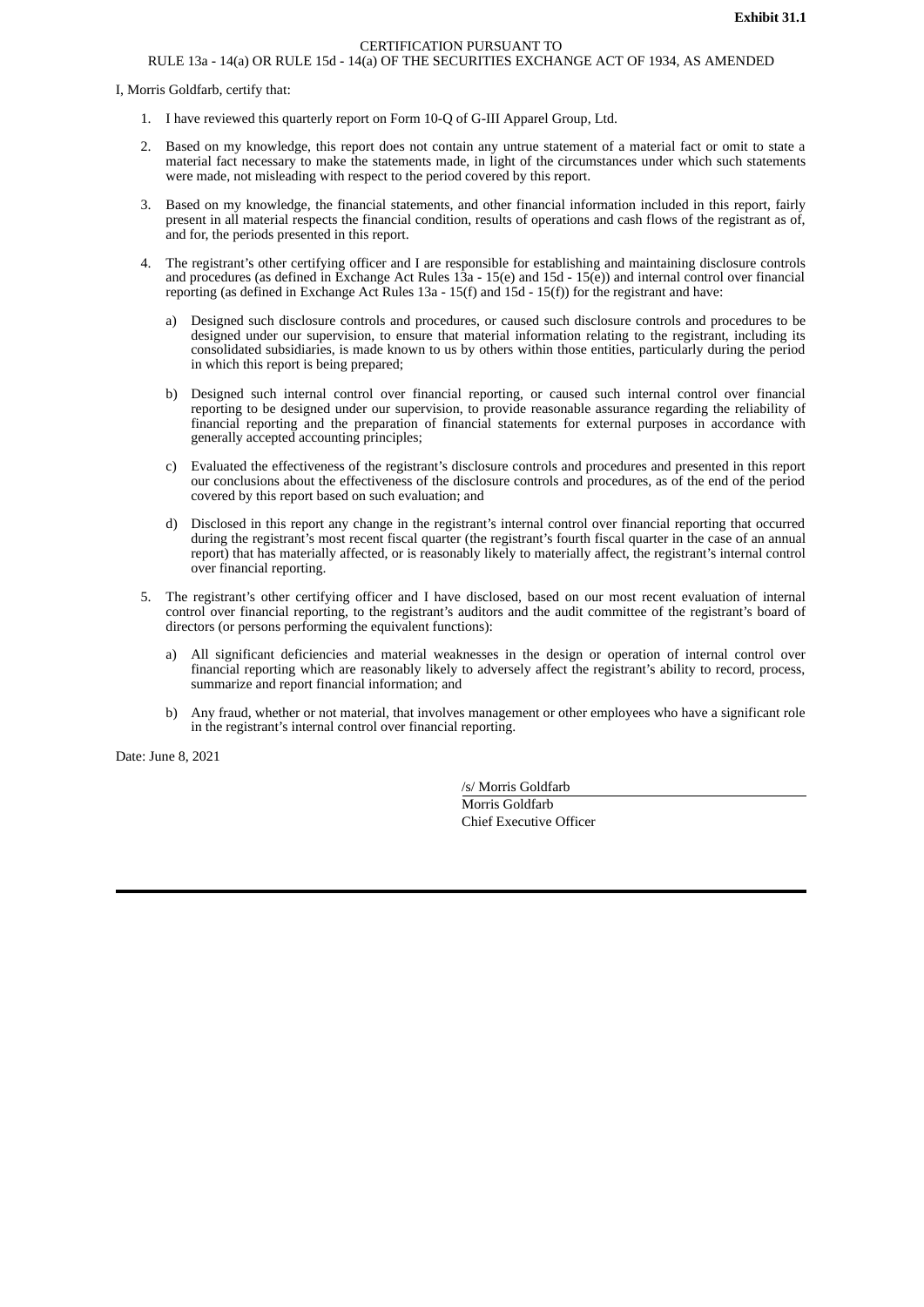## CERTIFICATION PURSUANT TO

## RULE 13a - 14(a) OR RULE 15d - 14(a) OF THE SECURITIES EXCHANGE ACT OF 1934, AS AMENDED

<span id="page-35-0"></span>I, Neal S. Nackman, certify that:

- 1. I have reviewed this quarterly report on Form 10-Q of G-III Apparel Group, Ltd.
- 2. Based on my knowledge, this report does not contain any untrue statement of a material fact or omit to state a material fact necessary to make the statements made, in light of the circumstances under which such statements were made, not misleading with respect to the period covered by this report.
- 3. Based on my knowledge, the financial statements, and other financial information included in this report, fairly present in all material respects the financial condition, results of operations and cash flows of the registrant as of, and for, the periods presented in this report.
- 4. The registrant's other certifying officer and I are responsible for establishing and maintaining disclosure controls and procedures (as defined in Exchange Act Rules 13a - 15(e) and 15d - 15(e)) and internal control over financial reporting (as defined in Exchange Act Rules 13a - 15(f) and 15d - 15(f)) for the registrant and have:
	- a) Designed such disclosure controls and procedures, or caused such disclosure controls and procedures to be designed under our supervision, to ensure that material information relating to the registrant, including its consolidated subsidiaries, is made known to us by others within those entities, particularly during the period in which this report is being prepared;
	- b) Designed such internal control over financial reporting, or caused such internal control over financial reporting to be designed under our supervision, to provide reasonable assurance regarding the reliability of financial reporting and the preparation of financial statements for external purposes in accordance with generally accepted accounting principles;
	- c) Evaluated the effectiveness of the registrant's disclosure controls and procedures and presented in this report our conclusions about the effectiveness of the disclosure controls and procedures, as of the end of the period covered by this report based on such evaluation; and
	- d) Disclosed in this report any change in the registrant's internal control over financial reporting that occurred during the registrant's most recent fiscal quarter (the registrant's fourth fiscal quarter in the case of an annual report) that has materially affected, or is reasonably likely to materially affect, the registrant's internal control over financial reporting.
- 5. The registrant's other certifying officer and I have disclosed, based on our most recent evaluation of internal control over financial reporting, to the registrant's auditors and the audit committee of the registrant's board of directors (or persons performing the equivalent functions):
	- a) All significant deficiencies and material weaknesses in the design or operation of internal control over financial reporting which are reasonably likely to adversely affect the registrant's ability to record, process, summarize and report financial information; and
	- b) Any fraud, whether or not material, that involves management or other employees who have a significant role in the registrant's internal control over financial reporting.

Date: June 8, 2021

/s/ Neal S. Nackman Neal S. Nackman Chief Financial Officer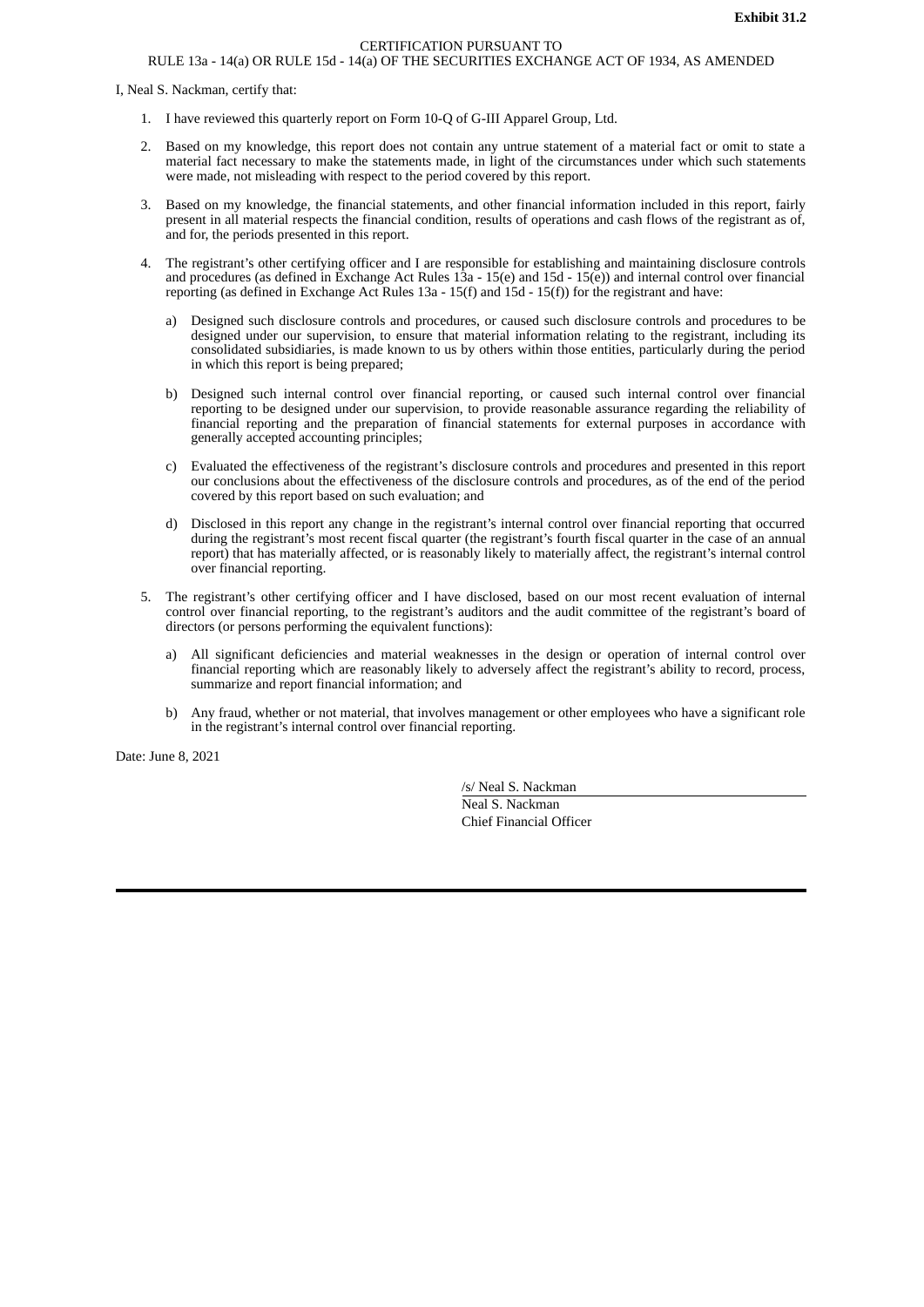## CERTIFICATION PURSUANT TO 18 U.S.C. SECTION 1350, AS ADOPTED PURSUANT TO SECTION 906 OF THE SARBANES-OXLEY ACT OF 2002

<span id="page-36-0"></span>In connection with the Quarterly Report of G-III Apparel Group, Ltd. (the "Company") on Form 10-Q for the quarterly period ended April 30, 2021, as filed with the Securities and Exchange Commission (the "Report"), I, Morris Goldfarb, Chief Executive Officer of the Company, hereby certify that, to my knowledge, (a) the Report fully complies with the requirements of Section 13(a) or 15(d) of the Securities Exchange Act of 1934 and (b) the information contained in the Report fairly presents, in all material respects, the financial condition and results of operations of the Company.

> /s/ Morris Goldfarb Morris Goldfarb Chief Executive Officer

Date: June 8, 2021

A signed original of this written statement required by Section 906 has been provided to the Company and will be retained by the Company and furnished to the Securities and Exchange Commission or its staff upon request.